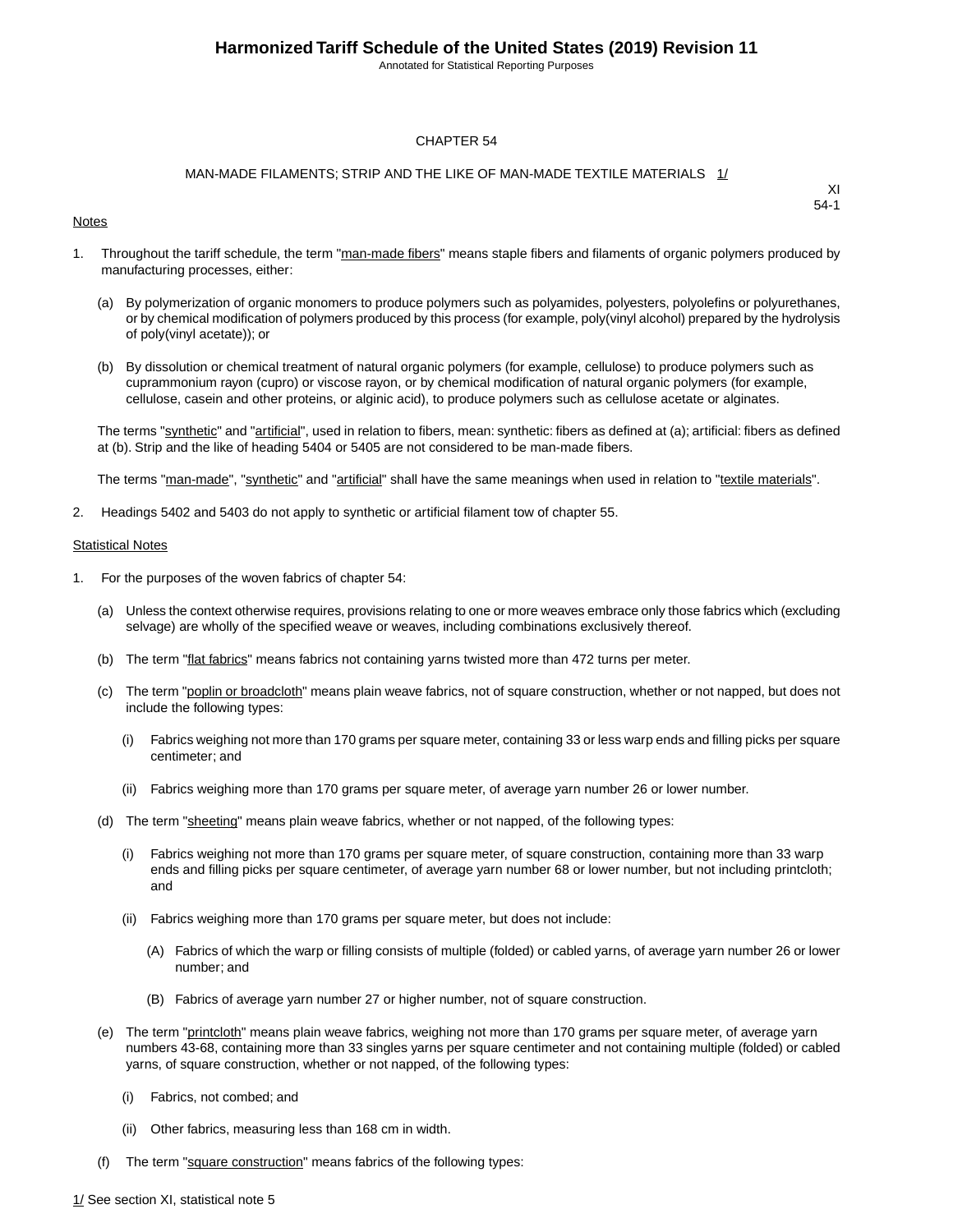Annotated for Statistical Reporting Purposes

Statistical Notes (con.) XI 54-2

- (i) Containing less than 79 warp ends and filling picks per square centimeter, of which the difference between the total count of warp ends per centimeter and the total count of filling picks per centimeter is less than 11; or
- (ii) Containing 79 or more warp ends and filling picks per square centimeter, of which the total count of warp ends per centimeter and the total count of filling picks per centimeter are each less than 57 percent of the total count per square centimeter of such warp ends and filling picks.
- (g) The term "napped" means fabrics with a fuzzy, fibrous surface produced by scratching or pricking the surface so that some of the fibers are raised from the body of the yarn. Napped fabrics are not to be confused with pile fabrics. Outing and canton flannel, moleskin, etc., are typical fabrics with a nap.
- (h) The term "not combed" means fabrics in part of uncombed cotton, other vegetable textile fibers or wool or fine animal hair.
- (ij) The term "combed" means fabrics containing cotton, other vegetable textile fibers or wool or fine animal hair, in which such fibers are combed.
- (k) The term " number," as applied to woven fabrics of man-made fibers, means the average yarn number of the yarns contained therein. In computing the average yarn number, the length of the yarn is considered to be equal to the distance covered by it in the fabric in the condition as imported, with all clipped yarn being measured as if continuous and with the count being taken of the total single yarns in the fabric including the single yarns in any multiple (folded) or cabled yarns. The weight shall be taken after any excessive sizing is removed by boiling or other suitable process. Any one of the following formulas can be used to determine the average yarn number--

N = BYT/1000, 100T/Z', BT/Z or ST/10

when:

N is the average yarn number,

B is the breadth (width) of the fabric in centimeters,

Y is the meters (linear) of the fabric per kilogram,

T is the total single yarns per square centimeter,

S is the square meters of fabric per kilogram,

- Z is the grams per linear meter of fabric, and
- Z' is the grams per square meter of fabric.

Fractions in the resulting "number" shall be disregarded.

- 2. The term "discharge printed" fabrics refers to fabrics which have been:
	- (a) Dyed, not tinted, a single uniform color other than white;
	- (b) Further processed using a method whereby chlorine or other color-destroying chemicals are applied to discrete portions of the dyed fabric to bleach out or discharge the dye and printed in those discrete portions thereby yielding a different colored pattern on the previously dyed ground; and
	- (c) Subjected to two or more of the following finishing operations: bleaching, shrinking, filling, napping, decating, permanent stiffening, weighting, permanent embossing or moireing.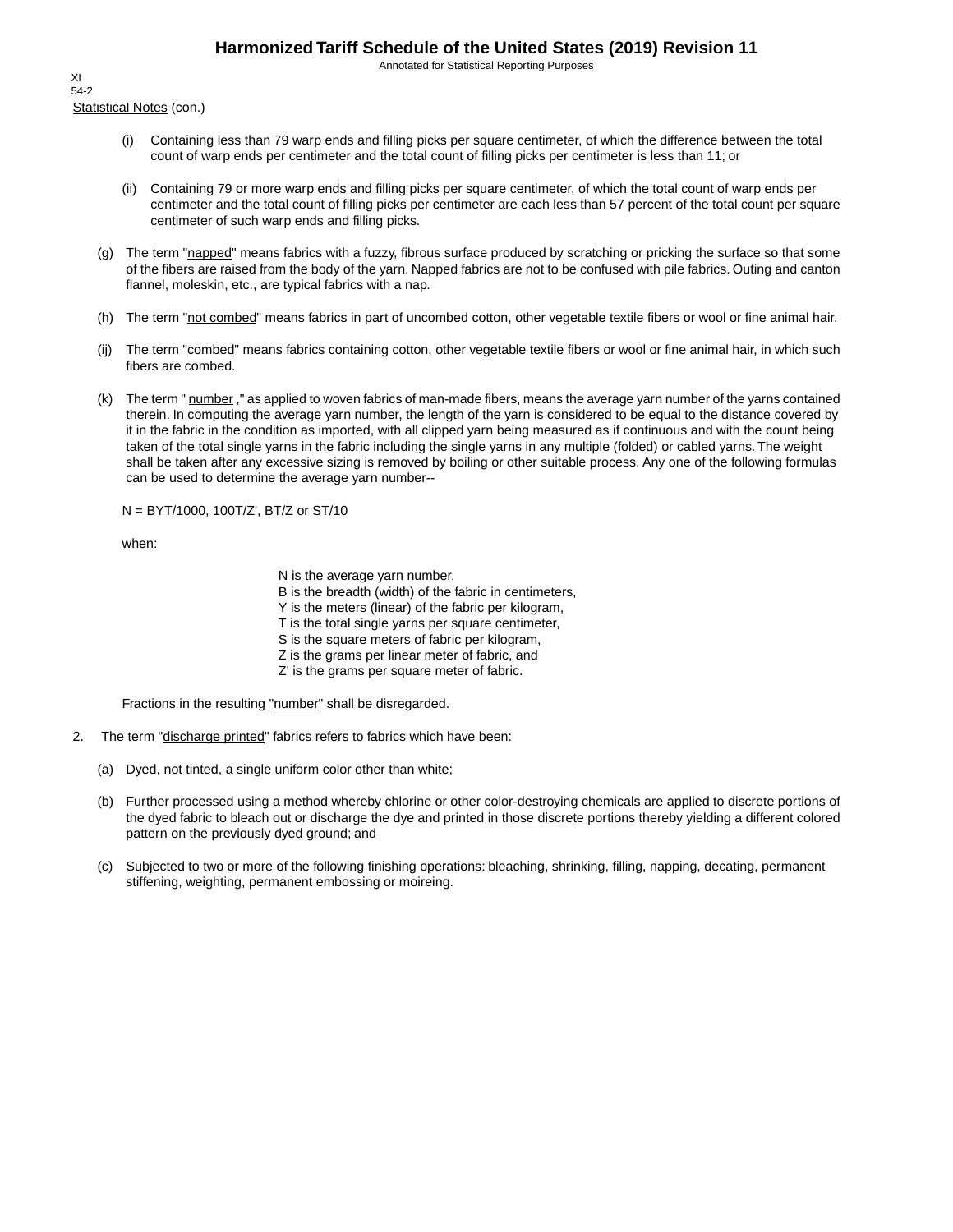Annotated for Statistical Reporting Purposes

| Heading/      | Stat.       |                                                                                                                                                 | Unit           |                        | Rates of Duty                                                                |                |
|---------------|-------------|-------------------------------------------------------------------------------------------------------------------------------------------------|----------------|------------------------|------------------------------------------------------------------------------|----------------|
| Subheading    | Suf-<br>fix | Article Description                                                                                                                             | of<br>Quantity | General                | 1<br>Special                                                                 | $\overline{2}$ |
| 5401          |             | Sewing thread of man-made filaments, whether or not put up                                                                                      |                |                        |                                                                              |                |
|               |             | for retail sale:                                                                                                                                |                |                        |                                                                              |                |
| 5401.10.00 00 |             |                                                                                                                                                 |                |                        | Free (AU, BH, CA,<br>CL, CO, IL, JO,<br>MA, MX, OM, P,                       | 55%            |
|               |             |                                                                                                                                                 |                |                        | PA, PE, SG)<br>2.2% (KR)                                                     |                |
| 5401.20.00    | 00          |                                                                                                                                                 |                |                        | Free (AU, BH, CA,                                                            | 55%            |
|               |             |                                                                                                                                                 |                |                        | CL, CO, IL, JO,<br>KR, MA, MX, OM,<br>P, PA, PE, SG)                         |                |
| 5402          |             | Synthetic filament yarn (other than sewing thread), not put up<br>for retail sale, including synthetic monofilament of less than<br>67 decitex: |                |                        |                                                                              |                |
| 5402.11       |             | High tenacity yarn of nylon or other polyamides, whether<br>or not textured:<br>Of aramids:                                                     |                |                        |                                                                              |                |
| 5402.11.30    |             |                                                                                                                                                 |                | $8.8\%$ <sup>1/</sup>  | Free (AU, BH, CA,<br>CL, CO, IL, JO,                                         | 50%            |
|               |             |                                                                                                                                                 |                |                        | KR, MA, MX, OM,<br>P, PA, PE, SG)                                            |                |
|               | 10          | Not more than 920 decitex:<br>Monofilament; multifilament, untwisted or                                                                         |                |                        |                                                                              |                |
|               |             | with twist of less than 5 turns per meter kg                                                                                                    |                |                        |                                                                              |                |
|               | 30          | Multifilament, with twist of 5 turns or more                                                                                                    |                |                        |                                                                              |                |
|               |             | More than 920 decitex:                                                                                                                          |                |                        |                                                                              |                |
|               | 50          | Monofilament; multifilament, untwisted or                                                                                                       |                |                        |                                                                              |                |
|               | 70          | with twist of less than 5 turns per meter kg<br>Multifilament, with twist of 5 turns or more                                                    |                |                        |                                                                              |                |
|               |             |                                                                                                                                                 |                |                        |                                                                              |                |
| 5402.11.60    | 00          |                                                                                                                                                 |                |                        | Free (AU, BH, CA,<br>CL, CO, IL, JO,                                         | 55%            |
|               |             |                                                                                                                                                 |                |                        | KR, MA, MX, OM,<br>P, PA, PE, SG)                                            |                |
| 5402.19       |             | Other:                                                                                                                                          |                |                        |                                                                              |                |
| 5402.19.30    |             |                                                                                                                                                 |                | . 8.8% <sup>1/</sup> ∝ | Free (AU, BH, CA,<br>CL, CO, IL, JO,<br>KR, MA, MX, OM,<br>$P$ , PA, PE, SG) | 50%            |
|               | 10          | Not more than 920 decitex:<br>Monofilament; multifilament, untwisted or                                                                         |                |                        |                                                                              |                |
|               |             | with twist of less than 5 turns per meter kg                                                                                                    |                |                        |                                                                              |                |
|               | 30          | Multifilament, with twist of 5 turns or more                                                                                                    |                |                        |                                                                              |                |
|               | 50          | More than 920 decitex:<br>Monofilament; multifilament, untwisted or                                                                             |                |                        |                                                                              |                |
|               |             | with twist of less than 5 turns per meter kg                                                                                                    |                |                        |                                                                              |                |
|               | 70          | Multifilament, with twist of 5 turns or more                                                                                                    |                |                        |                                                                              |                |
| 5402.19.60    | 00          |                                                                                                                                                 |                |                        | Free (AU, BH, CA,                                                            | 55%            |
|               |             |                                                                                                                                                 |                |                        | CL, CO, IL, JO,<br>KR, MA, MX, OM,<br>P, PA, PE, SG)                         |                |
|               |             |                                                                                                                                                 |                |                        |                                                                              |                |
|               |             |                                                                                                                                                 |                |                        |                                                                              |                |
|               |             |                                                                                                                                                 |                |                        |                                                                              |                |
|               |             |                                                                                                                                                 |                |                        |                                                                              |                |
|               |             |                                                                                                                                                 |                |                        |                                                                              |                |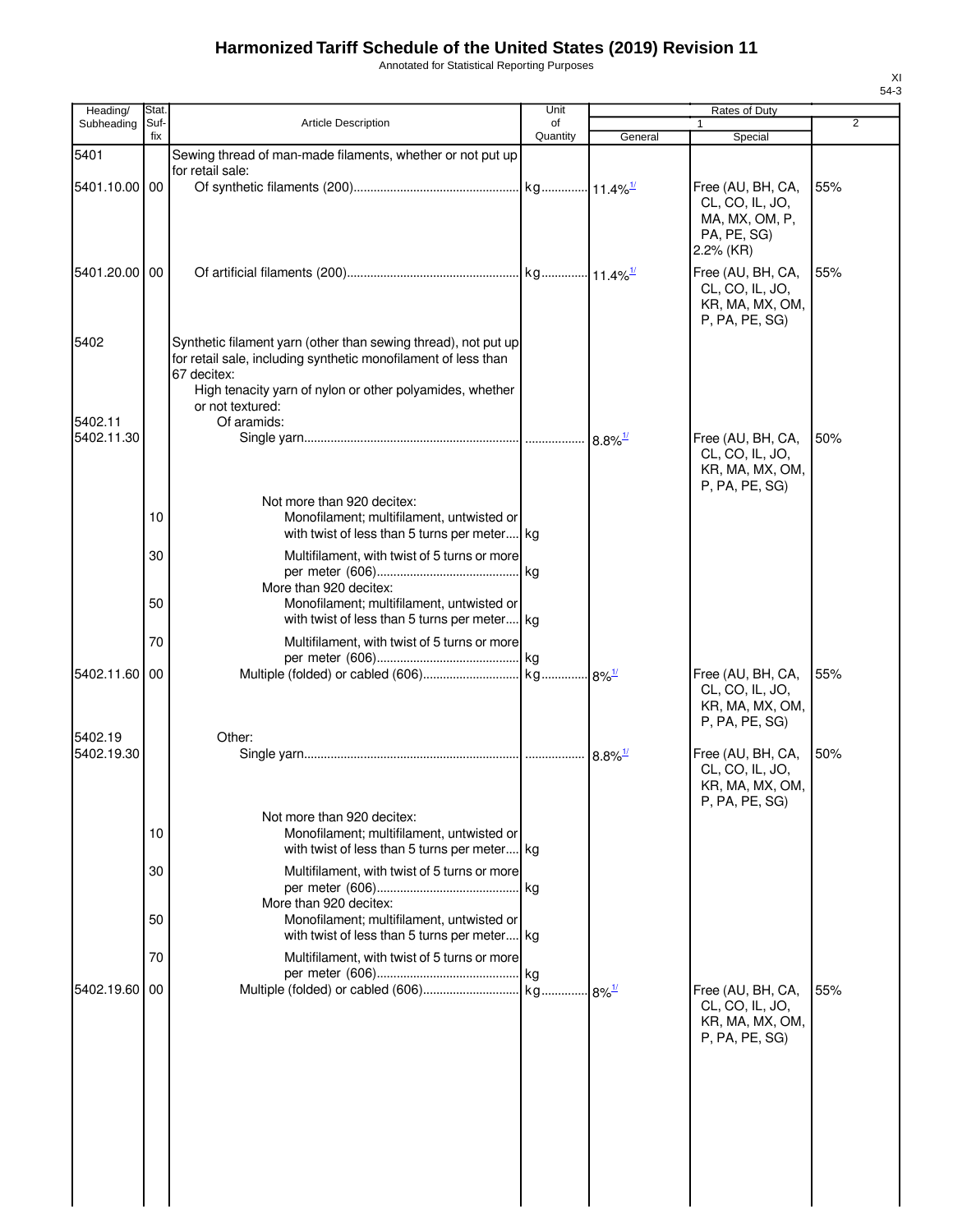Annotated for Statistical Reporting Purposes

| Heading/               | Stat.       |                                                                                                                                                                                                                      | Unit           | <b>Rates of Duty</b>  |                                                                                       |                |
|------------------------|-------------|----------------------------------------------------------------------------------------------------------------------------------------------------------------------------------------------------------------------|----------------|-----------------------|---------------------------------------------------------------------------------------|----------------|
| Subheading             | Suf-<br>fix | <b>Article Description</b>                                                                                                                                                                                           | of<br>Quantity | General               | 1<br>Special                                                                          | $\overline{2}$ |
| 5402 (con.)<br>5402.20 |             | Synthetic filament yarn (other than sewing thread), not put up<br>for retail sale, including synthetic monofilament of less than<br>67 decitex: (con.)<br>High tenacity yarn of polyesters, whether or not textured: |                |                       |                                                                                       |                |
| 5402.20.30             |             |                                                                                                                                                                                                                      |                | $8.8\%$ <sup>1/</sup> | Free (AU, BH, CA,<br>CL, CO, IL, JO,<br>MA, MX, OM, P,<br>PA, PE, SG)<br>1.7% (KR)    | 50%            |
|                        | 10          | Not more than 920 decitex:<br>Monofilament; multifilament, untwisted or with                                                                                                                                         |                |                       |                                                                                       |                |
|                        | 30          | Multifilament, with twist of 5 turns or more per<br>More than 920 decitex:                                                                                                                                           |                |                       |                                                                                       |                |
|                        | 50          | Monofilament; multifilament, untwisted or with                                                                                                                                                                       |                |                       |                                                                                       |                |
|                        | 70          | Multifilament, with twist of 5 turns or more per                                                                                                                                                                     |                |                       |                                                                                       |                |
| 5402.20.60 00          |             |                                                                                                                                                                                                                      |                |                       | Free (AU, BH, CA,<br>CL, CO, IL, JO,<br>MA, MX, OM, P,<br>PA, PE, SG)<br>1.5% (KR)    | 55%            |
| 5402.31                |             | Textured yarn:<br>Of nylon or other polyamides, measuring per single                                                                                                                                                 |                |                       |                                                                                       |                |
| 5402.31.30 00          |             | yarn not more than 500 decitex:                                                                                                                                                                                      |                |                       | Free (AU, BH, CA,                                                                     | 50%            |
|                        |             |                                                                                                                                                                                                                      |                |                       | CL, CO, IL, JO,<br>KR, MA, MX, OM,<br>P, PA, PE, SG)                                  |                |
| 5402.31.60 00          |             |                                                                                                                                                                                                                      |                |                       | Free (AU, BH, CA,<br>CL, CO, IL, JO,<br>KR, MA, MX, OM,<br>P, PA, PE, SG)             | 55%            |
| 5402.32                |             | Of nylon or other polyamides, measuring per single<br>yarn more than 500 decitex:                                                                                                                                    |                |                       |                                                                                       |                |
| 5402.32.30 00          |             |                                                                                                                                                                                                                      |                |                       | Free (AU, BH, CA,<br>CL, CO, IL, JO,<br>MA, MX, OM, P,<br>PA, PE, SG)<br>1.6% (KR)    | 50%            |
| 5402.32.60             | 00          |                                                                                                                                                                                                                      |                | $8\%$ <sup>1/</sup>   | Free (AU, BH, CA,<br>CL, CO, IL, JO,<br>MA, MX, OM, P,<br>PA, PE, SG)<br>$1.6\%$ (KR) | 55%            |
|                        |             |                                                                                                                                                                                                                      |                |                       |                                                                                       |                |
|                        |             |                                                                                                                                                                                                                      |                |                       |                                                                                       |                |
|                        |             |                                                                                                                                                                                                                      |                |                       |                                                                                       |                |
|                        |             |                                                                                                                                                                                                                      |                |                       |                                                                                       |                |
|                        |             |                                                                                                                                                                                                                      |                |                       |                                                                                       |                |
|                        |             |                                                                                                                                                                                                                      |                |                       |                                                                                       |                |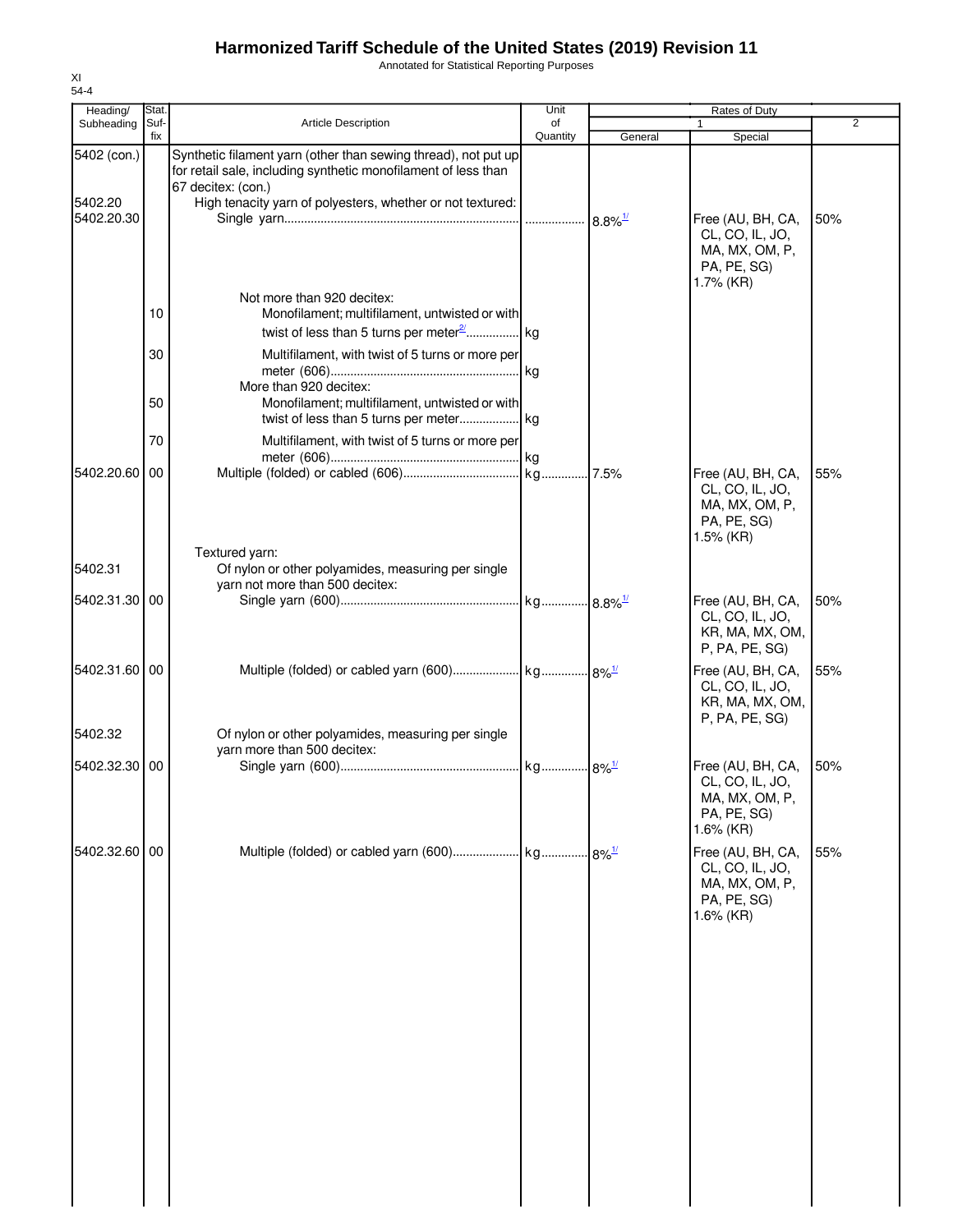Annotated for Statistical Reporting Purposes

| Heading/                 | Stat.       |                                                                                                                                                                                 | Unit           | Rates of Duty |                                                                                    |                |
|--------------------------|-------------|---------------------------------------------------------------------------------------------------------------------------------------------------------------------------------|----------------|---------------|------------------------------------------------------------------------------------|----------------|
| Subheading               | Suf-<br>fix | <b>Article Description</b>                                                                                                                                                      | of<br>Quantity | General       | $\mathbf{1}$<br>Special                                                            | $\overline{2}$ |
| 5402 (con.)              |             | Synthetic filament yarn (other than sewing thread), not put up<br>for retail sale, including synthetic monofilament of less than<br>67 decitex: (con.)<br>Textured yarn: (con.) |                |               |                                                                                    |                |
| 5402.33<br>5402.33.30 00 |             | Of polyesters:                                                                                                                                                                  |                |               | Free (AU, BH, CA,<br>CL, CO, IL, JO,<br>MA, MX, OM, P,<br>PA, PE, SG)<br>1.7% (KR) | 50%            |
| 5402.33.60 00            |             |                                                                                                                                                                                 |                |               | Free (AU, BH, CA,<br>CL, CO, IL, JO,<br>MA, MX, OM, P,<br>PA, PE, SG)<br>1.6% (KR) | 55%            |
| 5402.34<br>5402.34.30 00 |             | Of polypropylene:                                                                                                                                                               |                |               | Free (AU, BH, CA,<br>CL, CO, IL, JO,<br>KR, MA, MX, OM,<br>P, PA, PE, SG)          | 50%            |
| 5402.34.60 00            |             |                                                                                                                                                                                 |                |               | Free (AU, BH, CA,<br>CL, CO, IL, JO,<br>KR, MA, MX, OM,<br>P, PA, PE, SG)          | 55%            |
| 5402.39<br>5402.39.31    |             | Other:                                                                                                                                                                          |                |               | Free (AU, BH, CA,<br>CL, CO, IL, JO,<br>KR, MA, MX, OM,<br>P, PA, PE, SG)          | 50%            |
|                          | 10          |                                                                                                                                                                                 |                |               |                                                                                    |                |
| 5402.39.61               | 90          |                                                                                                                                                                                 |                |               | Free (AU, BH, CA,<br>CL, CO, IL, JO,<br>KR, MA, MX, OM,<br>P, PA, PE, SG)          | 55%            |
|                          | 10<br>90    |                                                                                                                                                                                 |                |               |                                                                                    |                |
|                          |             |                                                                                                                                                                                 |                |               |                                                                                    |                |
|                          |             |                                                                                                                                                                                 |                |               |                                                                                    |                |
|                          |             |                                                                                                                                                                                 |                |               |                                                                                    |                |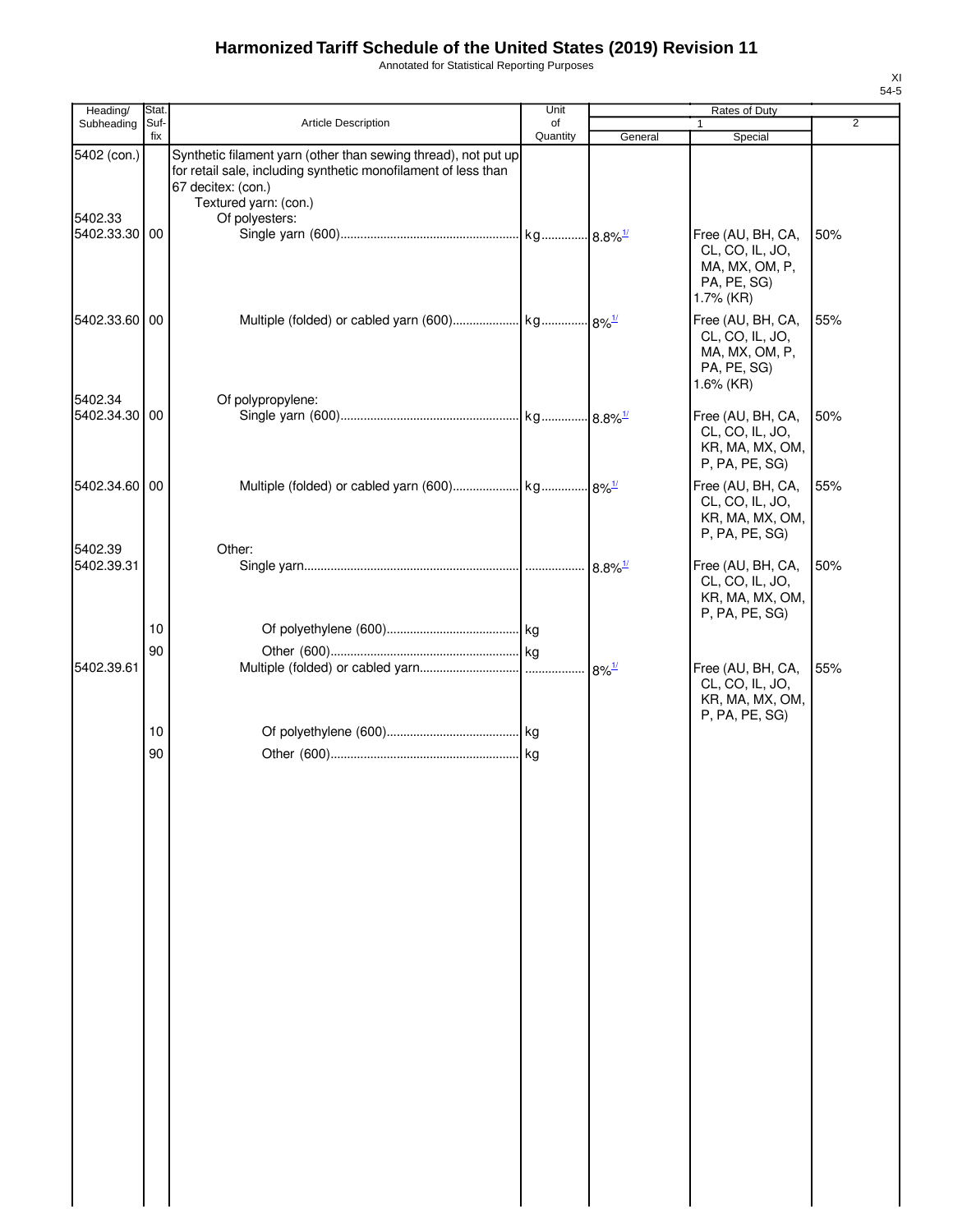Annotated for Statistical Reporting Purposes

| Heading/                 | Stat        |                                                                                                                                                                                                                                                        | Unit           |                     | Rates of Duty                                                                      |     |
|--------------------------|-------------|--------------------------------------------------------------------------------------------------------------------------------------------------------------------------------------------------------------------------------------------------------|----------------|---------------------|------------------------------------------------------------------------------------|-----|
| Subheading               | Suf-<br>fix | <b>Article Description</b>                                                                                                                                                                                                                             | of<br>Quantity | General             | 1                                                                                  | 2   |
| 5402 (con.)              |             | Synthetic filament yarn (other than sewing thread), not put up<br>for retail sale, including synthetic monofilament of less than                                                                                                                       |                |                     | Special                                                                            |     |
| 5402.44.00               |             | 67 decitex: (con.)<br>Other yarn, single, untwisted or with a twist not exceeding<br>50 turns/m:                                                                                                                                                       |                | $8\%$ <sup>1/</sup> | Free (AU, BH, CA,                                                                  | 50% |
|                          | 05          | Monofilament; multifilament, untwisted or with twist                                                                                                                                                                                                   |                |                     | CL, CO, IL, JO,<br>KR, MA, MX, OM,<br>P, PA, PE, SG)                               |     |
|                          |             |                                                                                                                                                                                                                                                        |                |                     |                                                                                    |     |
| 5402.45<br>5402.45.10 00 | 40          | Other, of nylon or other polyamides:<br>Colored multifilament, untwisted or with a twist of<br>less than 5 turns per meter, measuring not less<br>than 22 decitex per filament, certified by the<br>importer to be used in the manufacture of wigs for |                |                     |                                                                                    |     |
|                          |             |                                                                                                                                                                                                                                                        |                |                     |                                                                                    | 50% |
| 5402.45.90               |             |                                                                                                                                                                                                                                                        |                |                     | Free (AU, BH, CA,<br>CL, CO, IL, JO,<br>KR, MA, MX, OM,                            | 50% |
|                          | 10          | Monofilament; multifilament, untwisted or with<br>twist of less than 5 turns per meter:<br>Multifilament, partially oriented kg                                                                                                                        |                |                     | P, PA, PE, SG)                                                                     |     |
|                          | 30<br>40    | Multifilament, with twist of 5 turns or more per                                                                                                                                                                                                       |                |                     |                                                                                    |     |
| 5402.46.00               | 00          |                                                                                                                                                                                                                                                        |                |                     | Free (AU, BH, CA,<br>CL, CO, IL, JO,<br>MA, MX, OM, P,<br>PA, PE, SG)<br>1.7% (KR) | 50% |
| 5402.47<br>5402.47.10    |             | Other, of polyesters:<br>Wholly of polyester, measuring not less than<br>75 decitex but not more than 80 decitex, and                                                                                                                                  |                |                     | Free (AU, BH, CA,                                                                  | 50% |
|                          | 20          | Untwisted or with twist of less than 5 turns per                                                                                                                                                                                                       |                |                     | CL, CO, IL, JO,<br>MA, MX, OM, P,<br>PA, PE, SG)<br>$1.6\%$ (KR)                   |     |
|                          | 40          | With twist of 5 turns or more per meter                                                                                                                                                                                                                |                |                     |                                                                                    |     |
| 5402.47.90               |             |                                                                                                                                                                                                                                                        |                | $8\%$ <sup>1/</sup> | Free (AU, BH, CA,<br>CL, CO, IL, JO,<br>MA, MX, OM, P,                             | 50% |
|                          | 20          | Monofilament; multifilament, untwisted or with                                                                                                                                                                                                         |                |                     | PA, PE, SG)<br>$1.6\%$ (KR)                                                        |     |
|                          | 40          | Multifilament, with twist of 5 turns or more per                                                                                                                                                                                                       |                |                     |                                                                                    |     |
|                          |             |                                                                                                                                                                                                                                                        |                |                     |                                                                                    |     |
|                          |             |                                                                                                                                                                                                                                                        |                |                     |                                                                                    |     |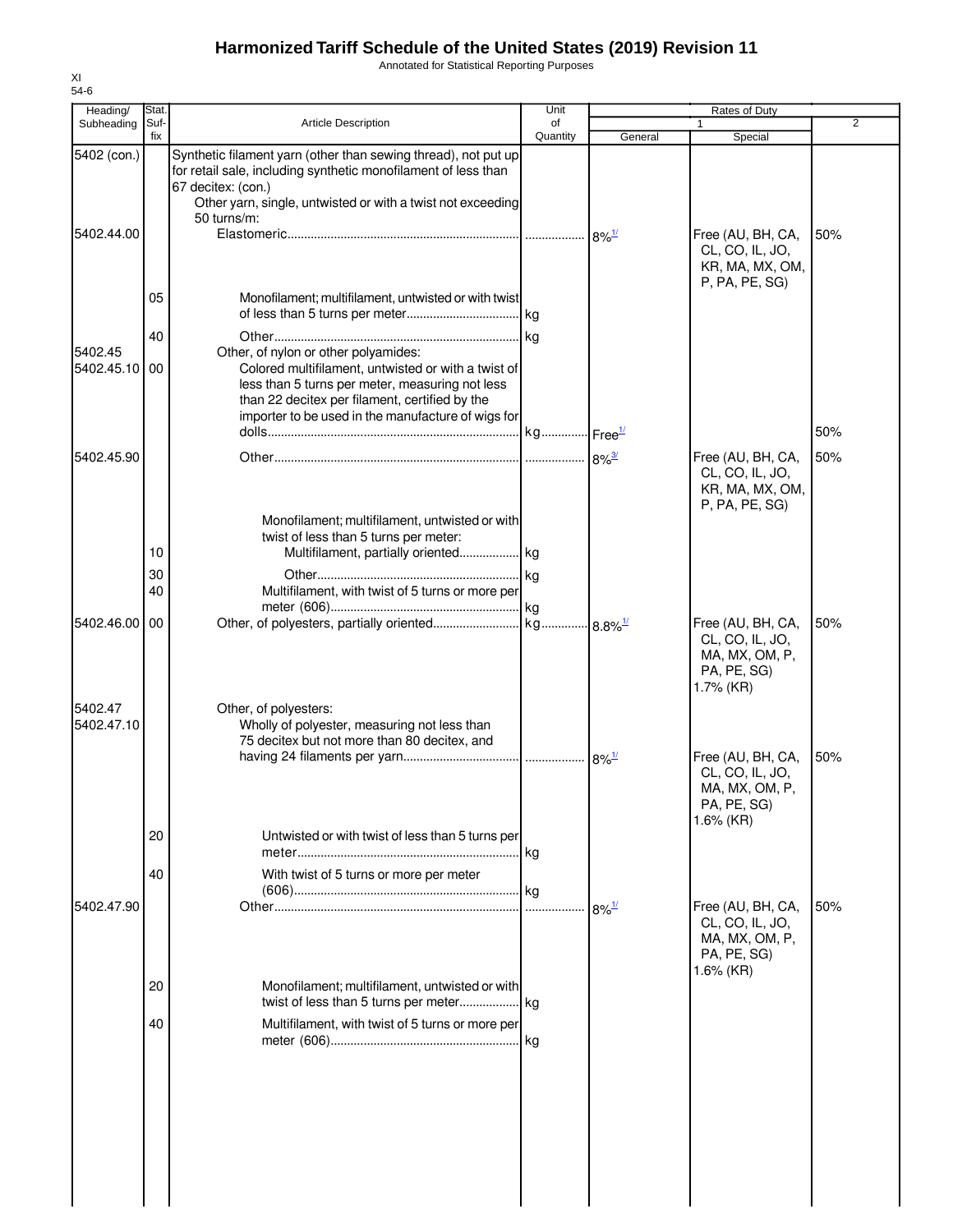Annotated for Statistical Reporting Purposes

| Heading/                 | Stat.       |                                                                                                                                                                                                       | Unit           |                       | Rates of Duty                                                             |                |
|--------------------------|-------------|-------------------------------------------------------------------------------------------------------------------------------------------------------------------------------------------------------|----------------|-----------------------|---------------------------------------------------------------------------|----------------|
| Subheading               | Suf-<br>fix | <b>Article Description</b>                                                                                                                                                                            | of<br>Quantity | General               | 1<br>Special                                                              | $\overline{2}$ |
| 5402 (con.)              |             | Synthetic filament yarn (other than sewing thread), not put up<br>for retail sale, including synthetic monofilament of less than<br>67 decitex: (con.)                                                |                |                       |                                                                           |                |
|                          |             | Other yarn, single, untwisted or with a twist not exceeding                                                                                                                                           |                |                       |                                                                           |                |
|                          |             | 50 turns/m: (con.)                                                                                                                                                                                    |                |                       |                                                                           |                |
| 5402.48.00               |             |                                                                                                                                                                                                       |                |                       | Free (AU, BH, CA,<br>CL, CO, IL, JO,<br>KR, MA, MX, OM,<br>P, PA, PE, SG  | 50%            |
|                          | 10          | Monofilament; multifilament, untwisted or with twist                                                                                                                                                  |                |                       |                                                                           |                |
|                          | 70          |                                                                                                                                                                                                       |                |                       |                                                                           |                |
| 5402.49                  |             | Other:                                                                                                                                                                                                |                |                       |                                                                           |                |
| 5402.49.11               | 00          | Colored multifilament, of modacrylic, untwisted or<br>with a twist of less than 5 turns per meter,<br>measuring not less than 22 decitex per filament,<br>certified by the importer to be used in the |                |                       |                                                                           |                |
|                          |             |                                                                                                                                                                                                       |                |                       |                                                                           | 50%            |
| 5402.49.91               |             |                                                                                                                                                                                                       |                |                       | Free (AU, BH, CA,                                                         | 50%            |
|                          |             | Monofilament; multifilament, untwisted or with                                                                                                                                                        |                |                       | CL, CO, IL, JO,<br>KR, MA, MX, OM,<br>P, PA, PE, SG)                      |                |
|                          |             | twist of less than 5 turns per meter:                                                                                                                                                                 |                |                       |                                                                           |                |
|                          | 15          |                                                                                                                                                                                                       |                |                       |                                                                           |                |
|                          | 40          | Multifilament, with twist of 5 turns or more per<br>meter:                                                                                                                                            |                |                       |                                                                           |                |
|                          | 75          |                                                                                                                                                                                                       |                |                       |                                                                           |                |
|                          | 80          |                                                                                                                                                                                                       |                |                       |                                                                           |                |
|                          |             | Other yarn, single, with a twist exceeding 50 turns/m:                                                                                                                                                |                |                       |                                                                           |                |
| 5402.51.00               | 00          |                                                                                                                                                                                                       |                |                       | Free (AU, BH, CA,<br>CL, CO, IL, JO,<br>KR, MA, MX, OM,<br>P, PA, PE, SG) | 50%            |
| 5402.52<br>5402.52.10 00 |             | Of polyesters:<br>Wholly of polyester, measuring not less than<br>75 decitex but not more than 80 decitex, and<br>having 24 filaments per yarn (606)                                                  | kg             | $8.8\%$ <sup>1/</sup> | Free (AU, BH, CA, 50%                                                     |                |
|                          |             |                                                                                                                                                                                                       |                |                       | CL, CO, IL, JO,<br>MA, MX, OM, P,<br>PA, PE, SG)<br>1.7% (KR)             |                |
| 5402.52.90 00            |             |                                                                                                                                                                                                       |                |                       | Free (AU, BH, CA,                                                         | 50%            |
|                          |             |                                                                                                                                                                                                       |                |                       | CL, CO, IL, JO,<br>MA, MX, OM, P,<br>PA, PE, SG)<br>1.7% (KR)             |                |
| 5402.53.00 00            |             |                                                                                                                                                                                                       |                |                       | Free (AU, BH, CA,<br>CL, CO, IL, JO,<br>KR, MA, MX, OM,<br>P, PA, PE, SG) | 50%            |
| 5402.59.01               | 00          |                                                                                                                                                                                                       |                |                       | Free (AU, BH, CA,<br>CL, CO, IL, JO,<br>KR, MA, MX, OM,<br>P, PA, PE, SG  | 50%            |
|                          |             |                                                                                                                                                                                                       |                |                       |                                                                           |                |
|                          |             |                                                                                                                                                                                                       |                |                       |                                                                           |                |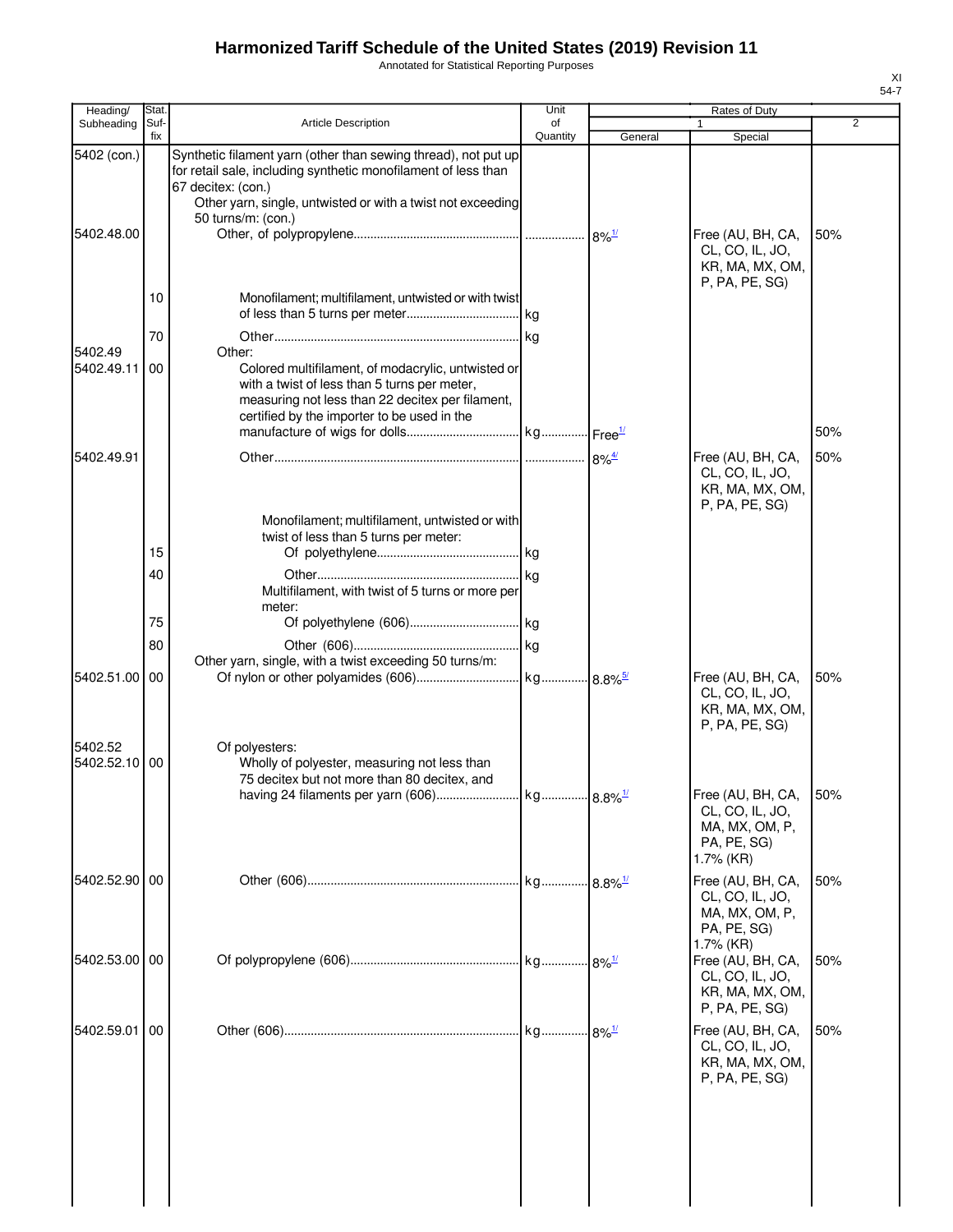Annotated for Statistical Reporting Purposes

| Heading/              | Stat.       |                                                                                                                                                        | Unit           | Rates of Duty        |                                                                                    |                |
|-----------------------|-------------|--------------------------------------------------------------------------------------------------------------------------------------------------------|----------------|----------------------|------------------------------------------------------------------------------------|----------------|
| Subheading            | Suf-<br>fix | Article Description                                                                                                                                    | of<br>Quantity | General              | 1<br>Special                                                                       | $\overline{2}$ |
| 5402 (con.)           |             | Synthetic filament yarn (other than sewing thread), not put up<br>for retail sale, including synthetic monofilament of less than<br>67 decitex: (con.) |                |                      |                                                                                    |                |
| 5402.61.00 00         |             | Other yarn, multiple (folded) or cabled:                                                                                                               |                |                      | Free (AU, BH, CA,<br>CL, CO, IL, JO,<br>KR, MA, MX, OM,<br>P, PA, PE, SG)          | 55%            |
| 5402.62.00 00         |             |                                                                                                                                                        |                |                      | Free (AU, BH, CA,<br>CL, CO, IL, JO,<br>MA, MX, OM, P,<br>PA, PE, SG)<br>1.5% (KR) | 55%            |
| 5402.63.00 00         |             |                                                                                                                                                        |                |                      | Free (AU, BH, CA,<br>CL, CO, IL, JO,<br>KR, MA, MX, OM,<br>P, PA, PE, SG)          | 55%            |
| 5402.69.01 00         |             |                                                                                                                                                        |                |                      | Free (AU, BH, CA,<br>CL, CO, IL, JO,<br>KR, MA, MX, OM,<br>P, PA, PE, SG)          | 55%            |
| 5403                  |             | Artificial filament yarn (other than sewing thread), not put up<br>for retail sale, including artificial monofilament of less than<br>67 decitex:      |                |                      |                                                                                    |                |
| 5403.10<br>5403.10.30 |             | High tenacity yarn of viscose rayon:                                                                                                                   |                | $10\%$ <sup>6/</sup> | Free (AU, BH, CA,<br>CL, CO, IL, JO,<br>KR, MA, MX, OM,<br>P, PA, PE, SG)          | 50%            |
|                       | 20          | Monofilament; multifilament, untwisted or with twist                                                                                                   |                |                      |                                                                                    |                |
| 5403.10.60 00         | 40          | Multifilament, with twist of 5 turns or more per                                                                                                       |                |                      | Free (AU, BH, CA,<br>CL, CO, IL, JO,                                               | 55%            |
|                       |             |                                                                                                                                                        |                |                      | KR, MA, MX, OM,<br>P, PA, PE, SG)                                                  |                |
|                       |             |                                                                                                                                                        |                |                      |                                                                                    |                |
|                       |             |                                                                                                                                                        |                |                      |                                                                                    |                |
|                       |             |                                                                                                                                                        |                |                      |                                                                                    |                |
|                       |             |                                                                                                                                                        |                |                      |                                                                                    |                |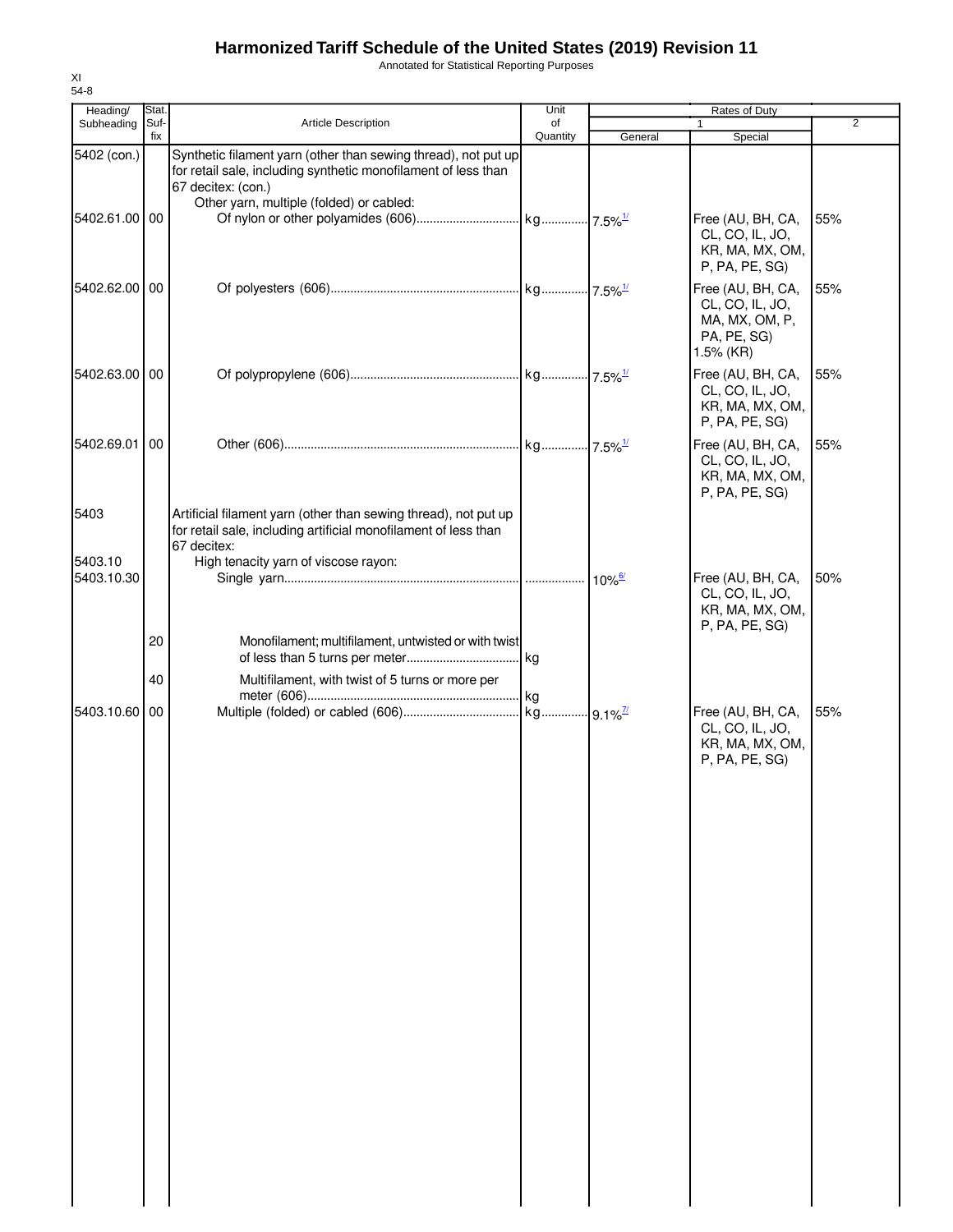Annotated for Statistical Reporting Purposes

| Heading/                  | Stat.       |                                                                                                                                                                                                                                        | Unit                 | <b>Rates of Duty</b>  |                                                                           |                |
|---------------------------|-------------|----------------------------------------------------------------------------------------------------------------------------------------------------------------------------------------------------------------------------------------|----------------------|-----------------------|---------------------------------------------------------------------------|----------------|
| Subheading                | Suf-<br>fix | Article Description                                                                                                                                                                                                                    | of<br>Quantity       | General               | Special                                                                   | $\overline{2}$ |
| 5403 (con.)<br>5403.31.00 |             | Artificial filament yarn (other than sewing thread), not put up<br>for retail sale, including artificial monofilament of less than<br>67 decitex: (con.)<br>Other yarn, single:<br>Of viscose rayon, untwisted or with a twist not ex- |                      |                       | Free (AU, BH, CA,                                                         | 50%            |
|                           |             |                                                                                                                                                                                                                                        |                      |                       | CL, CO, IL, JO,<br>KR, MA, MX, OM,<br>P, PA, PE, SG)                      |                |
|                           | 20          | Monofilament; multifilament, untwisted or with twist                                                                                                                                                                                   |                      |                       |                                                                           |                |
|                           | 40          | Multifilament, with twist of 5 turns or more per                                                                                                                                                                                       |                      |                       |                                                                           |                |
| 5403.32.00 00             |             | Of viscose rayon, with a twist exceeding 120 turns/m                                                                                                                                                                                   | kg 10% <sup>9/</sup> |                       | Free (AU, BH, CA,<br>CL, CO, IL, JO,<br>KR, MA, MX, OM,<br>P, PA, PE, SG) | 50%            |
| 5403.33.00                |             |                                                                                                                                                                                                                                        |                      | $8.8\%$ <sup>1/</sup> | Free (AU, BH, CA,<br>CL, CO, IL, JO,<br>KR, MA, MX, OM,<br>P, PA, PE, SG) | 50%            |
|                           | 20<br>40    | Monofilament; multifilament, untwisted or with twist<br>Multifilament, with twist of 5 turns or more per                                                                                                                               | . kg                 |                       |                                                                           |                |
| 5403.39                   |             | Other:                                                                                                                                                                                                                                 |                      |                       |                                                                           |                |
| 5403.39.10 00             |             |                                                                                                                                                                                                                                        |                      |                       | Free (AU, BH, CA,<br>CL, CO, IL, JO,<br>KR, MA, MX, OM,<br>P, PA, PE, SG) | 50%            |
| 5403.39.90                |             |                                                                                                                                                                                                                                        |                      | $.8\%$ <sup>1/</sup>  | Free (AU, BH, CA,<br>CL, CO, IL, JO,<br>KR, MA, MX, OM,<br>P, PA, PE, SG) | 50%            |
|                           | 20          | Monofilament; multifilament, untwisted or with                                                                                                                                                                                         |                      |                       |                                                                           |                |
|                           | 40          | Multifilament, with twist of 5 turns or more per                                                                                                                                                                                       |                      |                       |                                                                           |                |
|                           |             |                                                                                                                                                                                                                                        |                      |                       |                                                                           |                |
|                           |             |                                                                                                                                                                                                                                        |                      |                       |                                                                           |                |
|                           |             |                                                                                                                                                                                                                                        |                      |                       |                                                                           |                |
|                           |             |                                                                                                                                                                                                                                        |                      |                       |                                                                           |                |
|                           |             |                                                                                                                                                                                                                                        |                      |                       |                                                                           |                |
|                           |             |                                                                                                                                                                                                                                        |                      |                       |                                                                           |                |
|                           |             |                                                                                                                                                                                                                                        |                      |                       |                                                                           |                |
|                           |             |                                                                                                                                                                                                                                        |                      |                       |                                                                           |                |
|                           |             |                                                                                                                                                                                                                                        |                      |                       |                                                                           |                |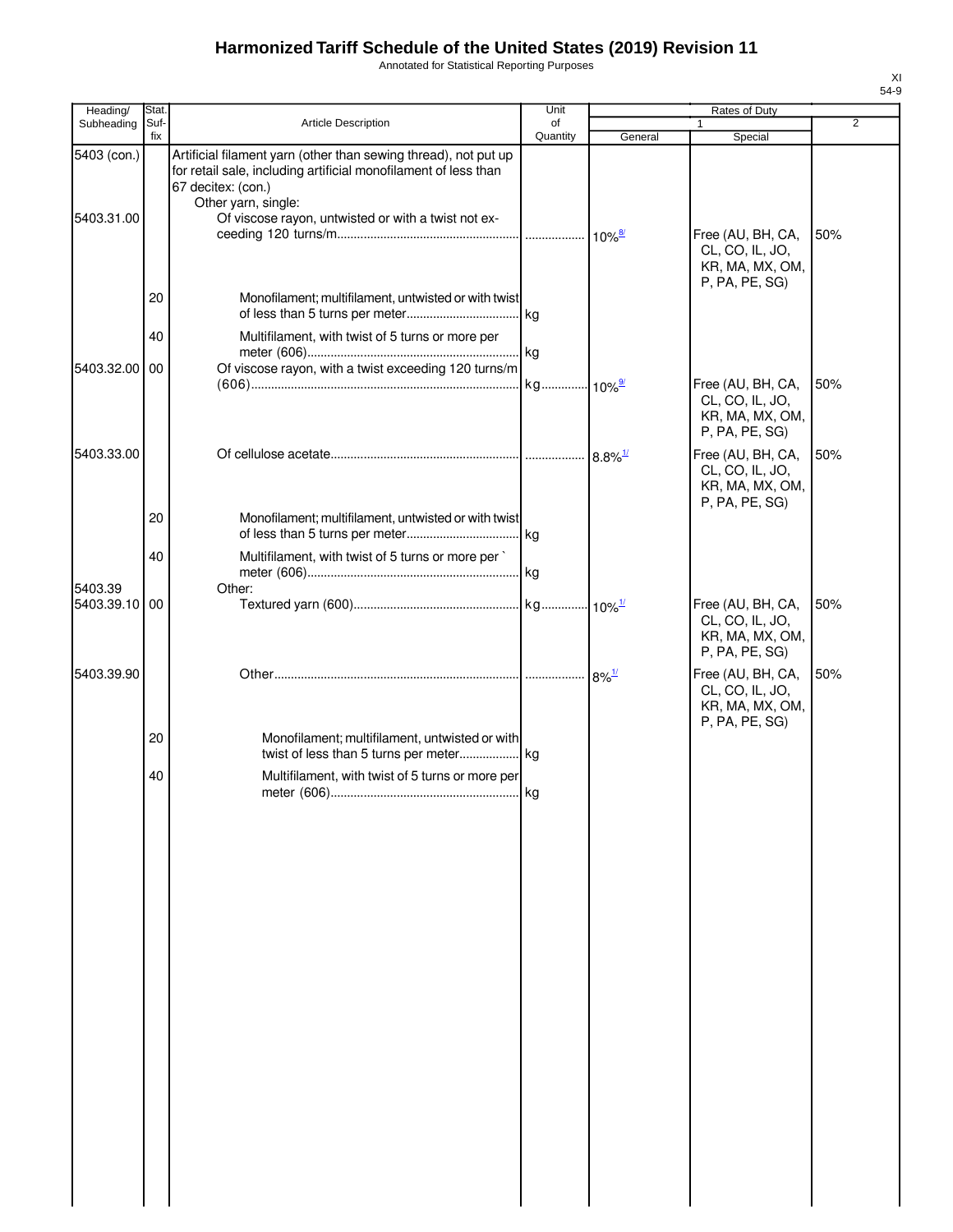Annotated for Statistical Reporting Purposes

| Heading/                 | Stat.       |                                                                                                                                                                                                                                                           | Unit                  | Rates of Duty          |                                                                                       |                |
|--------------------------|-------------|-----------------------------------------------------------------------------------------------------------------------------------------------------------------------------------------------------------------------------------------------------------|-----------------------|------------------------|---------------------------------------------------------------------------------------|----------------|
| Subheading               | Suf-<br>fix | <b>Article Description</b>                                                                                                                                                                                                                                | of<br>Quantity        | General                | 1<br>Special                                                                          | $\overline{2}$ |
| 5403 (con.)              |             | Artificial filament yarn (other than sewing thread), not put up<br>for retail sale, including artificial monofilament of less than<br>67 decitex: (con.)                                                                                                  |                       |                        |                                                                                       |                |
| 5403.41.00 00            |             | Other yarn, multiple (folded) or cabled:                                                                                                                                                                                                                  |                       |                        | Free (AU, BH, CA,<br>CL, CO, IL, JO,<br>KR, MA, MX, OM,<br>P, PA, PE, SG)             | 55%            |
| 5403.42.00 00            |             |                                                                                                                                                                                                                                                           |                       |                        | Free (AU, BH, CA,<br>CL, CO, IL, JO,<br>KR, MA, MX, OM,<br>P, PA, PE, SG)             | 55%            |
| 5403.49<br>5403.49.10 00 |             | Other:                                                                                                                                                                                                                                                    |                       |                        | Free (AU, BH, CA,<br>CL, CO, IL, JO,<br>KR, MA, MX, OM,<br>P, PA, PE, SG)             | 55%            |
| 5403.49.90 00            |             |                                                                                                                                                                                                                                                           |                       |                        | Free (AU, BH, CA,<br>CL, CO, IL, JO,<br>KR, MA, MX, OM,<br>P, PA, PE, SG)             | 55%            |
| 5404                     |             | Synthetic monofilament of 67 decitex or more and of which no<br>cross-sectional dimension exceeds 1 mm; strip and the like<br>(for example, artificial straw) of synthetic textile materials of<br>an apparent width not exceeding 5 mm:<br>Monofilament: |                       |                        |                                                                                       |                |
| 5404.11.00 00            |             |                                                                                                                                                                                                                                                           | kg 6.9% <sup>1/</sup> |                        | Free (AU, BH, CA,<br>CL, CO, IL, JO,<br>KR, MA, MX, OM,<br>P, PA, PE, SG)             | 50%            |
| 5404.12<br>5404.12.10 00 |             | Other, of polypropylene:                                                                                                                                                                                                                                  |                       |                        | Free (A, AU, BH,<br>CA, CL, CO, D, E,<br>IL, JO, KR, MA,<br>MX, OM, P, PA,<br>PE, SG) | 50%            |
| 5404.12.90 00            |             |                                                                                                                                                                                                                                                           | kg 6.9% <sup>1/</sup> |                        | Free (AU, BH, CA,<br>CL, CO, IL, JO,<br>KR, MA, MX, OM,<br>P, PA, PE, SG)             | 50%            |
| 5404.19                  |             | Other:                                                                                                                                                                                                                                                    |                       |                        |                                                                                       |                |
| 5404.19.10 00            |             |                                                                                                                                                                                                                                                           |                       |                        | Free (A, AU, BH,<br>CA, CL, CO, D, E,<br>IL, JO, KR, MA,<br>MX, OM, P, PA,<br>PE, SG) | 30%            |
| 5404.19.80               |             |                                                                                                                                                                                                                                                           |                       | $6.9\%$ <sup>10/</sup> | Free (AU, BH, CA,<br>CL, CO, IL, JO,<br>KR, MA, MX, OM,<br>P, PA, PE, SG)             | 50%            |
|                          | 20          |                                                                                                                                                                                                                                                           |                       |                        |                                                                                       |                |
|                          | 40          |                                                                                                                                                                                                                                                           |                       |                        |                                                                                       |                |
| 5404.90.00               | 80<br>00    |                                                                                                                                                                                                                                                           | kg<br>kg              | ⊶lFree <del>™</del>    |                                                                                       | 45%            |
|                          |             |                                                                                                                                                                                                                                                           |                       |                        |                                                                                       |                |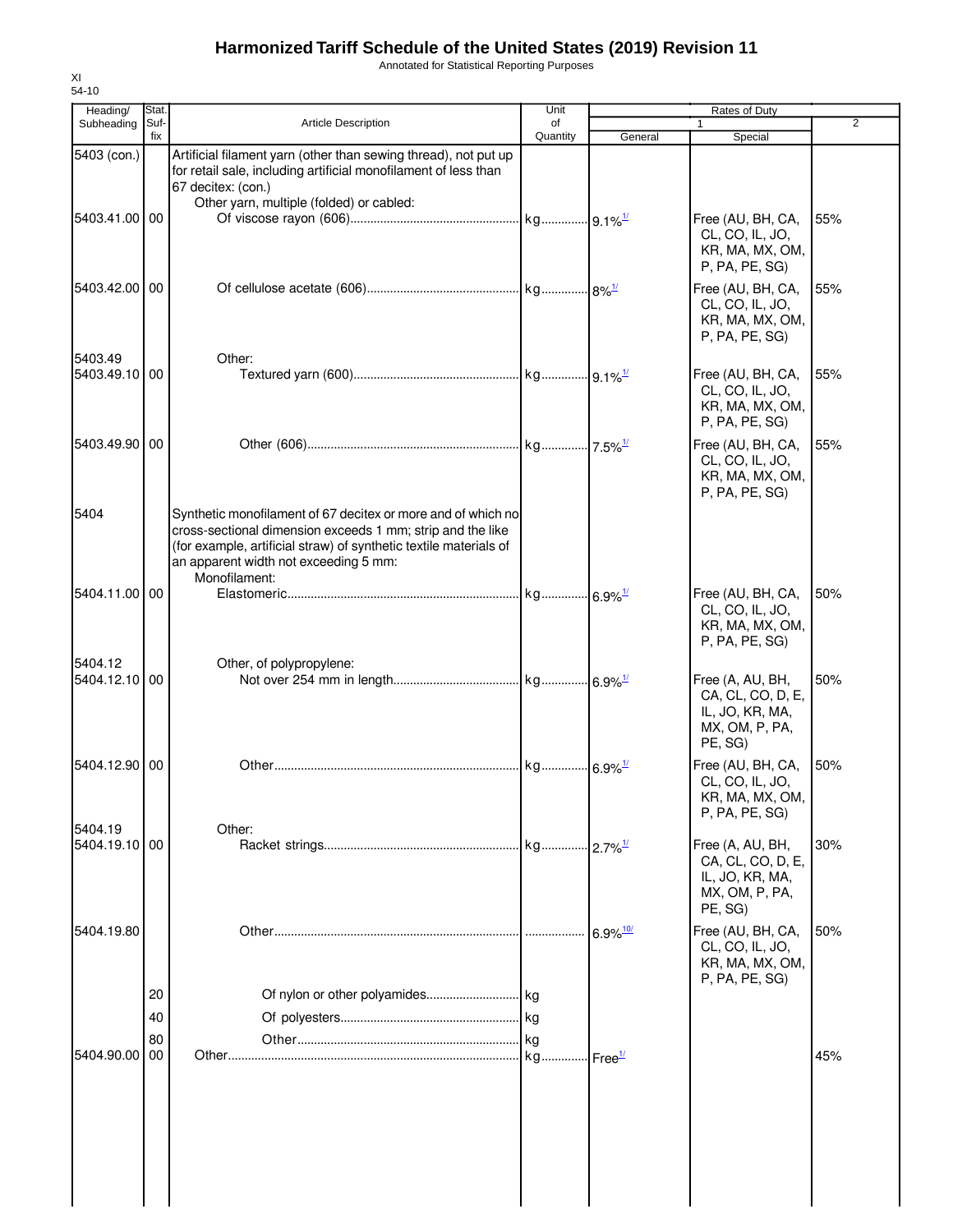Annotated for Statistical Reporting Purposes

| Heading/      | Stat.       |                                                                                                                                                                                                                                            | Unit            |                            | Rates of Duty                                                                         |                |
|---------------|-------------|--------------------------------------------------------------------------------------------------------------------------------------------------------------------------------------------------------------------------------------------|-----------------|----------------------------|---------------------------------------------------------------------------------------|----------------|
| Subheading    | Suf-<br>fix | Article Description                                                                                                                                                                                                                        | of<br>Quantity  | General                    |                                                                                       | $\overline{2}$ |
| 5405.00       |             | Artificial monofilament of 67 decitex or more and of which no<br>cross-sectional dimension exceeds 1 mm; strip and the like<br>(for example, artificial straw) of artificial textile materials of an<br>apparent width not exceeding 5 mm: |                 |                            | Special                                                                               |                |
| 5405.00.30    | 00          |                                                                                                                                                                                                                                            |                 |                            | Free (AU, BH, CA,<br>CL, CO, IL, JO,<br>KR, MA, MX, OM,<br>P, PA, PE, SG)             | 50%            |
| 5405.00.60 00 |             |                                                                                                                                                                                                                                            |                 |                            | Free (A, AU, BH,<br>CA, CL, CO, D, E,<br>IL, JO, KR, MA,<br>MX, OM, P, PA,<br>PE, SG) | 45%            |
| 5406.00       |             | Man-made filament yarn (other than sewing thread), put up for<br>retail sale:                                                                                                                                                              |                 |                            |                                                                                       |                |
| 5406.00.10    |             |                                                                                                                                                                                                                                            |                 |                            | Free (AU, BH, CA,<br>CL, CO, IL, JO,<br>MA, MX, OM, P,<br>PA, PE, SG)<br>1.5% (KR)    | 55%            |
|               | 20          |                                                                                                                                                                                                                                            |                 |                            |                                                                                       |                |
|               | 40          |                                                                                                                                                                                                                                            |                 |                            |                                                                                       |                |
|               | 90          |                                                                                                                                                                                                                                            |                 |                            |                                                                                       |                |
| 5406.00.20    | 00          |                                                                                                                                                                                                                                            |                 |                            | Free (AU, BH, CA,<br>CL, CO, IL, JO,<br>KR, MA, MX, OM,<br>P, PA, PE, SG)             | 55%            |
| 5407          |             | Woven fabrics of synthetic filament yarn, including woven                                                                                                                                                                                  |                 |                            |                                                                                       |                |
| 5407.10.00    |             | fabrics obtained from materials of heading 5404:<br>Woven fabrics obtained from high tenacity yarn of nylon                                                                                                                                |                 |                            |                                                                                       |                |
|               |             |                                                                                                                                                                                                                                            |                 |                            | Free (AU, BH, CA,<br>CL, CO, IL, JO,<br>MA, MX, OM, P,<br>PA, PE, SG)<br>2.7% (KR)    | 81%            |
|               | 10          | Of polyester, weighing not more than 170 g/m <sup>2</sup>                                                                                                                                                                                  | m <sup>2</sup>  |                            |                                                                                       |                |
|               |             |                                                                                                                                                                                                                                            | kg              |                            |                                                                                       |                |
|               | 90          | Other (620)                                                                                                                                                                                                                                | m <sup>2</sup>  |                            |                                                                                       |                |
|               |             |                                                                                                                                                                                                                                            | kg              |                            |                                                                                       |                |
| 5407.20.00    | 00          | Woven fabrics obtained from strip or the like (620)                                                                                                                                                                                        | $m2$ .<br>kg    | Free <sup>1/</sup>         |                                                                                       | 81%            |
| 5407.30       |             | Fabrics specified in note 9 to section XI:                                                                                                                                                                                                 |                 |                            |                                                                                       |                |
| 5407.30.10 00 |             |                                                                                                                                                                                                                                            | m <sup>2</sup>  | $\cdot$ Free $\frac{1}{2}$ |                                                                                       | 40%            |
|               |             |                                                                                                                                                                                                                                            | kg              |                            |                                                                                       |                |
| 5407.30.90    | 00          |                                                                                                                                                                                                                                            | $m2$<br>.<br>kg | $8\%$ <sup>1/</sup>        | Free (AU, BH, CA,<br>CL, CO, IL, JO,<br>KR, MA, MX, OM,<br>P, PA, PE, SG)             | 83.5%          |
|               |             |                                                                                                                                                                                                                                            |                 |                            |                                                                                       |                |
|               |             |                                                                                                                                                                                                                                            |                 |                            |                                                                                       |                |
|               |             |                                                                                                                                                                                                                                            |                 |                            |                                                                                       |                |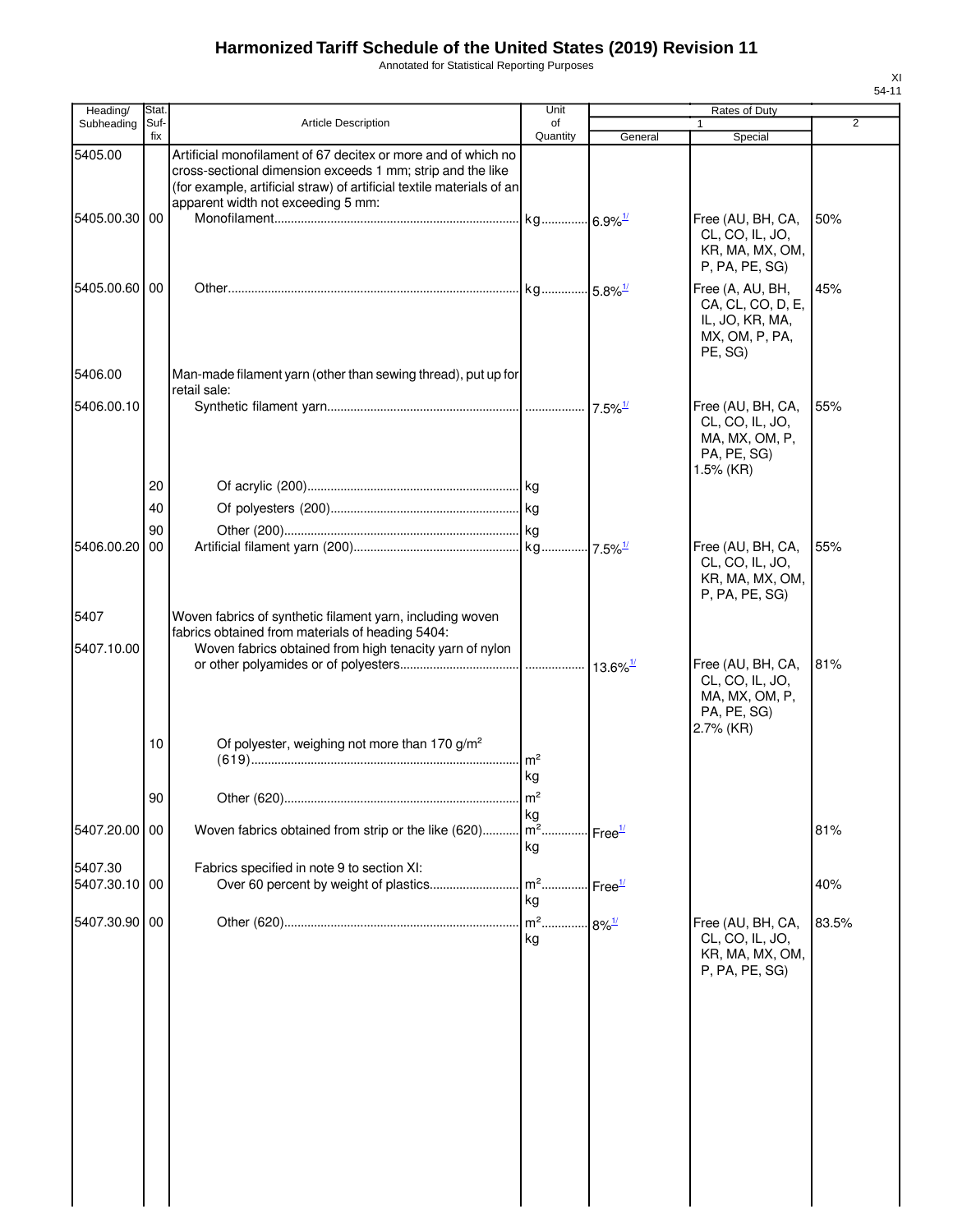Annotated for Statistical Reporting Purposes

| Heading/              | Stat.       |                                                                                                                                                                                                                                                                                                                                                                                                                                                                                                           | Unit                  | Rates of Duty          |                                                                                    |                |
|-----------------------|-------------|-----------------------------------------------------------------------------------------------------------------------------------------------------------------------------------------------------------------------------------------------------------------------------------------------------------------------------------------------------------------------------------------------------------------------------------------------------------------------------------------------------------|-----------------------|------------------------|------------------------------------------------------------------------------------|----------------|
| Subheading            | Suf-<br>fix | <b>Article Description</b>                                                                                                                                                                                                                                                                                                                                                                                                                                                                                | of<br>Quantity        |                        |                                                                                    | $\overline{2}$ |
| 5407 (con.)           |             | Woven fabrics of synthetic filament yarn, including woven<br>fabrics obtained from materials of heading 5404: (con.)<br>Other woven fabrics, containing 85 percent or more by<br>weight of filaments of nylon or other polyamides:                                                                                                                                                                                                                                                                        |                       | General                | Special                                                                            |                |
| 5407.41.00            |             |                                                                                                                                                                                                                                                                                                                                                                                                                                                                                                           |                       |                        | Free (AU, BH, CA,<br>CL, CO, IL, JO,<br>MA, MX, OM, P,<br>PA, PE, SG)<br>2.7% (KR) | 81%            |
|                       | 10          | Suitable for making typewriter and machine ribbon,<br>containing yarns the average decitex of which<br>exceeds 28 but not 83, the total thread count<br>(treating multiple (folded) or cabled yarns as single<br>threads), of which per centimeter is not less than<br>59 warp and 39 filling and not more than 83 warp<br>and 55 filling and in which the thread count of the<br>warp does not exceed 60 percent of the total<br>thread count of the warp and filling:<br>With both selvages woven (621) | $\mathsf{Im}^2$       |                        |                                                                                    |                |
|                       |             |                                                                                                                                                                                                                                                                                                                                                                                                                                                                                                           | kg                    |                        |                                                                                    |                |
|                       | 20          |                                                                                                                                                                                                                                                                                                                                                                                                                                                                                                           |                       |                        |                                                                                    |                |
|                       |             | Other:                                                                                                                                                                                                                                                                                                                                                                                                                                                                                                    | kg                    |                        |                                                                                    |                |
|                       | 30          | Weighing not more than 170 g/m <sup>2</sup> (620)                                                                                                                                                                                                                                                                                                                                                                                                                                                         | m <sup>2</sup><br>kg  |                        |                                                                                    |                |
| 5407.42.00            | 60          | Weighing more than 170 g/m <sup>2</sup> (620) m <sup>2</sup>                                                                                                                                                                                                                                                                                                                                                                                                                                              | kg                    | $14.9\%$ <sup>1/</sup> | Free (AU, BH, CA,                                                                  | 81%            |
|                       |             |                                                                                                                                                                                                                                                                                                                                                                                                                                                                                                           |                       |                        | CL, CO, IL, JO,<br>MA, MX, OM, P,<br>PA, PE, SG)<br>2.9% (KR)                      |                |
|                       | 30          | Weighing not more than 170 g/m <sup>2</sup> (620)                                                                                                                                                                                                                                                                                                                                                                                                                                                         | $\mathsf{Im}^2$<br>kg |                        |                                                                                    |                |
|                       | 60          |                                                                                                                                                                                                                                                                                                                                                                                                                                                                                                           | kg                    |                        |                                                                                    |                |
| 5407.43<br>5407.43.10 | 00          | Of yarns of different colors:<br>The thread count of which per cm (treating multiple<br>(folded) or cabled yarns as single threads) is over<br>69 but not over 142 in the warp and over 31 but                                                                                                                                                                                                                                                                                                            | $m2$                  | $12.2¢/kg +$           | Free (AU, BH, CA,                                                                  | $24.3¢/kg +$   |
|                       |             |                                                                                                                                                                                                                                                                                                                                                                                                                                                                                                           | kg                    | 11.3% $\frac{1}{2}$    | CL, CO, IL, JO,<br>KR, MA, MX, OM,<br>P, PA, PE, SG)                               | 81%            |
| 5407.43.20            |             |                                                                                                                                                                                                                                                                                                                                                                                                                                                                                                           |                       | $8.5\%$ <sup>1/</sup>  | Free (AU, BH, CA,<br>CL, CO, IL, JO,<br>KR, MA, MX, OM,                            | 81%            |
|                       | 30          | Weighing not more than 170 g/m <sup>2</sup> (620)                                                                                                                                                                                                                                                                                                                                                                                                                                                         | $\mathsf{Im}^2$<br>kg |                        | P, PA, PE, SG)                                                                     |                |
|                       | 60          | Weighing more than 170 g/m <sup>2</sup> (620)                                                                                                                                                                                                                                                                                                                                                                                                                                                             | $\mathsf{Im}^2$<br>kg |                        |                                                                                    |                |
|                       |             |                                                                                                                                                                                                                                                                                                                                                                                                                                                                                                           |                       |                        |                                                                                    |                |
|                       |             |                                                                                                                                                                                                                                                                                                                                                                                                                                                                                                           |                       |                        |                                                                                    |                |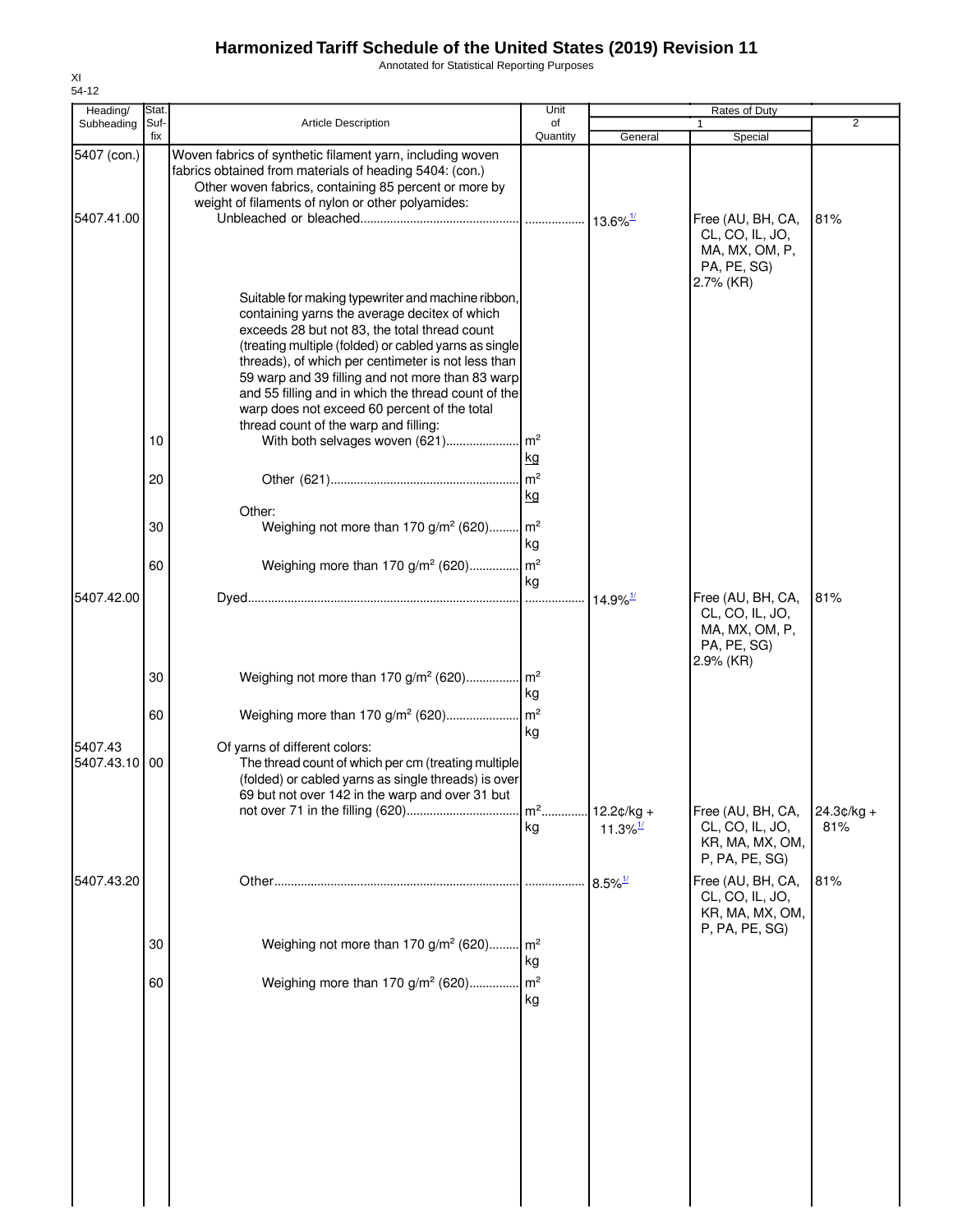Annotated for Statistical Reporting Purposes

| Heading/                  | <b>Stat</b> |                                                                                                                                                                                                                                                                                 | Unit                 |                        | Rates of Duty                                                                         |                   |
|---------------------------|-------------|---------------------------------------------------------------------------------------------------------------------------------------------------------------------------------------------------------------------------------------------------------------------------------|----------------------|------------------------|---------------------------------------------------------------------------------------|-------------------|
| Subheading                | Suf-<br>fix | <b>Article Description</b>                                                                                                                                                                                                                                                      | οf<br>Quantity       | General                | 1<br>Special                                                                          | $\overline{2}$    |
| 5407 (con.)<br>5407.44.00 |             | Woven fabrics of synthetic filament yarn, including woven<br>fabrics obtained from materials of heading 5404: (con.)<br>Other woven fabrics, containing 85 percent or more by<br>weight of filaments of nylon or other polyamides: (con.)                                       |                      |                        | Free (AU, BH, CA,<br>CL, CO, IL, JO,<br>KR, MA, MX, OM,                               | 81%               |
|                           | 30          | Weighing not more than 170 g/m <sup>2</sup> (620) m <sup>2</sup>                                                                                                                                                                                                                | kg                   |                        | P, PA, PE, SG)                                                                        |                   |
|                           | 60          | Other woven fabrics, containing 85 percent or more by<br>weight of textured polyester filaments:                                                                                                                                                                                | kg                   |                        |                                                                                       |                   |
| 5407.51.00                |             |                                                                                                                                                                                                                                                                                 |                      |                        | Free (AU, BH, CA,<br>CL, CO, IL, JO,<br>MA, MX, OM, P,<br>PA, PE, SG)<br>$2.9\%$ (KR) | 81%               |
|                           | 20          | Weighing not more than 170 g/m <sup>2</sup> :                                                                                                                                                                                                                                   | kg                   |                        |                                                                                       |                   |
|                           | 40<br>60    |                                                                                                                                                                                                                                                                                 | kg                   |                        |                                                                                       |                   |
| 5407.52<br>5407.52.05     | 00          | Dyed:<br>Measuring less than 77 cm in width or less than<br>77 cm between selvages, the thread count of which<br>per cm (treating multiple (folded) or cabled yarns<br>as single threads) is over 69 but not over 142 in<br>the warp and over 31 but not over 71 in the filling | kg                   |                        |                                                                                       |                   |
|                           |             |                                                                                                                                                                                                                                                                                 | kg                   | $17.6\%$ <sup>1/</sup> | Free (AU, BH, CA,<br>CL, CO, IL, JO,<br>KR, MA, MX, OM,<br>P, PA, PE, SG)             | 24.3¢/kg +<br>81% |
| 5407.52.20                |             |                                                                                                                                                                                                                                                                                 |                      | $14.9\%$ <sup>1/</sup> | Free (AU, BH, CA,<br>CL, CO, IL, JO,<br>MA, MX, OM, P,<br>PA, PE, SG)                 | 81%               |
|                           | 20          | Weighing not more than 170 g/m <sup>2</sup> :                                                                                                                                                                                                                                   | m <sup>2</sup><br>kg |                        | 2.9% (KR)                                                                             |                   |
|                           | 40          |                                                                                                                                                                                                                                                                                 | m <sup>2</sup><br>kg |                        |                                                                                       |                   |
|                           | 60          | Weighing more than 170 g/m <sup>2</sup> (620)                                                                                                                                                                                                                                   | m <sup>2</sup><br>kg |                        |                                                                                       |                   |
|                           |             |                                                                                                                                                                                                                                                                                 |                      |                        |                                                                                       |                   |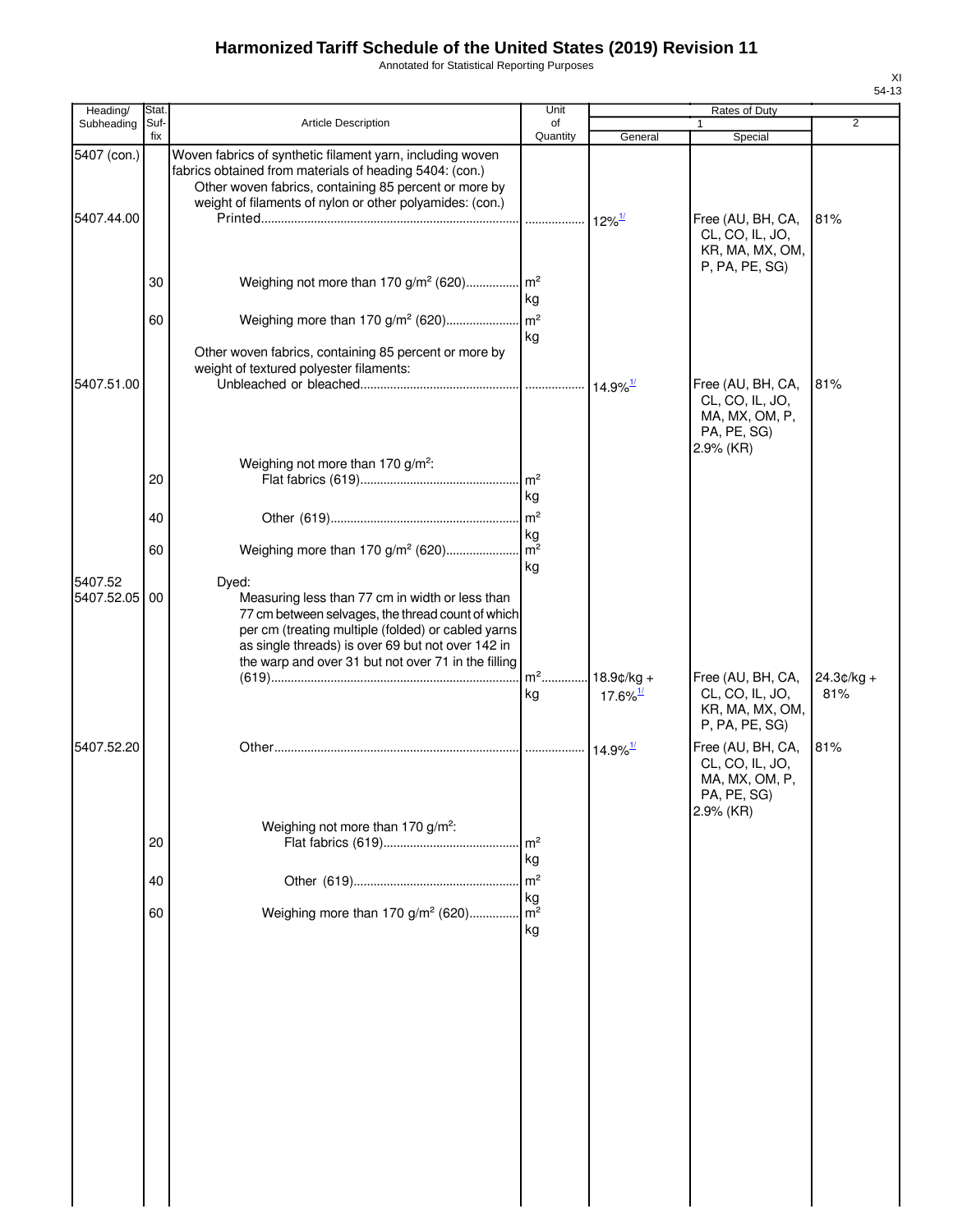Annotated for Statistical Reporting Purposes

| Heading/                             | Stat.       |                                                                                                                                                                                                                                                                                                                                                                                                                                   | Unit                     |                                        | Rates of Duty                                                                      |                     |
|--------------------------------------|-------------|-----------------------------------------------------------------------------------------------------------------------------------------------------------------------------------------------------------------------------------------------------------------------------------------------------------------------------------------------------------------------------------------------------------------------------------|--------------------------|----------------------------------------|------------------------------------------------------------------------------------|---------------------|
| Subheading                           | Suf-<br>fix | Article Description                                                                                                                                                                                                                                                                                                                                                                                                               | of<br>Quantity           | General                                | 1<br>Special                                                                       | $\overline{2}$      |
| 5407 (con.)<br>5407.53<br>5407.53.10 | 00          | Woven fabrics of synthetic filament yarn, including woven<br>fabrics obtained from materials of heading 5404: (con.)<br>Other woven fabrics, containing 85 percent or more by<br>weight of textured polyester filaments: (con.)<br>Of yarns of different colors:<br>The thread count of which per cm (treating multiple<br>(folded) or cabled yarns as single threads) is over<br>69 but not over 142 in the warp and over 31 but | $\mathsf{Im}^2$<br>kg    | $18.8¢/kg +$<br>$17.4\%$ <sup>1/</sup> | Free (AU, BH, CA,<br>CL, CO, IL, JO,<br>KR, MA, MX, OM,<br>P, PA, PE, SG)          | $24.3¢/kg +$<br>81% |
| 5407.53.20                           |             |                                                                                                                                                                                                                                                                                                                                                                                                                                   |                          | $12\%$ <sup>11/</sup>                  | Free (AU, BH, CA,<br>CL, CO, IL, JO,<br>MA, MX, OM, P,<br>PA, PE, SG)<br>2.4% (KR) | 81%                 |
|                                      | 20          | Weighing not more than 170 g/m <sup>2</sup> :                                                                                                                                                                                                                                                                                                                                                                                     | $\mathsf{Im}^2$<br>kg    |                                        |                                                                                    |                     |
|                                      | 40          |                                                                                                                                                                                                                                                                                                                                                                                                                                   | m <sup>2</sup><br>kg     |                                        |                                                                                    |                     |
|                                      | 60          | Weighing more than 170 g/m <sup>2</sup> (620)                                                                                                                                                                                                                                                                                                                                                                                     | $\mathsf{m}^2$           |                                        |                                                                                    |                     |
| 5407.54.00                           |             |                                                                                                                                                                                                                                                                                                                                                                                                                                   | kg                       | 14.9%                                  | Free (AU, BH, CA,<br>CL, CO, IL, JO,<br>MA, MX, OM, P,<br>PA, PE, SG)<br>2.9% (KR) | 81%                 |
|                                      | 20          | Weighing not more than 170 g/m <sup>2</sup> :                                                                                                                                                                                                                                                                                                                                                                                     | $\mathsf{Im}^2$<br>kg    |                                        |                                                                                    |                     |
|                                      | 40          |                                                                                                                                                                                                                                                                                                                                                                                                                                   | m <sup>2</sup>           |                                        |                                                                                    |                     |
|                                      | 60          | Weighing more than 170 g/m <sup>2</sup> (620)                                                                                                                                                                                                                                                                                                                                                                                     | kg<br>$\sqrt{m^2}$<br>kg |                                        |                                                                                    |                     |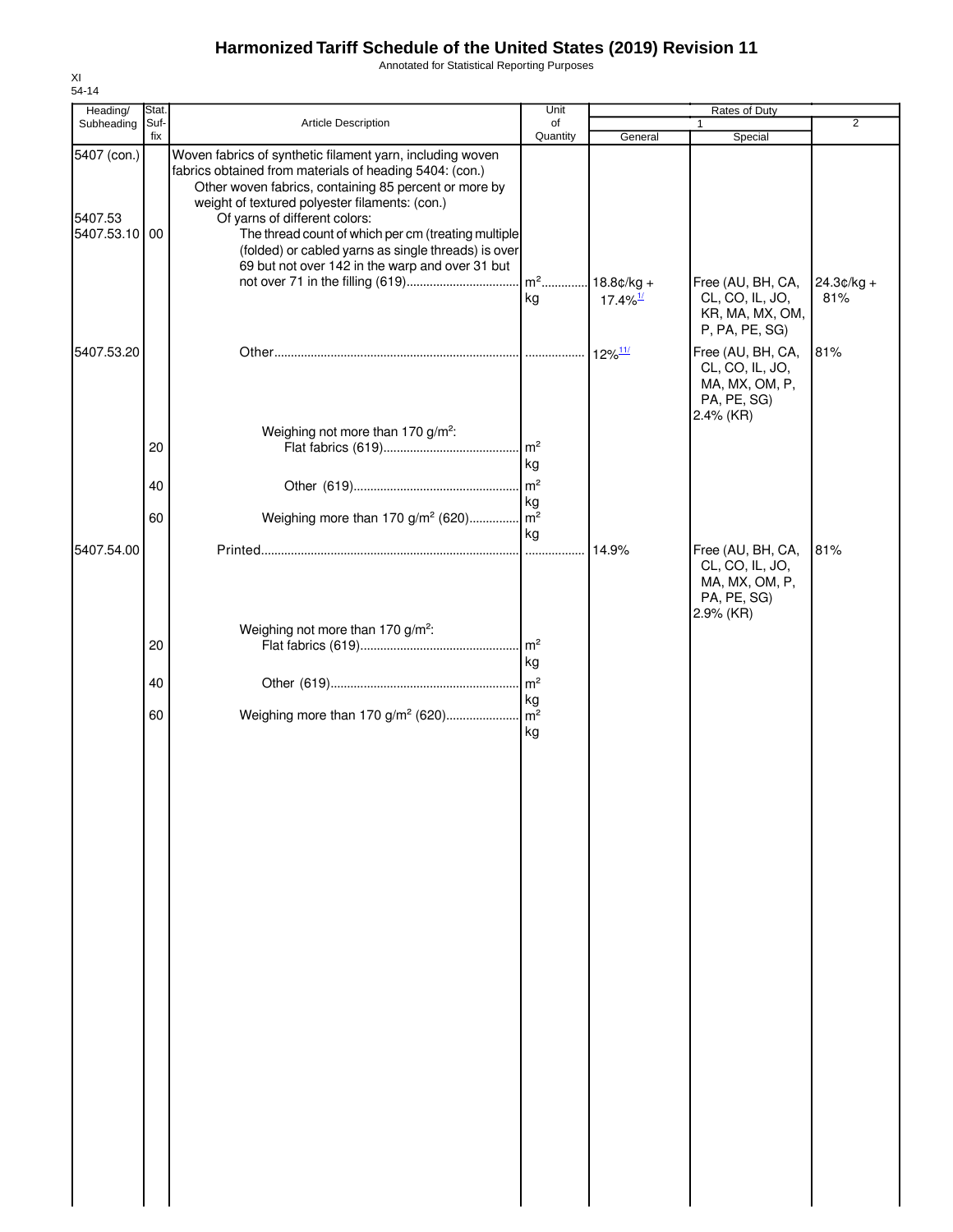Annotated for Statistical Reporting Purposes

| Heading/               | Stat.       |                                                                                                                                                                                                                                                                                                                                                                                                                                                                  | Unit           |                                        | Rates of Duty                                                                                                         |                      |
|------------------------|-------------|------------------------------------------------------------------------------------------------------------------------------------------------------------------------------------------------------------------------------------------------------------------------------------------------------------------------------------------------------------------------------------------------------------------------------------------------------------------|----------------|----------------------------------------|-----------------------------------------------------------------------------------------------------------------------|----------------------|
| Subheading             | Suf-<br>fix | <b>Article Description</b>                                                                                                                                                                                                                                                                                                                                                                                                                                       | of<br>Quantity | General                                | Special                                                                                                               | $\overline{2}$       |
| 5407 (con.)<br>5407.61 |             | Woven fabrics of synthetic filament yarn, including woven<br>fabrics obtained from materials of heading 5404: (con.)<br>Other woven fabrics, containing 85 percent or more by<br>weight of polyester filaments:<br>Containing 85 percent or more by weight of non<br>textured polyester filaments:<br>Dyed, measuring less than 77 cm in width or less<br>than 77 cm between selvages, the thread count of<br>which per cm (treating multiple (folded) or cabled |                |                                        |                                                                                                                       |                      |
| 5407.61.11             | 00          | yarns as single threads) is over 69 but not over<br>142 in the warp and over 31 but not over 71 in the<br>filling:<br>Wholly of polyester, of single yarns measuring<br>not less than 75 decitex but not more than<br>80 decitex, having 24 filaments per yarn and<br>with a twist of 900 or more turns per meter                                                                                                                                                | kg             |                                        | m <sup>2</sup> 19.4¢/kg + 18% <sup>1/</sup> Free (AU, BH, CA,<br>CL, CO, IL, JO,<br>KR, MA, MX, OM,<br>P, PA, PE, SG) | $24.3$ c/kg +<br>81% |
| 5407.61.19 00          |             |                                                                                                                                                                                                                                                                                                                                                                                                                                                                  | $m2$<br>kg     |                                        | $-19.4$ ¢/kg + 18% <sup>1/</sup> Free (AU, BH, CA,<br>CL, CO, IL, JO,                                                 | $24.3¢/kg +$<br>81%  |
| 5407.61.21             | 00          | Of yarns of different colors, the thread count of<br>which per cm (treating multiple (folded) or cabled<br>yarns as single threads) is over 69 but not over<br>142 in the warp and over 31 but not over 71 in the<br>filling:<br>Wholly of polyester, of single yarns meas- uring<br>not less than 75 decitex but not more than<br>80 decitex, having 24 filaments per yarn and<br>with a twist of 900 or more turns per meter                                   | $m2$ .<br>kg   | $12.2¢/kg +$<br>$11.3\%$ <sup>1/</sup> | KR, MA, MX, OM,<br>P, PA, PE, SG)<br>Free (AU, BH, CA,<br>CL, CO, IL, JO,                                             | $24.3¢/kg +$<br>81%  |
|                        |             |                                                                                                                                                                                                                                                                                                                                                                                                                                                                  |                |                                        | KR, MA, MX, OM,<br>P, PA, PE, SG)                                                                                     |                      |
| 5407.61.29 00          |             |                                                                                                                                                                                                                                                                                                                                                                                                                                                                  | $m2$ .<br>kg   | $12.2¢/kg +$<br>11.3% $\frac{1}{2}$    | Free (AU, BH, CA,<br>CL, CO, IL, JO,<br>MA, MX, OM, P,<br>PA, PE, SG)<br>$2.4$ ¢/kg + 2.2% (KR)                       | $24.3¢/kg +$<br>81%  |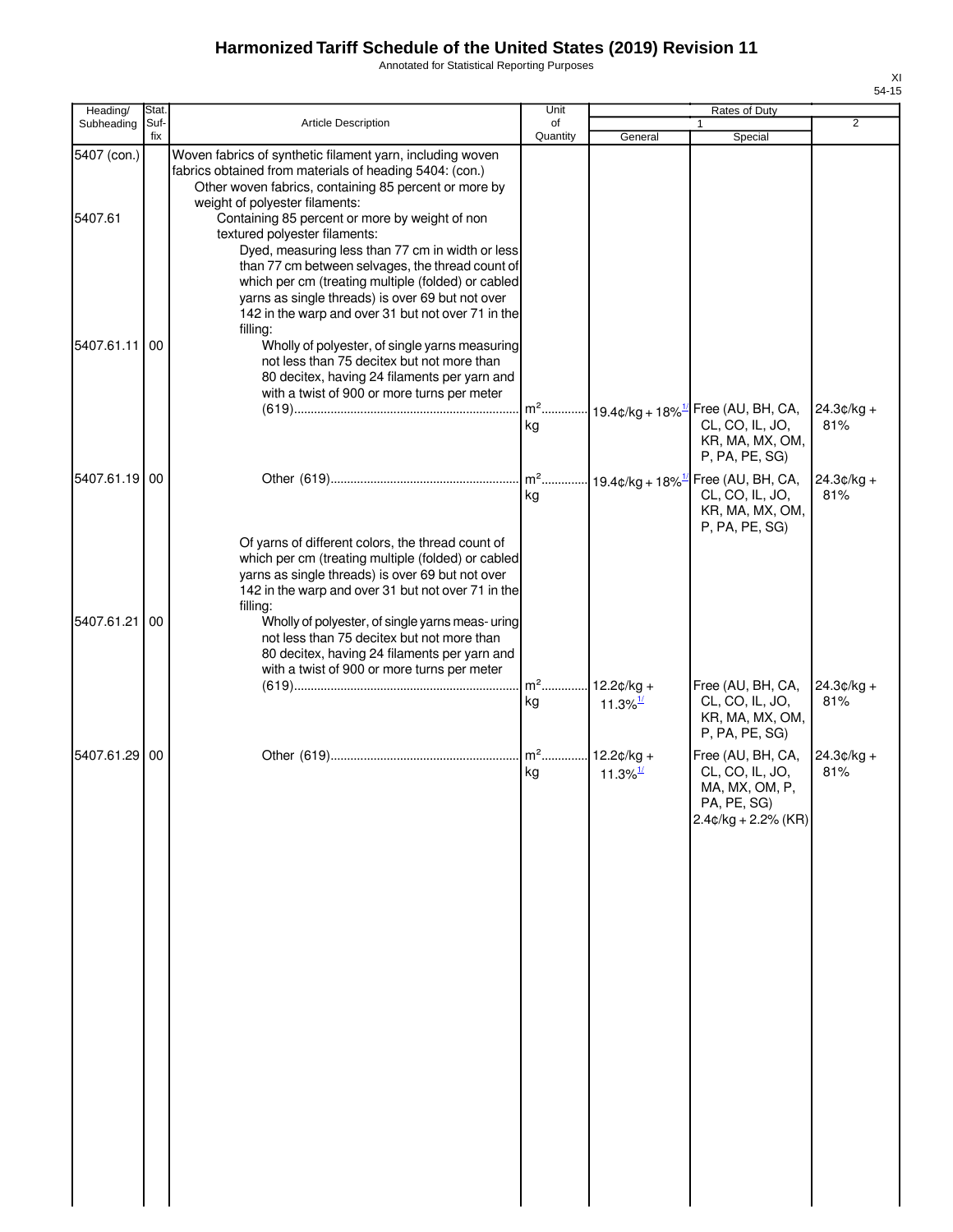Annotated for Statistical Reporting Purposes

| Heading/                         | Stat.       |                                                                                                                                                                                                                                                                                                                  | Unit                                                                    |                        | Rates of Duty                                                                          |                |
|----------------------------------|-------------|------------------------------------------------------------------------------------------------------------------------------------------------------------------------------------------------------------------------------------------------------------------------------------------------------------------|-------------------------------------------------------------------------|------------------------|----------------------------------------------------------------------------------------|----------------|
| Subheading                       | Suf-<br>fix | <b>Article Description</b>                                                                                                                                                                                                                                                                                       | of<br>Quantity                                                          | General                | Special                                                                                | $\overline{2}$ |
| 5407 (con.)<br>5407.61<br>(con.) |             | Woven fabrics of synthetic filament yarn, including woven<br>fabrics obtained from materials of heading 5404: (con.)<br>Other woven fabrics, containing 85 percent or more by<br>weight of polyester filaments: (con.)<br>Containing 85 percent or more by weight of non<br>textured polyester filaments: (con.) |                                                                         |                        |                                                                                        |                |
| 5407.61.91                       | 100         | Other:<br>Wholly of polyester, of single yarns meas- uring<br>not less than 75 decitex but not more than<br>80 decitex, having 24 filaments per yarn and<br>with a twist of 900 or more turns per meter                                                                                                          | m <sup>2</sup> 14.9% <sup>1/</sup><br>kg                                |                        | Free (AU, BH, CA,<br>CL, CO, IL, JO,<br>MA, MX, OM, P,<br>PA, PE, SG)                  | 81%            |
| 5407.61.99                       |             |                                                                                                                                                                                                                                                                                                                  |                                                                         | $14.9\%$ <sup>1/</sup> | 2.9% (KR)<br>Free (AU, BH, CA,<br>CL, CO, IL, JO,<br>KR, MA, MX, OM,<br>P, PA, PE, SG) | 81%            |
|                                  | 05          | Unbleached or bleached:<br>Weighing not more than 170 g/m <sup>2</sup> :<br>Flat fabrics (619)                                                                                                                                                                                                                   | $\mathsf{Im}^2$                                                         |                        |                                                                                        |                |
|                                  | 10          |                                                                                                                                                                                                                                                                                                                  | kg<br>$\mathsf{Im}^2$                                                   |                        |                                                                                        |                |
|                                  | 15          | Weighing more than 170 g/m <sup>2</sup>                                                                                                                                                                                                                                                                          | kg                                                                      |                        |                                                                                        |                |
|                                  | 25<br>30    | Dyed:<br>Weighing not more than 170 g/m <sup>2</sup> :<br>Flat fabrics (619)                                                                                                                                                                                                                                     | m <sup>2</sup><br>kg<br>. $\mathsf{Im}^2$<br>kg<br>m <sup>2</sup><br>kg |                        |                                                                                        |                |
|                                  | 35<br>45    | Weighing more than 170 g/m <sup>2</sup><br>Of yarns of different colors:<br>Weighing not more than 170 g/m <sup>2</sup> :<br>Flat fabrics (619)                                                                                                                                                                  | m <sup>2</sup><br>kg<br>$\mathsf{Im}^2$<br>kg                           |                        |                                                                                        |                |
|                                  | 50          |                                                                                                                                                                                                                                                                                                                  | m <sup>2</sup>                                                          |                        |                                                                                        |                |
|                                  | 55          | Weighing more than 170 g/m <sup>2</sup><br>Printed:                                                                                                                                                                                                                                                              | kg<br>m <sup>2</sup><br>kg                                              |                        |                                                                                        |                |
|                                  | 65          | Weighing not more than 170 g/m <sup>2</sup> :<br>Flat fabrics (619)                                                                                                                                                                                                                                              | $\mathsf{Im}^2$<br>kg                                                   |                        |                                                                                        |                |
|                                  | 70          |                                                                                                                                                                                                                                                                                                                  | m <sup>2</sup>                                                          |                        |                                                                                        |                |
|                                  | 75          | Weighing more than 170 g/m <sup>2</sup>                                                                                                                                                                                                                                                                          | kg<br>m <sup>2</sup><br>kg                                              |                        |                                                                                        |                |
|                                  |             |                                                                                                                                                                                                                                                                                                                  |                                                                         |                        |                                                                                        |                |

XI 54-16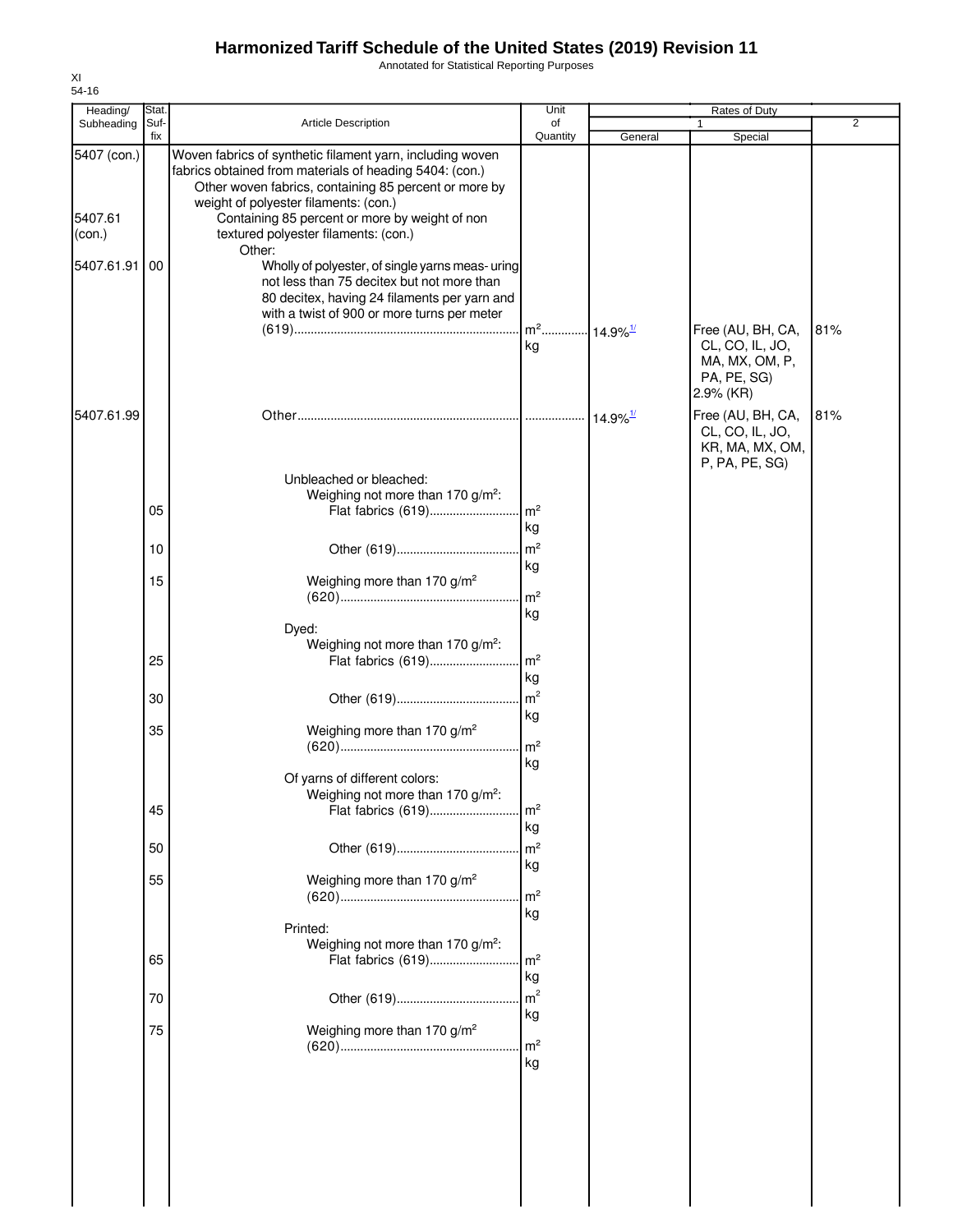Annotated for Statistical Reporting Purposes

| Heading/   | Rates of Duty                                                                                |                       | Unit                 |                                                                                                                                                                                                                                  | Stat        |                                      |
|------------|----------------------------------------------------------------------------------------------|-----------------------|----------------------|----------------------------------------------------------------------------------------------------------------------------------------------------------------------------------------------------------------------------------|-------------|--------------------------------------|
| Subheading | $\overline{2}$<br>1<br>Special                                                               | General               | of<br>Quantity       | <b>Article Description</b>                                                                                                                                                                                                       | Suf-<br>fix |                                      |
|            | Free (AU, BH, CA,<br>81%<br>CL, CO, IL, JO,                                                  |                       |                      | Woven fabrics of synthetic filament yarn, including woven<br>fabrics obtained from materials of heading 5404: (con.)<br>Other woven fabrics, containing 85 percent or more by<br>weight of polyester filaments: (con.)<br>Other: |             | 5407 (con.)<br>5407.69<br>5407.69.10 |
|            | MA, MX, OM, P,<br>PA, PE, SG)<br>2.9% (KR)                                                   |                       | kg                   | Weighing not more than 170 g/m <sup>2</sup> (619) m <sup>2</sup><br>Weighing more than 170 g/m <sup>2</sup> (620) m <sup>2</sup>                                                                                                 | 10<br>60    |                                      |
|            |                                                                                              |                       | kg                   |                                                                                                                                                                                                                                  |             |                                      |
|            | Free (AU, BH, CA,<br>81%<br>CL, CO, IL, JO,<br>MA, MX, OM, P,<br>PA, PE, SG)<br>$2.9\%$ (KR) |                       |                      |                                                                                                                                                                                                                                  |             | 5407.69.20                           |
|            |                                                                                              |                       | kg                   | Weighing not more than 170 g/m <sup>2</sup> (619) m <sup>2</sup>                                                                                                                                                                 | 10          |                                      |
|            |                                                                                              |                       | m <sup>2</sup><br>kg | Weighing more than 170 g/m <sup>2</sup> (620)<br>Of yarns of different colors:                                                                                                                                                   | 60          |                                      |
|            |                                                                                              |                       | $m2$                 | The thread count of which per cm (treating<br>multiple (folded) or cabled yarns as single<br>threads) is over 69 but not over 142 in the warp<br>and over 31 but not over 71 in the filling                                      | 00          | 5407.69.30                           |
|            | $24.3¢/kg +$<br>81%                                                                          | Free <sup>1/</sup>    | kg                   |                                                                                                                                                                                                                                  |             |                                      |
|            | 81%<br>Free (AU, BH, CA,<br>CL, CO, IL, JO,<br>MA, MX, OM, P,<br>PA, PE, SG)                 | $8.5\%$ <sup>1/</sup> |                      |                                                                                                                                                                                                                                  |             | 5407.69.40                           |
|            | 1.7% (KR)                                                                                    |                       | kg                   | Weighing not more than 170 g/m <sup>2</sup> (619) m <sup>2</sup>                                                                                                                                                                 | 10          |                                      |
|            |                                                                                              |                       | kg                   | Weighing more than 170 g/m <sup>2</sup> (620) m <sup>2</sup>                                                                                                                                                                     | 60          |                                      |
|            | Free (AU, BH, CA,<br>81%<br>CL, CO, IL, JO,<br>MA, MX, OM, P,<br>PA, PE, SG)<br>2.9% (KR)    |                       |                      |                                                                                                                                                                                                                                  |             | 5407.69.90                           |
|            |                                                                                              |                       | kg                   | Weighing not more than 170 g/m <sup>2</sup> (619) m <sup>2</sup>                                                                                                                                                                 | 10          |                                      |
|            |                                                                                              |                       | kg                   | Weighing more than 170 g/m <sup>2</sup> (620) m <sup>2</sup>                                                                                                                                                                     | 60          |                                      |
|            |                                                                                              |                       |                      |                                                                                                                                                                                                                                  |             |                                      |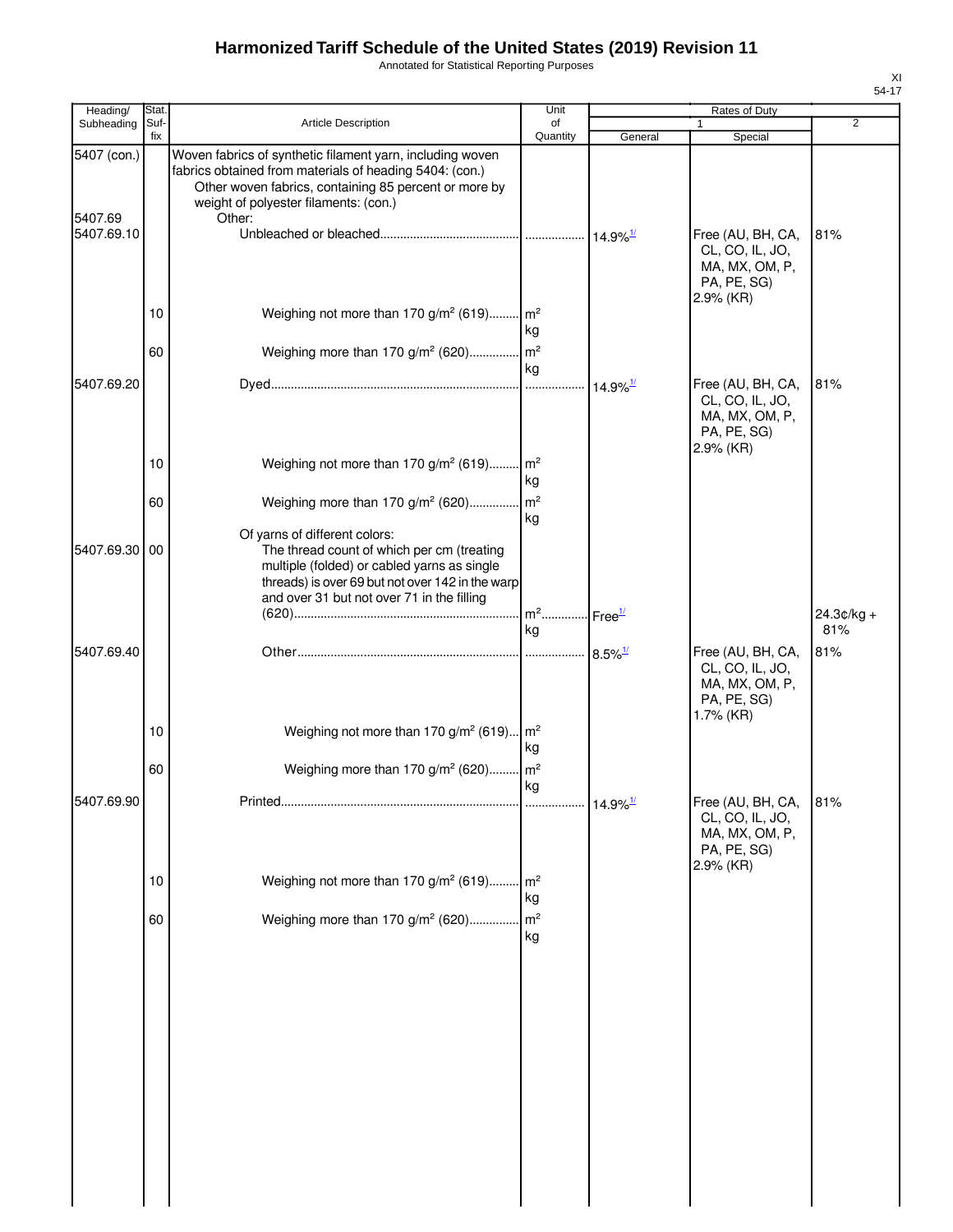Annotated for Statistical Reporting Purposes

| Heading/                  | Stat.       |                                                                                                                                                                                                                 | Unit                 |                             | Rates of Duty                                                                      |                     |
|---------------------------|-------------|-----------------------------------------------------------------------------------------------------------------------------------------------------------------------------------------------------------------|----------------------|-----------------------------|------------------------------------------------------------------------------------|---------------------|
| Subheading                | Suf-<br>fix | Article Description                                                                                                                                                                                             | of<br>Quantity       | General                     | $\mathbf{1}$<br>Special                                                            | $\overline{2}$      |
| 5407 (con.)<br>5407.71.00 |             | Woven fabrics of synthetic filament yarn, including woven<br>fabrics obtained from materials of heading 5404: (con.)<br>Other woven fabrics, containing 85 percent or more by<br>weight of synthetic filaments: |                      |                             | Free (AU, BH, CA,<br>CL, CO, IL, JO,<br>MA, MX, OM, P,<br>PA, PE, SG)              | 81%                 |
|                           | 15<br>60    | Weighing not more than 170 g/m <sup>2</sup> (620) m <sup>2</sup>                                                                                                                                                | kg                   |                             | 2.9% (KR)                                                                          |                     |
| 5407.72.00                |             |                                                                                                                                                                                                                 | kg                   | $\cdot$ 14.9% $\frac{1}{2}$ | Free (AU, BH, CA,<br>CL, CO, IL, JO,<br>MA, MX, OM, P,<br>PA, PE, SG)<br>2.9% (KR) | 81%                 |
|                           | 15          | Weighing not more than 170 g/m <sup>2</sup> (620) m <sup>2</sup>                                                                                                                                                | kg                   |                             |                                                                                    |                     |
| 5407.73<br>5407.73.10     | 60<br>00    | Of yarns of different colors:<br>The thread count of which per cm (treating multiple<br>(folded) or cabled yarns as single threads) is over<br>69 but not over 142 in the warp and over 31 but                  | kg                   |                             |                                                                                    |                     |
|                           |             |                                                                                                                                                                                                                 | kg                   |                             |                                                                                    | $24.3¢/kg +$<br>81% |
| 5407.73.20                |             |                                                                                                                                                                                                                 |                      | $8.5\%$ <sup>1/</sup>       | Free (AU, BH, CA,<br>CL, CO, IL, JO,<br>KR, MA, MX, OM,<br>P, PA, PE, SG)          | 81%                 |
|                           | 15          | Weighing not more than 170 g/m <sup>2</sup> (620) m <sup>2</sup>                                                                                                                                                | kg                   |                             |                                                                                    |                     |
|                           | 60          | Weighing more than 170 g/m <sup>2</sup> (620) m <sup>2</sup>                                                                                                                                                    | kg                   |                             |                                                                                    |                     |
| 5407.74.00                |             |                                                                                                                                                                                                                 | .                    | $14.9\%$ <sup>1/</sup>      | Free (AU, BH, CA,<br>CL, CO, IL, JO,<br>MA, MX, OM, P,<br>PA, PE, SG)<br>2.9% (KR) | 81%                 |
|                           | 15          | Weighing not more than 170 g/m <sup>2</sup> (620)                                                                                                                                                               | m <sup>2</sup><br>kg |                             |                                                                                    |                     |
|                           | 60          | Weighing more than 170 g/m <sup>2</sup> (620)                                                                                                                                                                   | m <sup>2</sup><br>kg |                             |                                                                                    |                     |
|                           |             |                                                                                                                                                                                                                 |                      |                             |                                                                                    |                     |
|                           |             |                                                                                                                                                                                                                 |                      |                             |                                                                                    |                     |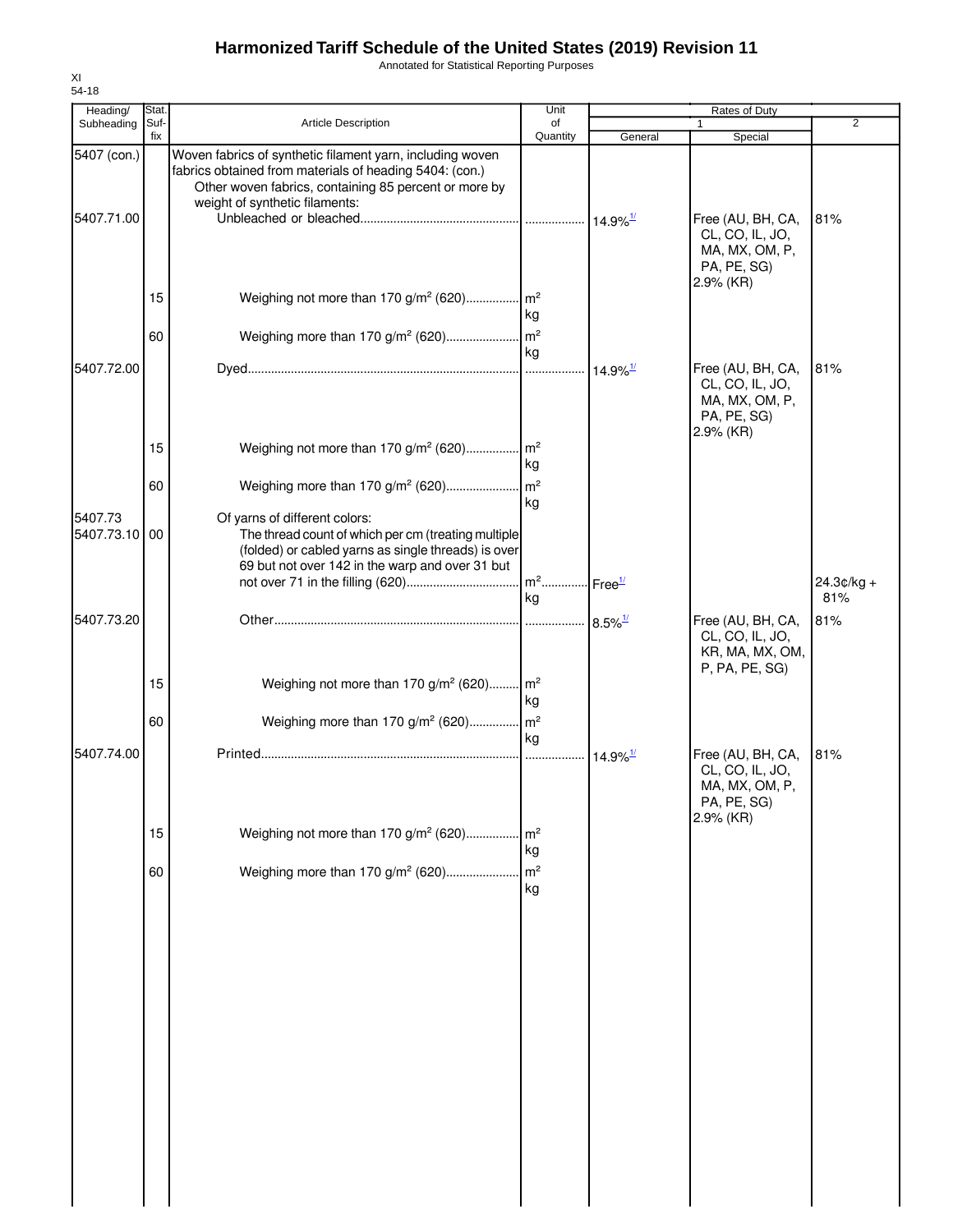Annotated for Statistical Reporting Purposes

| Heading/    | Stat.       |                                                                                                                                                                                                                                                          | Unit                                   |                        | Rates of Duty                                                             |     |
|-------------|-------------|----------------------------------------------------------------------------------------------------------------------------------------------------------------------------------------------------------------------------------------------------------|----------------------------------------|------------------------|---------------------------------------------------------------------------|-----|
| Subheading  | Suf-<br>fix | <b>Article Description</b>                                                                                                                                                                                                                               | of<br>Quantity                         | General                | 1<br>Special                                                              | 2   |
| 5407 (con.) |             | Woven fabrics of synthetic filament yarn, including woven<br>fabrics obtained from materials of heading 5404: (con.)<br>Other woven fabrics, containing less than 85 percent by<br>weight of synthetic filaments, mixed mainly or solely with<br>cotton: |                                        |                        |                                                                           |     |
| 5407.81.00  |             |                                                                                                                                                                                                                                                          |                                        |                        | Free (AU, BH, CA,<br>CL, CO, IL, JO,<br>KR, MA, MX, OM,                   | 81% |
|             | 10          |                                                                                                                                                                                                                                                          | kg                                     |                        | P, PA, PE, SG)                                                            |     |
|             | 20          |                                                                                                                                                                                                                                                          | $\mathsf{Im}^2$<br>kg                  |                        |                                                                           |     |
|             | 30          |                                                                                                                                                                                                                                                          | m <sup>2</sup><br>kg                   |                        |                                                                           |     |
|             | 40          | Satin weave or twill weave (628)                                                                                                                                                                                                                         | m <sup>2</sup><br>kg                   |                        |                                                                           |     |
|             | 90          |                                                                                                                                                                                                                                                          | $\mathsf{Im}^2$<br>kg                  |                        |                                                                           |     |
| 5407.82.00  |             |                                                                                                                                                                                                                                                          | $\cdots$                               | $14.9\%$ <sup>1/</sup> | Free (AU, BH, CA,<br>CL, CO, IL, JO,<br>KR, MA, MX, OM,<br>P, PA, PE, SG) | 81% |
|             | 10          |                                                                                                                                                                                                                                                          | $\mathsf{Im}^2$<br>kg                  |                        |                                                                           |     |
|             | 20          |                                                                                                                                                                                                                                                          | $\mathsf{Im}^2$<br>kg                  |                        |                                                                           |     |
|             | 30          |                                                                                                                                                                                                                                                          | $\mathsf{Im}^2$<br>kg                  |                        |                                                                           |     |
|             | 40          |                                                                                                                                                                                                                                                          | kg                                     |                        |                                                                           |     |
| 5407.83.00  | 90          |                                                                                                                                                                                                                                                          | kg                                     | $8.5\%$ <sup>1/</sup>  | Free (AU, BH, CA,                                                         | 81% |
|             |             |                                                                                                                                                                                                                                                          |                                        |                        | CL, CO, IL, JO,<br>KR, MA, MX, OM,<br>P, PA, PE, SG)                      |     |
|             | 10          |                                                                                                                                                                                                                                                          | $\mathsf{m}^2$<br>kg                   |                        |                                                                           |     |
|             | 20          |                                                                                                                                                                                                                                                          | m <sup>2</sup><br>kg                   |                        |                                                                           |     |
|             | 30<br>40    | Satin weave or twill weave (628)                                                                                                                                                                                                                         | m <sup>2</sup><br>kg<br>m <sup>2</sup> |                        |                                                                           |     |
|             | 90          |                                                                                                                                                                                                                                                          | kg<br>m <sup>2</sup>                   |                        |                                                                           |     |
|             |             |                                                                                                                                                                                                                                                          | kg                                     |                        |                                                                           |     |
|             |             |                                                                                                                                                                                                                                                          |                                        |                        |                                                                           |     |
|             |             |                                                                                                                                                                                                                                                          |                                        |                        |                                                                           |     |
|             |             |                                                                                                                                                                                                                                                          |                                        |                        |                                                                           |     |
|             |             |                                                                                                                                                                                                                                                          |                                        |                        |                                                                           |     |
|             |             |                                                                                                                                                                                                                                                          |                                        |                        |                                                                           |     |
|             |             |                                                                                                                                                                                                                                                          |                                        |                        |                                                                           |     |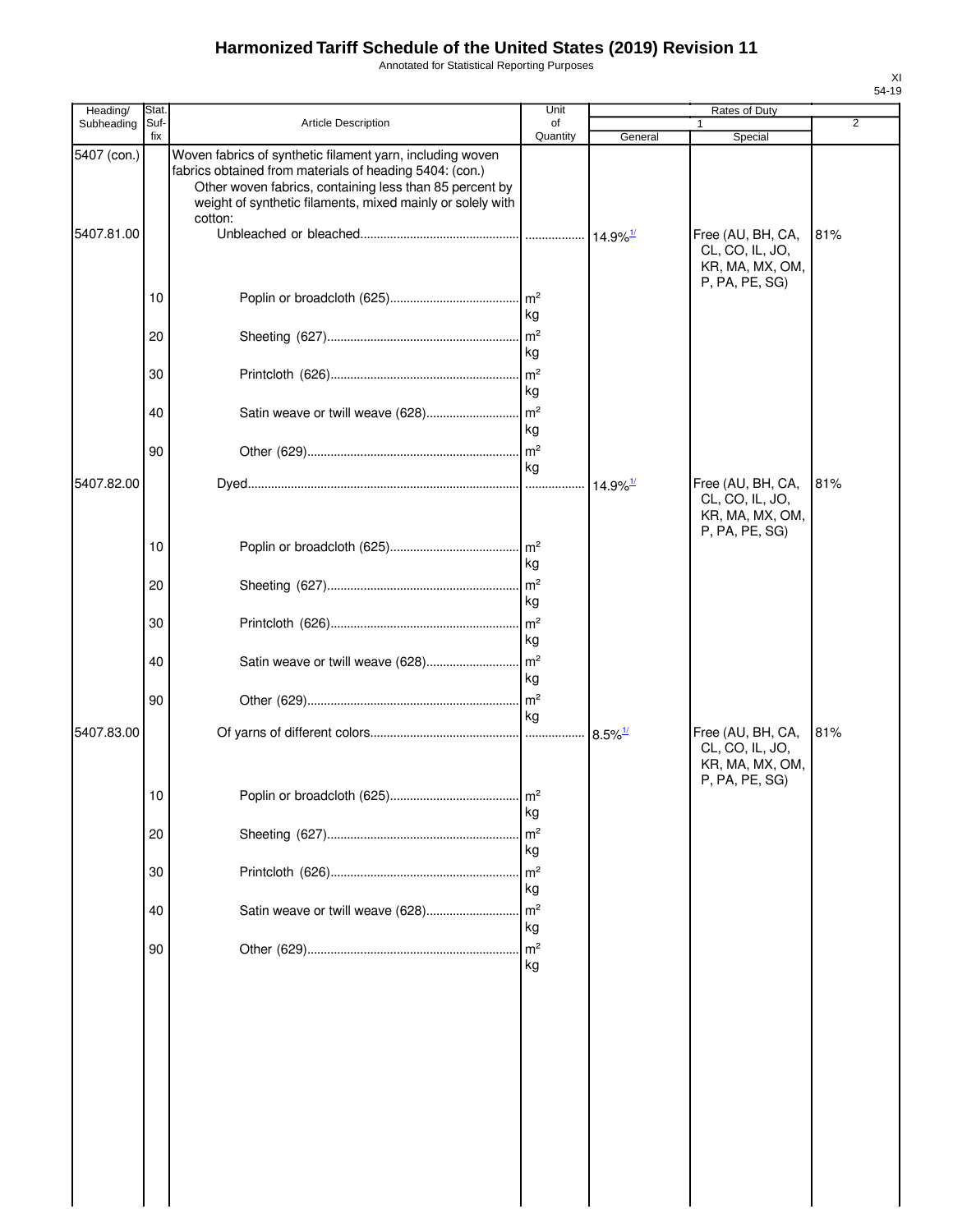Annotated for Statistical Reporting Purposes

| Heading/                  | Stat.       |                                                                                                                                                                                                                                                                 | Unit           |                      | Rates of Duty                                                             |                     |
|---------------------------|-------------|-----------------------------------------------------------------------------------------------------------------------------------------------------------------------------------------------------------------------------------------------------------------|----------------|----------------------|---------------------------------------------------------------------------|---------------------|
| Subheading                | Suf-<br>fix | Article Description                                                                                                                                                                                                                                             | of<br>Quantity | General              | Special                                                                   | $\overline{2}$      |
| 5407 (con.)<br>5407.84.00 |             | Woven fabrics of synthetic filament yarn, including woven<br>fabrics obtained from materials of heading 5404: (con.)<br>Other woven fabrics, containing less than 85 percent by<br>weight of synthetic filaments, mixed mainly or solely with<br>cotton: (con.) |                |                      | Free (AU, BH, CA,<br>CL, CO, IL, JO,                                      | 81%                 |
|                           | 10          |                                                                                                                                                                                                                                                                 |                |                      | KR, MA, MX, OM,<br>P, PA, PE, SG)                                         |                     |
|                           | 20          |                                                                                                                                                                                                                                                                 | kg             |                      |                                                                           |                     |
|                           | 30          |                                                                                                                                                                                                                                                                 | kg<br>kg       |                      |                                                                           |                     |
|                           | 40          |                                                                                                                                                                                                                                                                 | kg             |                      |                                                                           |                     |
|                           | 90          | Other woven fabrics:                                                                                                                                                                                                                                            | kg             |                      |                                                                           |                     |
| 5407.91<br>5407.91.05     |             | Unbleached or bleached:<br>Mixed mainly or solely with wool or fine animal hair:<br>Containing 36 percent or more by weight of                                                                                                                                  |                |                      |                                                                           |                     |
|                           |             |                                                                                                                                                                                                                                                                 |                | $25\%$ <sup>1/</sup> | Free (AU, BH, CA,<br>CL, CO, IL, JO,<br>KR, MA, MX, OM,<br>P, PA, PE, SG) | 48.5¢/kg +<br>68.5% |
|                           | 10          |                                                                                                                                                                                                                                                                 | kg             |                      |                                                                           |                     |
| 5407.91.10 00             | 20          |                                                                                                                                                                                                                                                                 | kg             |                      | Free (AU, BH, CA,                                                         | 80.5%               |
|                           |             |                                                                                                                                                                                                                                                                 | kg             |                      | CL, CO, IL, JO,<br>KR, MA, MX, OM,<br>P, PA, PE, SG)                      |                     |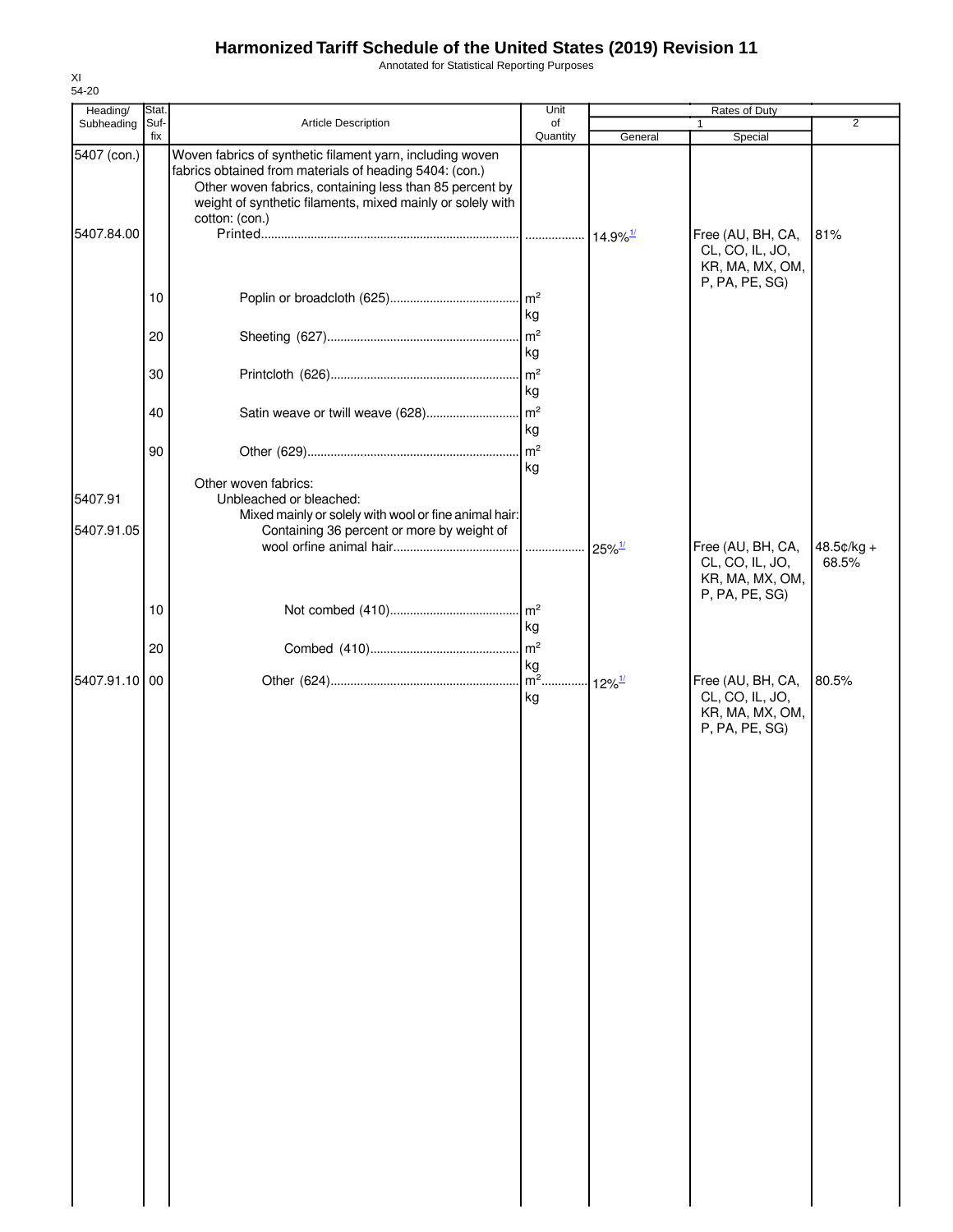Annotated for Statistical Reporting Purposes

| Heading/               | Stat.    |                                                                                                                                                                                       | Unit                 |         | Rates of Duty                                                         |                |
|------------------------|----------|---------------------------------------------------------------------------------------------------------------------------------------------------------------------------------------|----------------------|---------|-----------------------------------------------------------------------|----------------|
| Subheading             | Suf-     | Article Description                                                                                                                                                                   | of                   |         | $\mathbf{1}$                                                          | $\overline{2}$ |
| 5407 (con.)<br>5407.91 | fix      | Woven fabrics of synthetic filament yarn, including woven<br>fabrics obtained from materials of heading 5404: (con.)<br>Other woven fabrics: (con.)<br>Unbleached or bleached: (con.) | Quantity             | General | Special                                                               |                |
| (con.)<br>5407.91.20   |          |                                                                                                                                                                                       |                      |         | Free (AU, BH, CA,<br>CL, CO, IL, JO,<br>MA, MX, OM, P,<br>PA, PE, SG) | 81%            |
|                        | 10       | Mixed mainly or solely with artificial filaments                                                                                                                                      | m <sup>2</sup><br>kg |         | 2.9% (KR)                                                             |                |
|                        | 20       | Other:<br>Poplin or broadcloth (625)                                                                                                                                                  | m <sup>2</sup><br>kg |         |                                                                       |                |
|                        | 30       |                                                                                                                                                                                       | m <sup>2</sup><br>kg |         |                                                                       |                |
|                        | 40<br>50 |                                                                                                                                                                                       | kg<br>$\mathsf{m}^2$ |         |                                                                       |                |
|                        | 90       | Satin weave or twill weave (628)                                                                                                                                                      | kg<br>m <sup>2</sup> |         |                                                                       |                |
|                        |          |                                                                                                                                                                                       |                      |         |                                                                       |                |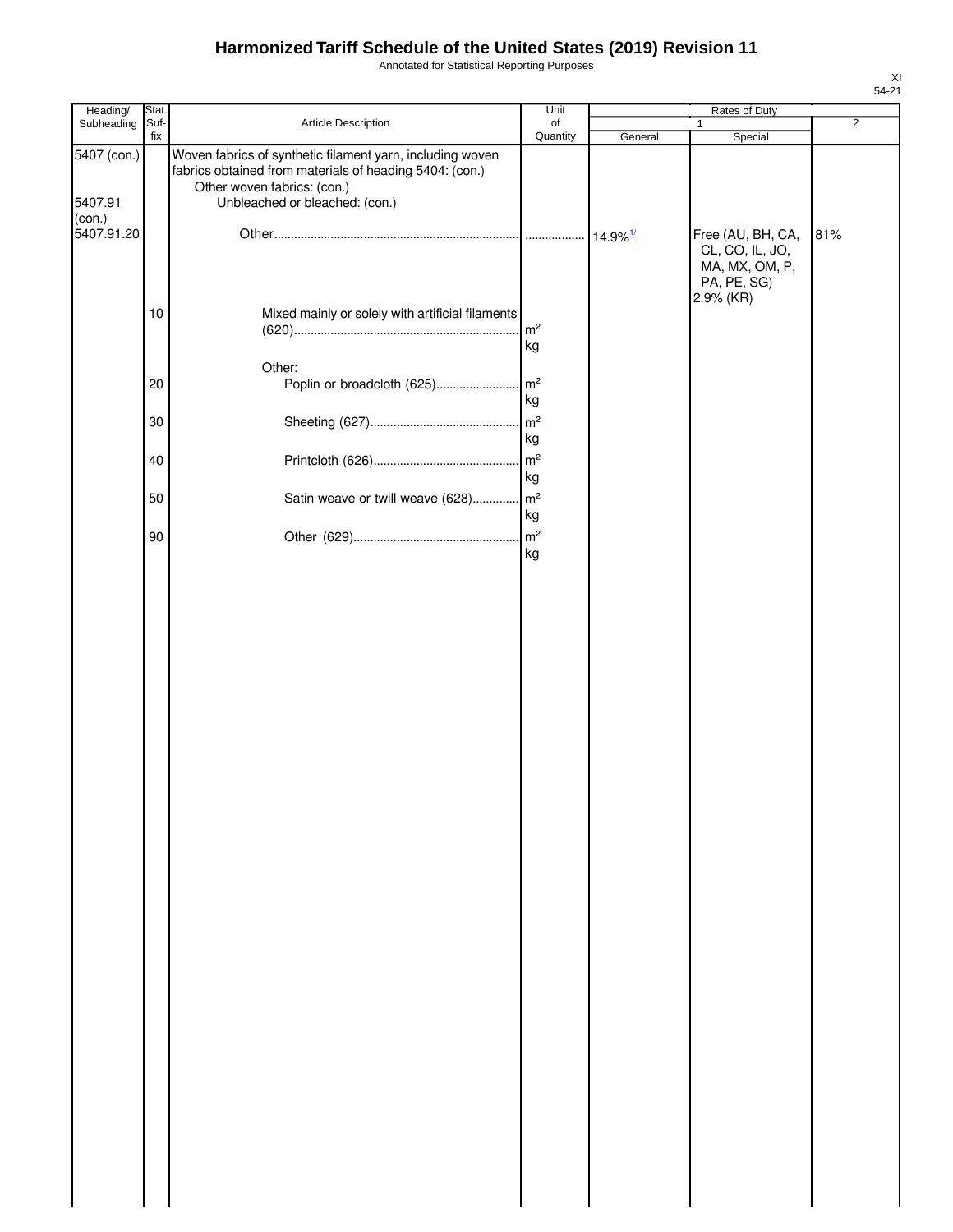Annotated for Statistical Reporting Purposes

| 54-22                  |               |                                                                                                                                                     |                       |                        |                                                                                    |                |
|------------------------|---------------|-----------------------------------------------------------------------------------------------------------------------------------------------------|-----------------------|------------------------|------------------------------------------------------------------------------------|----------------|
| Heading/<br>Subheading | Stat.<br>Suf- | Article Description                                                                                                                                 | Unit<br>of            |                        | Rates of Duty                                                                      | $\overline{2}$ |
|                        | fix           |                                                                                                                                                     | Quantity              | General                | Special                                                                            |                |
| 5407 (con.)            |               | Woven fabrics of synthetic filament yarn, including woven<br>fabrics obtained from materials of heading 5404: (con.)<br>Other woven fabrics: (con.) |                       |                        |                                                                                    |                |
| 5407.92                |               | Dyed:<br>Mixed mainly or solely with wool or fine animal hair:                                                                                      |                       |                        |                                                                                    |                |
| 5407.92.05             |               | Containing 36 percent or more by weight of                                                                                                          |                       | $25\%$ <sup>1/</sup>   | Free (AU, BH, CA,                                                                  | $48.5¢/kg +$   |
|                        |               |                                                                                                                                                     |                       |                        | CL, CO, IL, JO,<br>KR, MA, MX, OM,<br>P, PA, PE, SG)                               | 68.5%          |
|                        | 10            |                                                                                                                                                     | kg                    |                        |                                                                                    |                |
|                        | 20            |                                                                                                                                                     | m <sup>2</sup><br>kg  |                        |                                                                                    |                |
| 5407.92.10             |               |                                                                                                                                                     |                       | $12\%$ <sup>1/</sup>   | Free (AU, BH, CA,<br>CL, CO, IL, JO,<br>KR, MA, MX, OM,<br>P, PA, PE, SG)          | 80.5%          |
|                        | 10            |                                                                                                                                                     | kg                    |                        |                                                                                    |                |
|                        | 20            |                                                                                                                                                     | m <sup>2</sup><br>kg  |                        |                                                                                    |                |
| 5407.92.20             |               |                                                                                                                                                     |                       | $14.9\%$ <sup>1/</sup> | Free (AU, BH, CA,<br>CL, CO, IL, JO,<br>MA, MX, OM, P,<br>PA, PE, SG)<br>2.9% (KR) | 81%            |
|                        | 10            | Mixed mainly or solely with artificial filaments                                                                                                    | m <sup>2</sup><br>kg  |                        |                                                                                    |                |
|                        | 20            | Other:<br>Poplin or broadcloth (625)                                                                                                                | m <sup>2</sup><br>kg  |                        |                                                                                    |                |
|                        | 30            |                                                                                                                                                     | m <sup>2</sup><br>kg  |                        |                                                                                    |                |
|                        | 40            |                                                                                                                                                     | m <sup>2</sup><br>kg  |                        |                                                                                    |                |
|                        | 50            | Satin weave or twill weave (628)                                                                                                                    | $\mathsf{Im}^2$<br>kg |                        |                                                                                    |                |
|                        | 90            |                                                                                                                                                     | m <sup>2</sup><br>kg  |                        |                                                                                    |                |
|                        |               |                                                                                                                                                     |                       |                        |                                                                                    |                |
|                        |               |                                                                                                                                                     |                       |                        |                                                                                    |                |
|                        |               |                                                                                                                                                     |                       |                        |                                                                                    |                |
|                        |               |                                                                                                                                                     |                       |                        |                                                                                    |                |
|                        |               |                                                                                                                                                     |                       |                        |                                                                                    |                |
|                        |               |                                                                                                                                                     |                       |                        |                                                                                    |                |
|                        |               |                                                                                                                                                     |                       |                        |                                                                                    |                |
|                        |               |                                                                                                                                                     |                       |                        |                                                                                    |                |
|                        |               |                                                                                                                                                     |                       |                        |                                                                                    |                |
|                        |               |                                                                                                                                                     |                       |                        |                                                                                    |                |

XI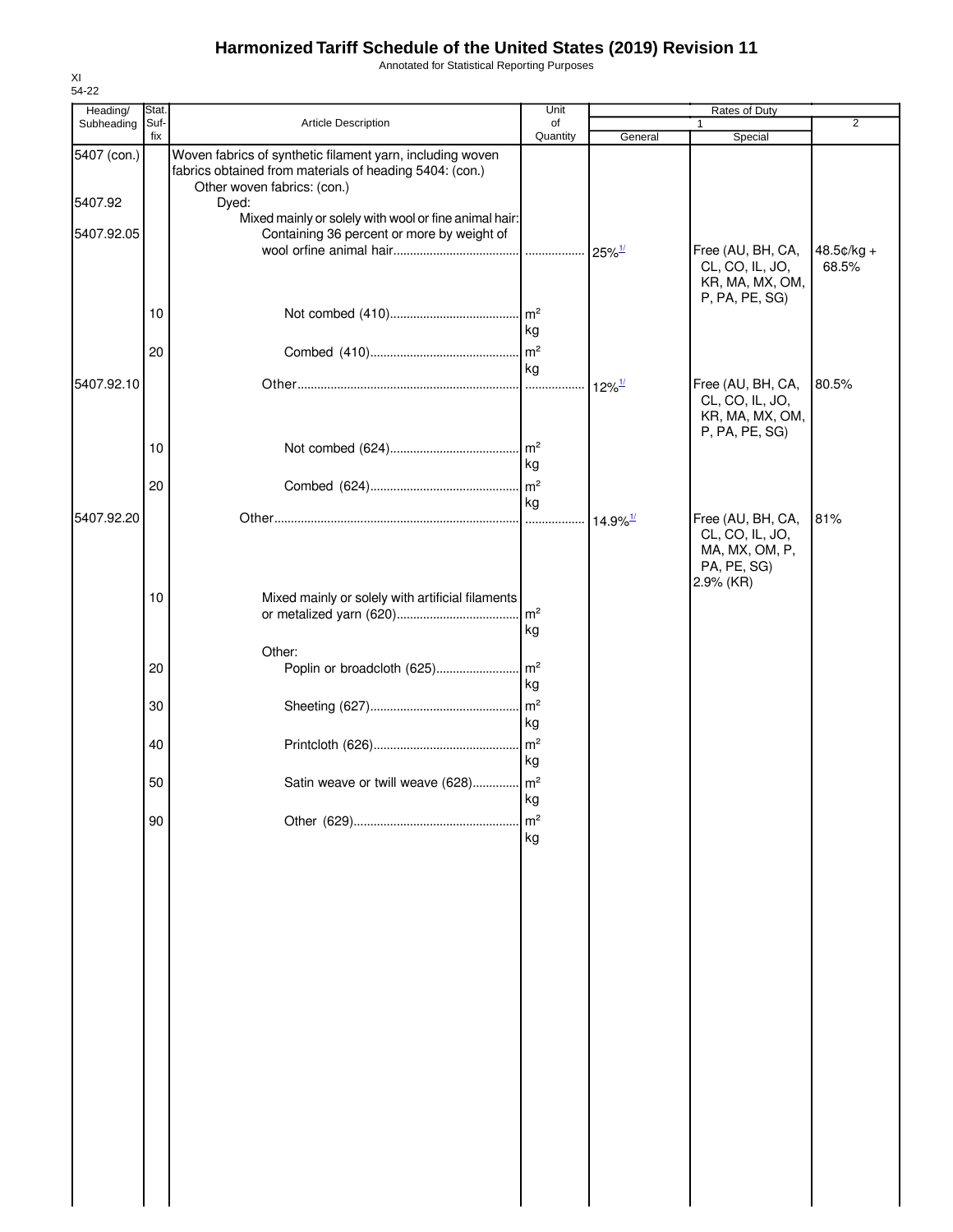Annotated for Statistical Reporting Purposes

| Heading/      | Stat.       |                                                                                                                                                                                                                                                          | Unit                  |                           | Rates of Duty                                                                      |                     |
|---------------|-------------|----------------------------------------------------------------------------------------------------------------------------------------------------------------------------------------------------------------------------------------------------------|-----------------------|---------------------------|------------------------------------------------------------------------------------|---------------------|
| Subheading    | Suf-<br>fix | Article Description                                                                                                                                                                                                                                      | of<br>Quantity        | General                   | $\mathbf{1}$<br>Special                                                            | $\overline{2}$      |
| 5407 (con.)   |             | Woven fabrics of synthetic filament yarn, including woven<br>fabrics obtained from materials of heading 5404: (con.)<br>Other woven fabrics: (con.)                                                                                                      |                       |                           |                                                                                    |                     |
| 5407.93       |             | Of yarns of different colors:                                                                                                                                                                                                                            |                       |                           |                                                                                    |                     |
| 5407.93.05    |             | Mixed mainly or solely with wool or fine animal hair:<br>Containing 36 percent or more by weight of                                                                                                                                                      |                       |                           |                                                                                    |                     |
|               |             |                                                                                                                                                                                                                                                          |                       | $25\%$ <sup>1/</sup>      | Free (AU, BH, CA,<br>CL, CO, IL, JO,<br>KR, MA, MX, OM,<br>P, PA, PE, SG)          | 48.5¢/kg +<br>68.5% |
|               | 10          |                                                                                                                                                                                                                                                          | kg                    |                           |                                                                                    |                     |
|               | 20          |                                                                                                                                                                                                                                                          | m <sup>2</sup>        |                           |                                                                                    |                     |
| 5407.93.10 00 |             |                                                                                                                                                                                                                                                          | kg<br>$\sqrt{m^2}$    | $\cdot$ 12% $\frac{1}{2}$ | Free (AU, BH, CA,                                                                  | 80.5%               |
|               |             |                                                                                                                                                                                                                                                          | kg                    |                           | CL, CO, IL, JO,<br>KR, MA, MX, OM,<br>P, PA, PE, SG)                               |                     |
| 5407.93.15 00 |             | Other:<br>Containing 85 percent or more by weight of<br>man-made filaments, the thread count of which<br>per cm (treating multiple (folded) or cabled<br>yarns as single threads) is over 69 but not over<br>142 in the warp and over 31 but not over 71 |                       |                           |                                                                                    |                     |
|               |             |                                                                                                                                                                                                                                                          |                       |                           |                                                                                    | $24.3¢/kg +$        |
|               |             |                                                                                                                                                                                                                                                          | kg                    |                           |                                                                                    | 81%                 |
| 5407.93.20    |             |                                                                                                                                                                                                                                                          |                       | $12\%$ <sup>1/</sup>      | Free (AU, BH, CA,<br>CL, CO, IL, JO,<br>MA, MX, OM, P,<br>PA, PE, SG)<br>2.4% (KR) | 81%                 |
|               | 10          | Mixed mainly or solely with artificial<br>filaments or metalized yarn (620)                                                                                                                                                                              | $\mathsf{Im}^2$<br>kg |                           |                                                                                    |                     |
|               | 20          | Other:<br>Poplin or broadcloth (625)                                                                                                                                                                                                                     | $\mathsf{Im}^2$<br>kg |                           |                                                                                    |                     |
|               | 30          |                                                                                                                                                                                                                                                          | m <sup>2</sup><br>kg  |                           |                                                                                    |                     |
|               | 40          |                                                                                                                                                                                                                                                          | m <sup>2</sup><br>kg  |                           |                                                                                    |                     |
|               | 50          | Satin weave or twill weave (628)                                                                                                                                                                                                                         | m <sup>2</sup><br>kg  |                           |                                                                                    |                     |
|               | 90          |                                                                                                                                                                                                                                                          | m <sup>2</sup><br>kg  |                           |                                                                                    |                     |
|               |             |                                                                                                                                                                                                                                                          |                       |                           |                                                                                    |                     |
|               |             |                                                                                                                                                                                                                                                          |                       |                           |                                                                                    |                     |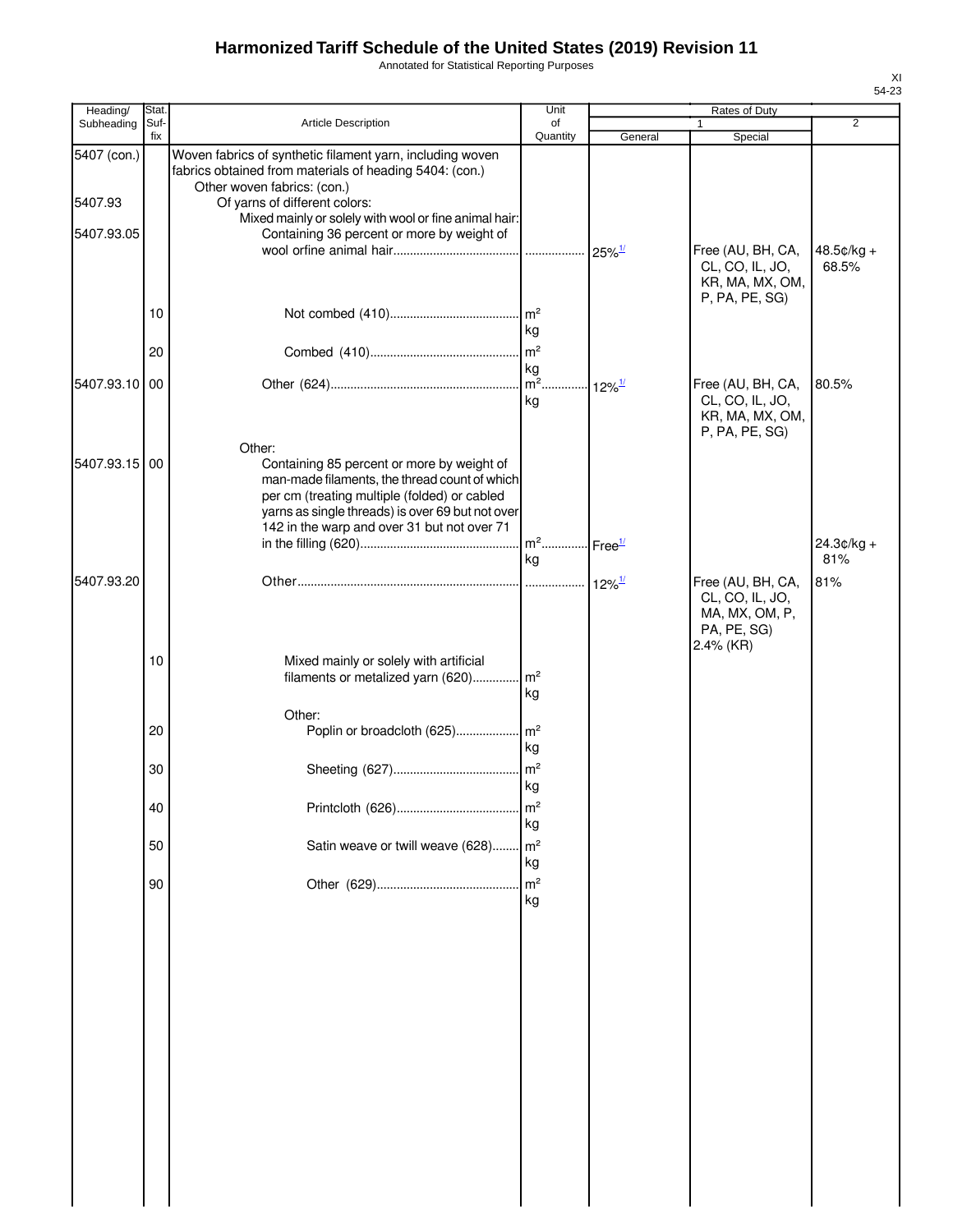Annotated for Statistical Reporting Purposes

| Heading/      | Stat.       |                                                                                                                      | Unit                  |                        | <b>Rates of Duty</b>                 |                |
|---------------|-------------|----------------------------------------------------------------------------------------------------------------------|-----------------------|------------------------|--------------------------------------|----------------|
| Subheading    | Suf-<br>fix | Article Description                                                                                                  | of<br>Quantity        | General                | 1<br>Special                         | $\overline{2}$ |
| 5407 (con.)   |             | Woven fabrics of synthetic filament yarn, including woven<br>fabrics obtained from materials of heading 5404: (con.) |                       |                        |                                      |                |
| 5407.94       |             | Other woven fabrics: (con.)<br>Printed:                                                                              |                       |                        |                                      |                |
| 5407.94.05    |             | Mixed mainly or solely with wool or fine animal hair:<br>Containing 36 percent or more by weight of                  |                       |                        |                                      | $48.5$ ¢/kg +  |
|               |             |                                                                                                                      |                       | Free <sup>1/</sup>     |                                      | 68.5%          |
|               | 10          |                                                                                                                      | m <sup>2</sup><br>kg  |                        |                                      |                |
|               | 20          |                                                                                                                      | m <sup>2</sup><br>kg  |                        |                                      |                |
| 5407.94.10 00 |             |                                                                                                                      | $m2$ .<br>kg          | $-12\%$ <sup>1/</sup>  | Free (AU, BH, CA,<br>CL, CO, IL, JO, | 80.5%          |
|               |             |                                                                                                                      |                       |                        | KR, MA, MX, OM,<br>P, PA, PE, SG)    |                |
| 5407.94.20    |             |                                                                                                                      |                       | $14.9\%$ <sup>1/</sup> | Free (AU, BH, CA,<br>CL, CO, IL, JO, | 81%            |
|               |             |                                                                                                                      |                       |                        | MA, MX, OM, P,<br>PA, PE, SG)        |                |
|               | 10          | Mixed mainly or solely with artificial filaments                                                                     | m <sup>2</sup>        |                        | 2.9% (KR)                            |                |
|               |             |                                                                                                                      | kg                    |                        |                                      |                |
|               | 20          | Other:<br>Poplin or broadcloth (625)                                                                                 | m <sup>2</sup><br>kg  |                        |                                      |                |
|               | 30          |                                                                                                                      | m <sup>2</sup><br>kg  |                        |                                      |                |
|               | 40          |                                                                                                                      | m <sup>2</sup><br>kg  |                        |                                      |                |
|               | 50          | Satin weave or twill weave (628)                                                                                     | $\mathsf{Im}^2$<br>kg |                        |                                      |                |
|               | 90          |                                                                                                                      | m <sup>2</sup><br>kg  |                        |                                      |                |
|               |             |                                                                                                                      |                       |                        |                                      |                |
|               |             |                                                                                                                      |                       |                        |                                      |                |
|               |             |                                                                                                                      |                       |                        |                                      |                |
|               |             |                                                                                                                      |                       |                        |                                      |                |
|               |             |                                                                                                                      |                       |                        |                                      |                |
|               |             |                                                                                                                      |                       |                        |                                      |                |
|               |             |                                                                                                                      |                       |                        |                                      |                |
|               |             |                                                                                                                      |                       |                        |                                      |                |
|               |             |                                                                                                                      |                       |                        |                                      |                |
|               |             |                                                                                                                      |                       |                        |                                      |                |
|               |             |                                                                                                                      |                       |                        |                                      |                |
|               |             |                                                                                                                      |                       |                        |                                      |                |
|               |             |                                                                                                                      |                       |                        |                                      |                |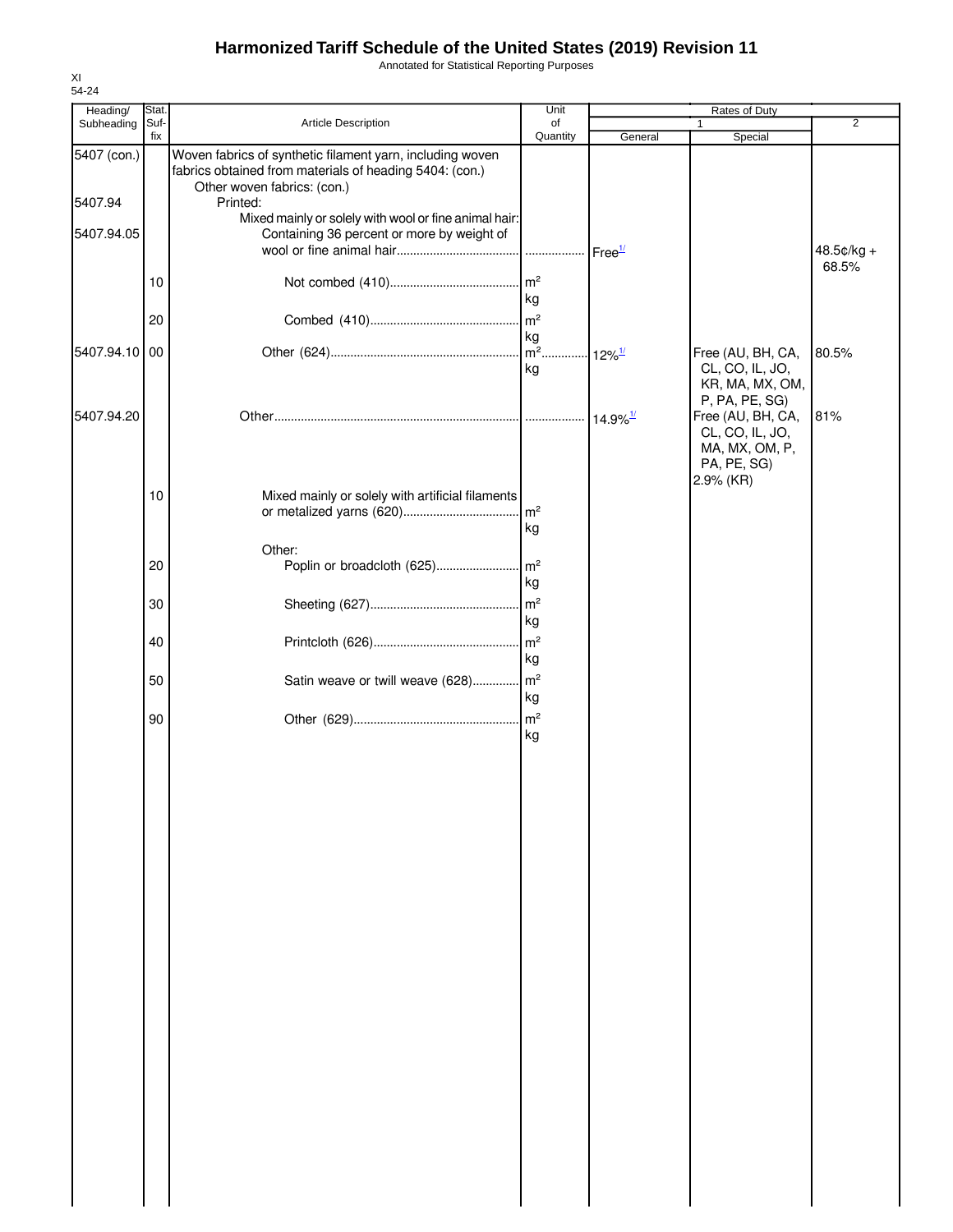Annotated for Statistical Reporting Purposes

| Heading/                 | Stat.       |                                                                                                                                                                             | Unit                                     | Rates of Duty               |                                                                           |                |
|--------------------------|-------------|-----------------------------------------------------------------------------------------------------------------------------------------------------------------------------|------------------------------------------|-----------------------------|---------------------------------------------------------------------------|----------------|
| Subheading               | Suf-<br>fix | Article Description                                                                                                                                                         | of<br>Quantity                           | General                     | 1<br>Special                                                              | $\overline{2}$ |
| 5408<br>5408.10.00 00    |             | Woven fabrics of artificial filament yarn, including woven fabrics<br>obtained from materials of heading 5405:<br>Woven fabrics obtained from high tenacity yarn of viscose |                                          |                             |                                                                           |                |
|                          |             |                                                                                                                                                                             | m <sup>2</sup> 14.9% <sup>1/</sup><br>kg |                             | Free (AU, BH, CA,<br>CL, CO, IL, JO,<br>KR, MA, MX, OM,<br>P, PA, PE, SG) | 81%            |
| 5408.21.00               |             | Other woven fabrics, containing 85 percent or more by<br>weight of artificial filament or strip or the like:                                                                |                                          | $\cdot$ 14.9% $\frac{1}{2}$ | Free (AU, BH, CA,<br>CL, CO, IL, JO,<br>KR, MA, MX, OM,                   | 81%            |
|                          | 30          | Weighing not more than 170 g/m <sup>2</sup> (618) m <sup>2</sup>                                                                                                            | kg                                       |                             | P, PA, PE, SG)                                                            |                |
|                          | 60          | Weighing more than 170 g/m <sup>2</sup> (618)                                                                                                                               | m <sup>2</sup><br>kg                     |                             |                                                                           |                |
| 5408.22<br>5408.22.10 00 |             | Dyed:                                                                                                                                                                       | kg                                       |                             | Free (AU, BH, CA,<br>CL, CO, IL, JO,<br>KR, MA, MX, OM,<br>P, PA, PE, SG) | 81%            |
| 5408.22.90               |             |                                                                                                                                                                             |                                          | $14.9\%$ <sup>1/</sup>      | Free (AU, BH, CA,<br>CL, CO, IL, JO,<br>KR, MA, MX, OM,<br>P, PA, PE, SG) | 81%            |
|                          | 30          | Weighing not more than 170 g/m <sup>2</sup> (618) m <sup>2</sup>                                                                                                            | kg                                       |                             |                                                                           |                |
|                          | 60          | Weighing more than 170 g/m <sup>2</sup> (618)                                                                                                                               | $\mathsf{m}^2$<br>kg                     |                             |                                                                           |                |
|                          |             |                                                                                                                                                                             |                                          |                             |                                                                           |                |
|                          |             |                                                                                                                                                                             |                                          |                             |                                                                           |                |
|                          |             |                                                                                                                                                                             |                                          |                             |                                                                           |                |
|                          |             |                                                                                                                                                                             |                                          |                             |                                                                           |                |
|                          |             |                                                                                                                                                                             |                                          |                             |                                                                           |                |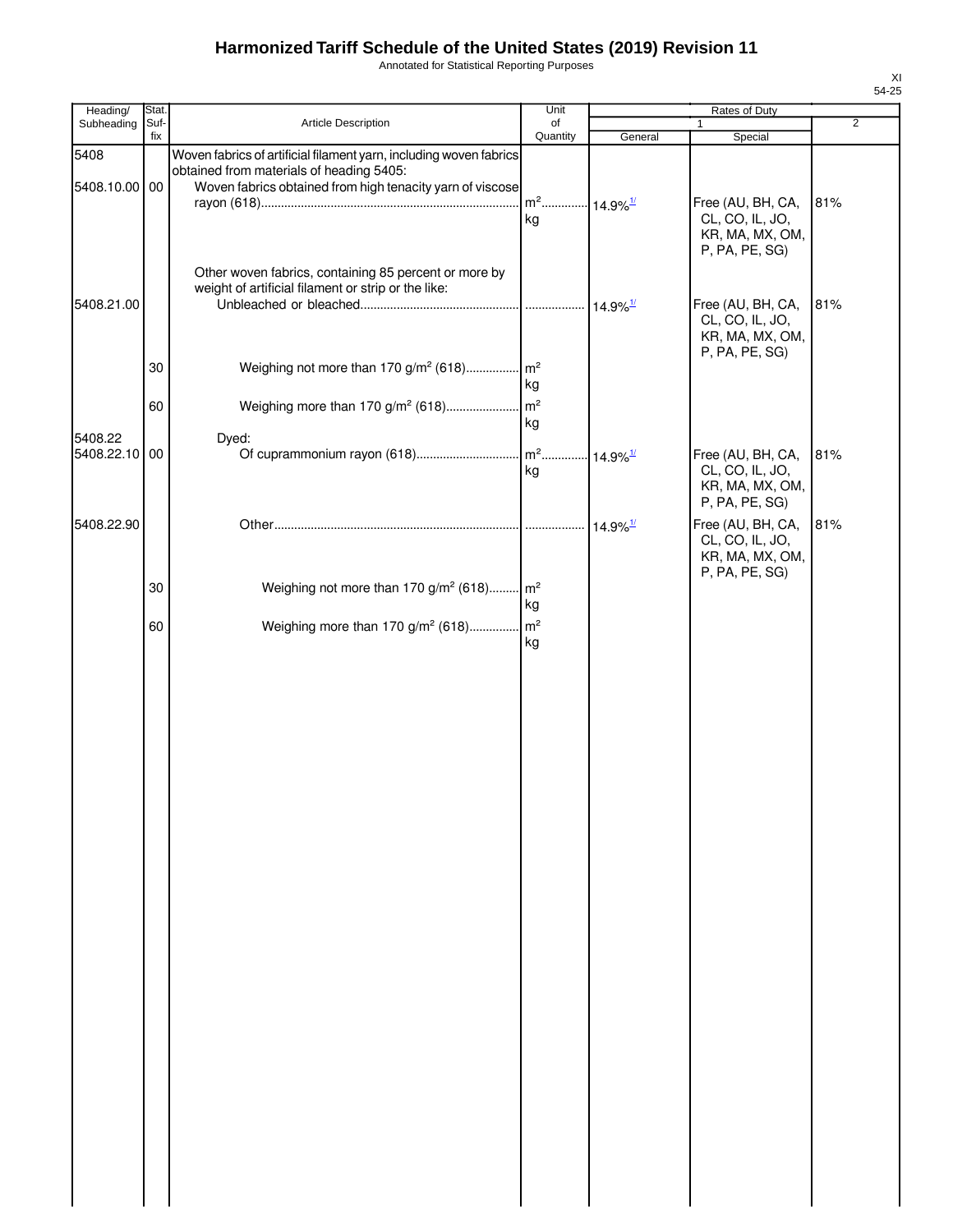Annotated for Statistical Reporting Purposes

| Heading/                 | Stat.       |                                                                                                                                                                                                                                                                                                                                                                                                                                                                               | Unit                                    |                      | Rates of Duty                                                                               |                     |
|--------------------------|-------------|-------------------------------------------------------------------------------------------------------------------------------------------------------------------------------------------------------------------------------------------------------------------------------------------------------------------------------------------------------------------------------------------------------------------------------------------------------------------------------|-----------------------------------------|----------------------|---------------------------------------------------------------------------------------------|---------------------|
| Subheading               | Suf-<br>fix | <b>Article Description</b>                                                                                                                                                                                                                                                                                                                                                                                                                                                    | of<br>Quantity                          | General              | 1<br>Special                                                                                | $\overline{2}$      |
| 5408 (con.)<br>5408.23   |             | Woven fabrics of artificial filament yarn, including woven fabrics<br>obtained from materials of heading 5405: (con.)<br>Other woven fabrics, containing 85 percent or more by<br>weight of artificial filament or strip or the like: (con.)<br>Of yarns of different colors:<br>The thread count of which per cm (treating multiple<br>(folded) or cabled yarns as single threads) is over<br>69 but not over 142 in the warp and over 31 but<br>not over 71 in the filling: |                                         |                      |                                                                                             |                     |
| 5408.23.11 00            |             |                                                                                                                                                                                                                                                                                                                                                                                                                                                                               | kg                                      |                      |                                                                                             | $24.3¢/kg +$<br>81% |
| 5408.23.19 00            |             |                                                                                                                                                                                                                                                                                                                                                                                                                                                                               | m <sup>2</sup> Free <sup>1/</sup><br>kg |                      |                                                                                             | $24.3¢/kg +$<br>81% |
| 5408.23.21               | 00          | Other:                                                                                                                                                                                                                                                                                                                                                                                                                                                                        | kg                                      |                      | Free (AU, BH, CA,<br>CL, CO, IL, JO,<br>KR, MA, MX, OM,<br>P, PA, PE, SG)                   | 81%                 |
| 5408.23.29               |             |                                                                                                                                                                                                                                                                                                                                                                                                                                                                               |                                         | 12%1                 | Free (AU, BH, CA,<br>CL, CO, IL, JO,<br>KR, MA, MX, OM,<br>P, PA, PE, SG)                   | 81%                 |
|                          | 30<br>60    | Weighing not more than 170 g/m <sup>2</sup> (618) $m^2$<br>Weighing more than 170 g/m <sup>2</sup> (618) m <sup>2</sup>                                                                                                                                                                                                                                                                                                                                                       | kg                                      |                      |                                                                                             |                     |
| 5408.24<br>5408.24.10 00 |             | Printed:                                                                                                                                                                                                                                                                                                                                                                                                                                                                      | kg<br>kg                                | $12\%$ <sup>1/</sup> | Free (AU, BH, CA,<br>CL, CO, IL, JO,<br>KR, MA, MX, OM,                                     | 81%                 |
| 5408.24.90               |             |                                                                                                                                                                                                                                                                                                                                                                                                                                                                               |                                         | $12\%$ <sup>1/</sup> | P, PA, PE, SG)<br>Free (AU, BH, CA,<br>CL, CO, IL, JO,<br>KR, MA, MX, OM,<br>P, PA, PE, SG) | 81%                 |
|                          | 10          | Weighing not more than 170 g/m <sup>2</sup> :<br>Discharge printed (618)                                                                                                                                                                                                                                                                                                                                                                                                      | m <sup>2</sup>                          |                      |                                                                                             |                     |
|                          | 20          |                                                                                                                                                                                                                                                                                                                                                                                                                                                                               | kg<br>$\mathsf{Im}^2$<br>kg             |                      |                                                                                             |                     |
|                          | 40          | Weighing more than 170 g/m <sup>2</sup> :<br>Discharge printed (618)                                                                                                                                                                                                                                                                                                                                                                                                          | m <sup>2</sup><br>kg                    |                      |                                                                                             |                     |
|                          | 50          |                                                                                                                                                                                                                                                                                                                                                                                                                                                                               | m <sup>2</sup><br>kg                    |                      |                                                                                             |                     |
|                          |             |                                                                                                                                                                                                                                                                                                                                                                                                                                                                               |                                         |                      |                                                                                             |                     |
|                          |             |                                                                                                                                                                                                                                                                                                                                                                                                                                                                               |                                         |                      |                                                                                             |                     |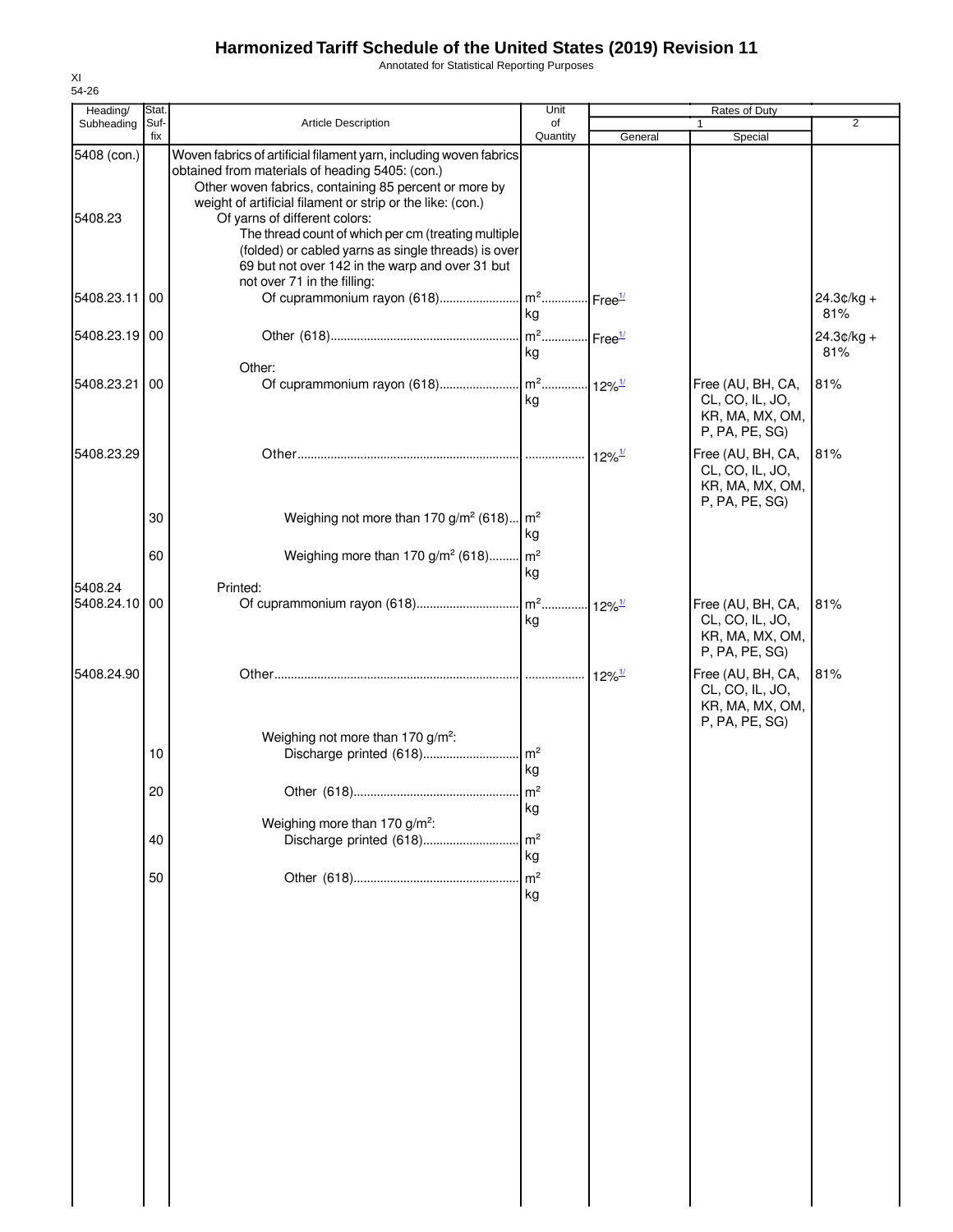Annotated for Statistical Reporting Purposes

| I |
|---|

| Heading/               | Stat.       |                                                                                                                                                                          | Unit                 | Rates of Duty          |                                                                           |                       |
|------------------------|-------------|--------------------------------------------------------------------------------------------------------------------------------------------------------------------------|----------------------|------------------------|---------------------------------------------------------------------------|-----------------------|
| Subheading             | Suf-<br>fix | Article Description                                                                                                                                                      | of<br>Quantity       | General                | 1<br>Special                                                              | 2                     |
| 5408 (con.)<br>5408.31 |             | Woven fabrics of artificial filament yarn, including woven fabrics<br>obtained from materials of heading 5405: (con.)<br>Other woven fabrics:<br>Unbleached or bleached: |                      |                        |                                                                           |                       |
|                        |             | Mixed mainly or solely with wool or fine animal hair:                                                                                                                    |                      |                        |                                                                           |                       |
| 5408.31.05             |             | Containing 36 percent or more by weight of                                                                                                                               |                      |                        |                                                                           |                       |
|                        |             |                                                                                                                                                                          |                      |                        | Free (AU, BH, CA,<br>CL, CO, IL, JO,<br>KR, MA, MX, OM,<br>P, PA, PE, SG) | $48.5¢/kg +$<br>68.5% |
|                        | 10          |                                                                                                                                                                          | kg                   |                        |                                                                           |                       |
|                        | 20          |                                                                                                                                                                          | m <sup>2</sup>       |                        |                                                                           |                       |
| 5408.31.10 00          |             |                                                                                                                                                                          | kg                   | $12\%$ <sup>1/</sup>   | Free (AU, BH, CA,                                                         | 80.5%                 |
|                        |             |                                                                                                                                                                          | kg                   |                        | CL, CO, IL, JO,<br>KR, MA, MX, OM,<br>P, PA, PE, SG)                      |                       |
| 5408.31.20             |             |                                                                                                                                                                          |                      | $14.9\%$ <sup>1/</sup> | Free (AU, BH, CA,                                                         | 81%                   |
|                        |             |                                                                                                                                                                          |                      |                        | CL, CO, IL, JO,<br>KR, MA, MX, OM,<br>P, PA, PE, SG)                      |                       |
|                        | 10          | Mixed mainly or solely with synthetic filaments                                                                                                                          |                      |                        |                                                                           |                       |
|                        |             |                                                                                                                                                                          | m <sup>2</sup><br>kg |                        |                                                                           |                       |
|                        |             | Other:                                                                                                                                                                   |                      |                        |                                                                           |                       |
|                        | 20          | Poplin or broadcloth (625)                                                                                                                                               | m <sup>2</sup>       |                        |                                                                           |                       |
|                        |             |                                                                                                                                                                          | kg                   |                        |                                                                           |                       |
|                        | 30          |                                                                                                                                                                          | m <sup>2</sup>       |                        |                                                                           |                       |
|                        |             |                                                                                                                                                                          | kg                   |                        |                                                                           |                       |
|                        | 40          |                                                                                                                                                                          | m <sup>2</sup><br>kg |                        |                                                                           |                       |
|                        | 50          | Satin weave or twill weave (628)                                                                                                                                         | m <sup>2</sup>       |                        |                                                                           |                       |
|                        |             |                                                                                                                                                                          | kg                   |                        |                                                                           |                       |
|                        | 90          |                                                                                                                                                                          | m <sup>2</sup>       |                        |                                                                           |                       |
|                        |             |                                                                                                                                                                          | kg                   |                        |                                                                           |                       |
|                        |             |                                                                                                                                                                          |                      |                        |                                                                           |                       |
|                        |             |                                                                                                                                                                          |                      |                        |                                                                           |                       |
|                        |             |                                                                                                                                                                          |                      |                        |                                                                           |                       |
|                        |             |                                                                                                                                                                          |                      |                        |                                                                           |                       |
|                        |             |                                                                                                                                                                          |                      |                        |                                                                           |                       |
|                        |             |                                                                                                                                                                          |                      |                        |                                                                           |                       |
|                        |             |                                                                                                                                                                          |                      |                        |                                                                           |                       |
|                        |             |                                                                                                                                                                          |                      |                        |                                                                           |                       |
|                        |             |                                                                                                                                                                          |                      |                        |                                                                           |                       |
|                        |             |                                                                                                                                                                          |                      |                        |                                                                           |                       |
|                        |             |                                                                                                                                                                          |                      |                        |                                                                           |                       |
|                        |             |                                                                                                                                                                          |                      |                        |                                                                           |                       |
|                        |             |                                                                                                                                                                          |                      |                        |                                                                           |                       |
|                        |             |                                                                                                                                                                          |                      |                        |                                                                           |                       |
|                        |             |                                                                                                                                                                          |                      |                        |                                                                           |                       |
|                        |             |                                                                                                                                                                          |                      |                        |                                                                           |                       |
|                        |             |                                                                                                                                                                          |                      |                        |                                                                           |                       |
|                        |             |                                                                                                                                                                          |                      |                        |                                                                           |                       |
|                        |             |                                                                                                                                                                          |                      |                        |                                                                           |                       |
|                        |             |                                                                                                                                                                          |                      |                        |                                                                           |                       |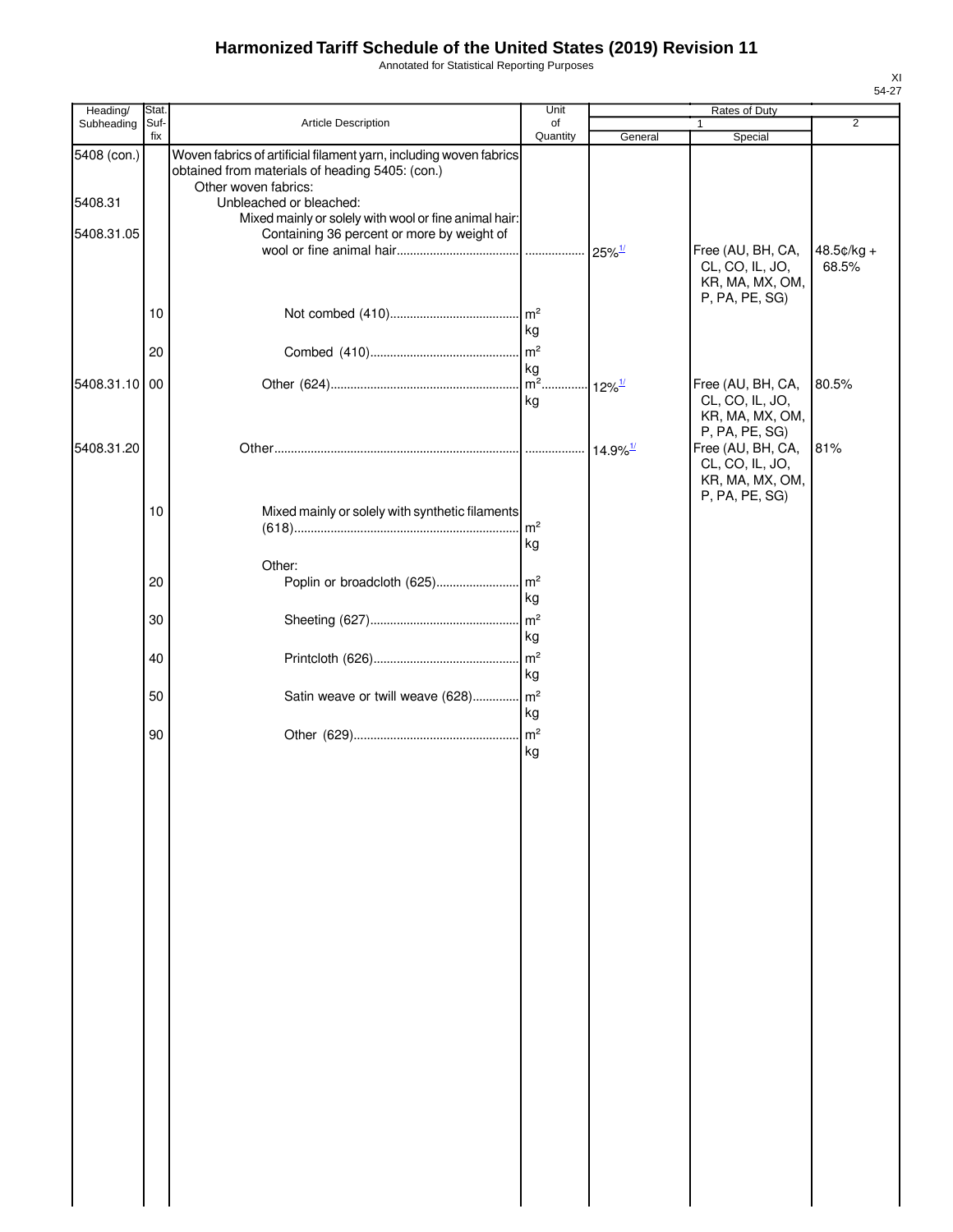Annotated for Statistical Reporting Purposes

| Heading/      | Stat.       |                                                                                                                                                      | Unit                                    |                           |                                                                           |                |
|---------------|-------------|------------------------------------------------------------------------------------------------------------------------------------------------------|-----------------------------------------|---------------------------|---------------------------------------------------------------------------|----------------|
| Subheading    | Suf-<br>fix | Article Description                                                                                                                                  | of<br>Quantity                          | General                   | 1<br>Special                                                              | $\overline{2}$ |
| 5408 (con.)   |             | Woven fabrics of artificial filament yarn, including woven fabrics<br>obtained from materials of heading 5405: (con.)<br>Other woven fabrics: (con.) |                                         |                           |                                                                           |                |
| 5408.32       |             | Dyed:                                                                                                                                                |                                         |                           |                                                                           |                |
| 5408.32.05    |             | Mixed mainly or solely with wool or fine animal hair:<br>Containing 36 percent or more by weight of                                                  |                                         |                           | Free (AU, BH, CA,                                                         | $48.5¢/kg +$   |
|               |             |                                                                                                                                                      |                                         |                           | CL, CO, IL, JO,<br>KR, MA, MX, OM,<br>P, PA, PE, SG)                      | 68.5%          |
|               | 10          |                                                                                                                                                      | $\mathsf{Im}^2$<br>kg                   |                           |                                                                           |                |
|               | 20          |                                                                                                                                                      | m <sup>2</sup><br>kg                    |                           |                                                                           |                |
| 5408.32.10 00 |             |                                                                                                                                                      | $m2$                                    | $\cdot$ 12% $\frac{1}{2}$ | Free (AU, BH, CA,                                                         | 80.5%          |
|               |             |                                                                                                                                                      | kg                                      |                           | CL, CO, IL, JO,<br>KR, MA, MX, OM,<br>P, PA, PE, SG)                      |                |
| 5408.32.30 00 |             | Other:<br>Containing 30 percent or more by weight of<br>silk or silk waste, valued over \$33 per kg                                                  |                                         |                           |                                                                           |                |
|               |             |                                                                                                                                                      | m <sup>2</sup> 6.9% <sup>1/</sup><br>kg |                           | Free (AU, BH, CA,<br>CL, CO, IL, JO,<br>KR, MA, MX, OM,<br>P, PA, PE, SG) | 80%            |
| 5408.32.90    |             |                                                                                                                                                      |                                         | $15\%$ <sup>1/</sup>      | Free (AU, BH, CA,<br>CL, CO, IL, JO,<br>KR, MA, MX, OM,<br>P, PA, PE, SG) | 81%            |
|               | 10          | Mixed mainly or solely with synthetic                                                                                                                | m <sup>2</sup><br>kg                    |                           |                                                                           |                |
|               |             | Other:                                                                                                                                               |                                         |                           |                                                                           |                |
|               | 20          | Poplin or broadcloth (625)                                                                                                                           | $\mathsf{Im}^2$<br>kg                   |                           |                                                                           |                |
|               | 30          |                                                                                                                                                      | m <sup>2</sup><br>kg                    |                           |                                                                           |                |
|               | 40          |                                                                                                                                                      | $\mathsf{m}^2$<br>kg                    |                           |                                                                           |                |
|               | 50          | Satin weave or twill weave (628)                                                                                                                     | m <sup>2</sup><br>kg                    |                           |                                                                           |                |
|               | 90          |                                                                                                                                                      | m <sup>2</sup><br>kg                    |                           |                                                                           |                |
|               |             |                                                                                                                                                      |                                         |                           |                                                                           |                |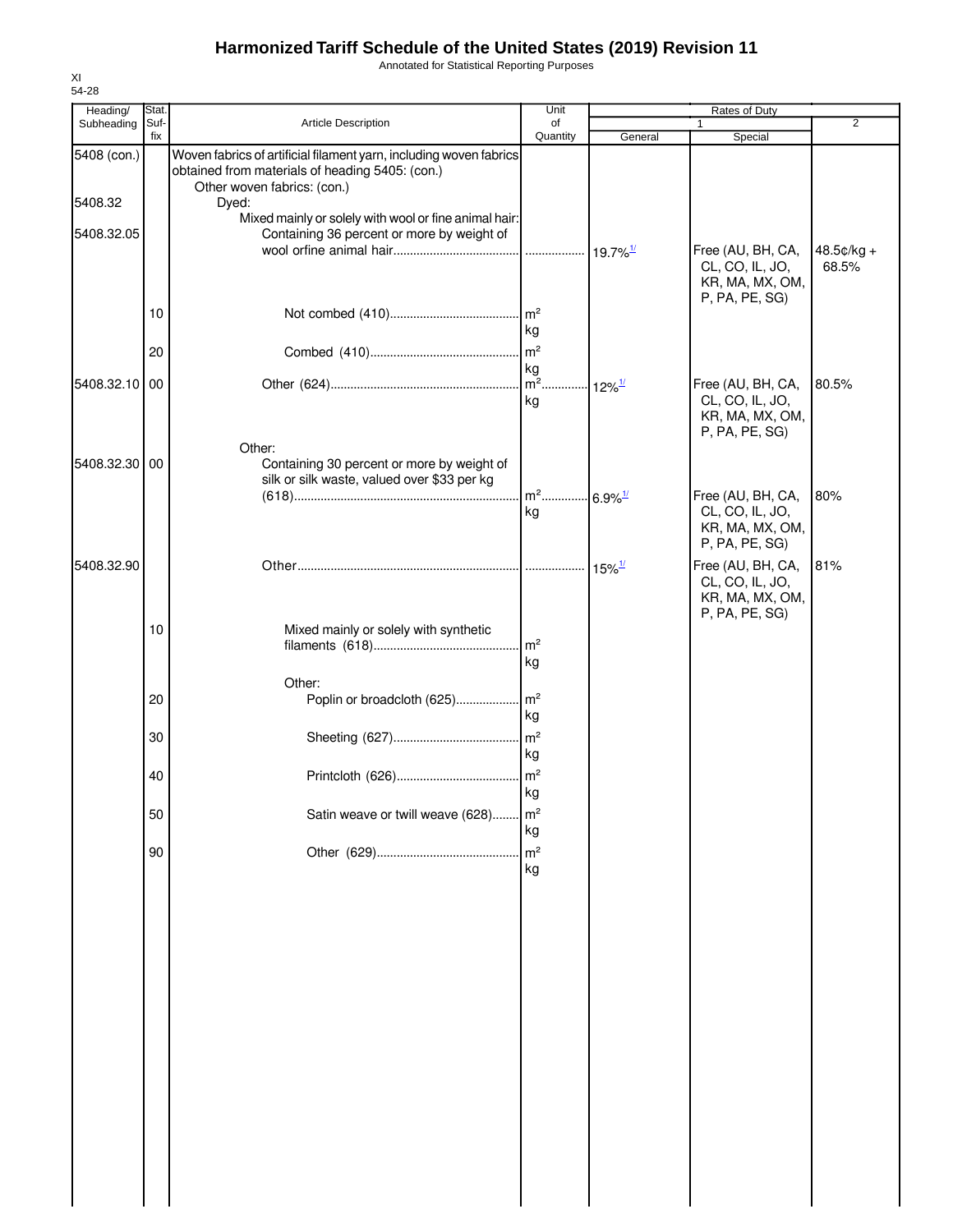Annotated for Statistical Reporting Purposes

| Heading/      | Stat.       |                                                                                                                                                                                                                                                | Unit                              |                        |                                                                           |                |
|---------------|-------------|------------------------------------------------------------------------------------------------------------------------------------------------------------------------------------------------------------------------------------------------|-----------------------------------|------------------------|---------------------------------------------------------------------------|----------------|
| Subheading    | Suf-<br>fix | <b>Article Description</b>                                                                                                                                                                                                                     | of<br>Quantity                    | General                | 1<br>Special                                                              | $\overline{2}$ |
| 5408 (con.)   |             | Woven fabrics of artificial filament yarn, including woven fabrics<br>obtained from materials of heading 5405: (con.)                                                                                                                          |                                   |                        |                                                                           |                |
| 5408.33       |             | Other woven fabrics: (con.)<br>Of yarns of different colors:                                                                                                                                                                                   |                                   |                        |                                                                           |                |
|               |             | Mixed mainly or solely with wool or fine animal hair:                                                                                                                                                                                          |                                   |                        |                                                                           |                |
| 5408.33.05    |             | Containing 36 percent or more by weight of                                                                                                                                                                                                     |                                   | $19.6\%$ <sup>1/</sup> | Free (AU, BH, CA,                                                         | $48.5¢/kg +$   |
|               |             |                                                                                                                                                                                                                                                |                                   |                        | CL, CO, IL, JO,<br>KR, MA, MX, OM,<br>P, PA, PE, SG)                      | 68.5%          |
|               | 10          |                                                                                                                                                                                                                                                | $\mathsf{Im}^2$<br>kg             |                        |                                                                           |                |
|               | 20          |                                                                                                                                                                                                                                                | m <sup>2</sup>                    |                        |                                                                           |                |
| 5408.33.10    | 00          |                                                                                                                                                                                                                                                | kg                                | $12\%$ <sup>1/</sup>   | Free (AU, BH, CA,                                                         | 80.5%          |
|               |             |                                                                                                                                                                                                                                                | kg                                |                        | CL, CO, IL, JO,<br>KR, MA, MX, OM,<br>P, PA, PE, SG)                      |                |
|               |             | Other:                                                                                                                                                                                                                                         |                                   |                        |                                                                           |                |
| 5408.33.15    | 00          | Containing 85 percent or more by weight of<br>man-made filaments, the thread count of which<br>per cm (treating multiple (folded) or cabled<br>yarns as single threads) is over 69 but not over<br>142 in the warp and over 31 but not over 71 |                                   |                        |                                                                           |                |
|               |             |                                                                                                                                                                                                                                                |                                   | $12.3¢/kg +$           | Free (AU, BH, CA,                                                         | $24.3¢/kg +$   |
|               |             |                                                                                                                                                                                                                                                | kg                                | 11.4% $\frac{1}{2}$    | CL, CO, IL, JO,<br>KR, MA, MX, OM,<br>P, PA, PE, SG)                      | 81%            |
| 5408.33.30 00 |             | Containing 30 percent or more by weight of<br>silk or silk waste, valued over \$33 per kg                                                                                                                                                      |                                   |                        |                                                                           |                |
|               |             |                                                                                                                                                                                                                                                | m <sup>2</sup> 6.9% <sup>1/</sup> |                        | Free (AU, BH, CA,                                                         | 80%            |
|               |             |                                                                                                                                                                                                                                                | kg                                |                        | CL, CO, IL, JO,<br>KR, MA, MX, OM,<br>P, PA, PE, SG)                      |                |
| 5408.33.90    |             |                                                                                                                                                                                                                                                |                                   | $12\%$ <sup>1/</sup>   | Free (AU, BH, CA,<br>CL, CO, IL, JO,<br>KR, MA, MX, OM,<br>P, PA, PE, SG) | 81%            |
|               | 10          | Mixed mainly or solely with synthetic<br>filaments or metalized yarn (618)                                                                                                                                                                     | m <sup>2</sup><br>kg              |                        |                                                                           |                |
|               |             | Other:                                                                                                                                                                                                                                         |                                   |                        |                                                                           |                |
|               | 20          | Poplin or broadcloth (625)                                                                                                                                                                                                                     | m <sup>2</sup><br>kg              |                        |                                                                           |                |
|               | 30          |                                                                                                                                                                                                                                                | m <sup>2</sup><br>kg              |                        |                                                                           |                |
|               | 40          |                                                                                                                                                                                                                                                | m <sup>2</sup><br>kg              |                        |                                                                           |                |
|               | 50          | Satin weave or twill weave (628)                                                                                                                                                                                                               | m <sup>2</sup><br>kg              |                        |                                                                           |                |
|               | 90          |                                                                                                                                                                                                                                                | m <sup>2</sup><br>kg              |                        |                                                                           |                |
|               |             |                                                                                                                                                                                                                                                |                                   |                        |                                                                           |                |
|               |             |                                                                                                                                                                                                                                                |                                   |                        |                                                                           |                |
|               |             |                                                                                                                                                                                                                                                |                                   |                        |                                                                           |                |
|               |             |                                                                                                                                                                                                                                                |                                   |                        |                                                                           |                |
|               |             |                                                                                                                                                                                                                                                |                                   |                        |                                                                           |                |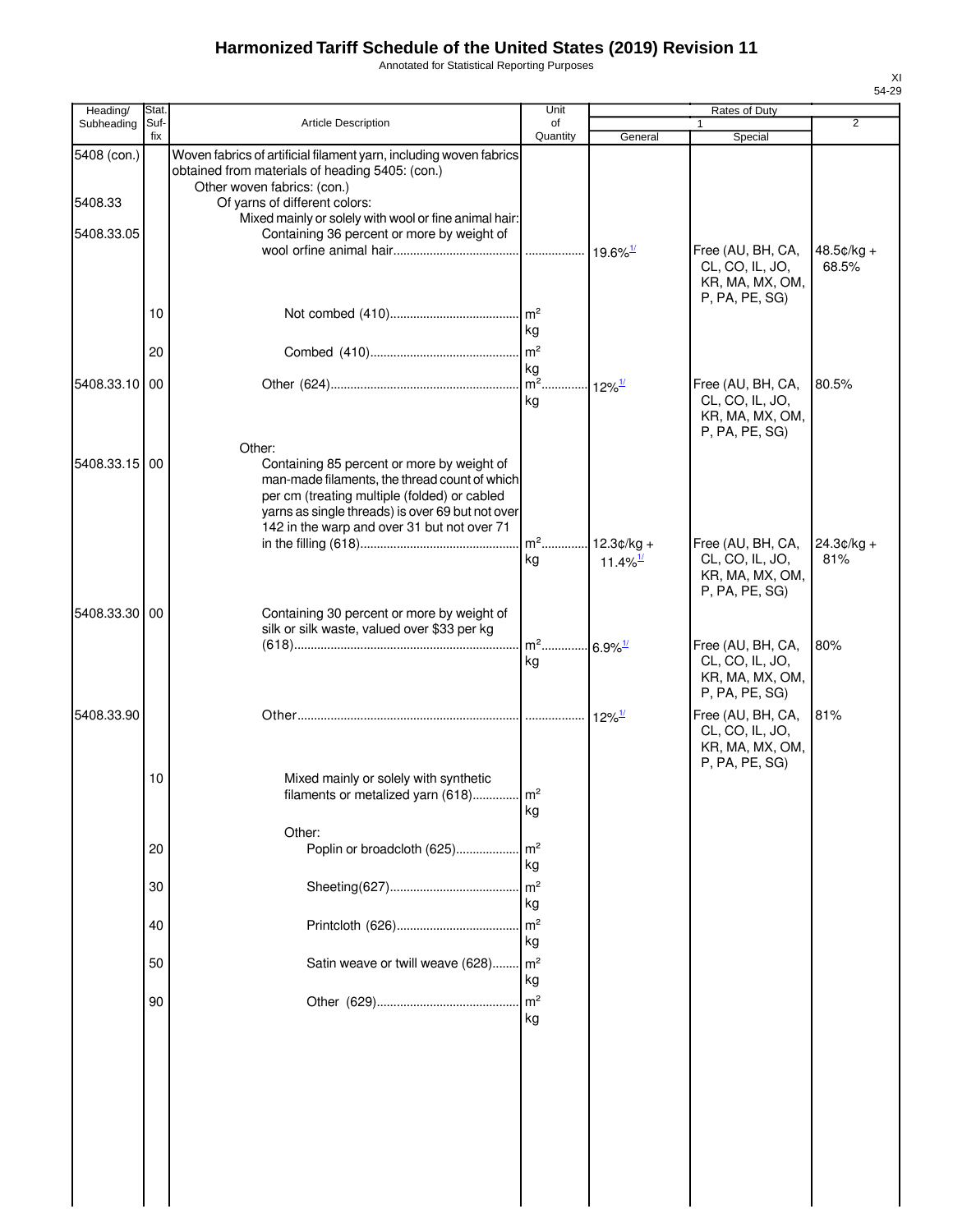Annotated for Statistical Reporting Purposes

| Heading/      | Stat.       |                                                                                                                                                      | Unit                              |                       |                                                                           |                |
|---------------|-------------|------------------------------------------------------------------------------------------------------------------------------------------------------|-----------------------------------|-----------------------|---------------------------------------------------------------------------|----------------|
| Subheading    | Suf-<br>fix | Article Description                                                                                                                                  | of<br>Quantity                    | General               | Special                                                                   | $\overline{2}$ |
| 5408 (con.)   |             | Woven fabrics of artificial filament yarn, including woven fabrics<br>obtained from materials of heading 5405: (con.)<br>Other woven fabrics: (con.) |                                   |                       |                                                                           |                |
| 5408.34       |             | Printed:                                                                                                                                             |                                   |                       |                                                                           |                |
| 5408.34.05    |             | Mixed mainly or solely with wool or fine animal hair:<br>Containing 36 percent or more by weight of                                                  |                                   |                       |                                                                           | $48.5¢/kg +$   |
|               | 10          |                                                                                                                                                      | kg                                |                       |                                                                           | 68.5%          |
|               | 20          |                                                                                                                                                      |                                   |                       |                                                                           |                |
| 5408.34.10 00 |             |                                                                                                                                                      | kg<br>$\overline{m^2}$<br>kg      | $-12\%$ <sup>1/</sup> | Free (AU, BH, CA,<br>CL, CO, IL, JO,<br>KR, MA, MX, OM,                   | 80.5%          |
| 5408.34.30 00 |             | Other:<br>Containing 30 percent or more by weight of                                                                                                 |                                   |                       | P, PA, PE, SG)                                                            |                |
|               |             | silk or silk waste, valued over \$33 per kg                                                                                                          | m <sup>2</sup> Free <sup>1/</sup> |                       |                                                                           | 80%            |
|               |             |                                                                                                                                                      | kg                                |                       |                                                                           |                |
| 5408.34.90    |             |                                                                                                                                                      |                                   |                       | Free (AU, BH, CA,<br>CL, CO, IL, JO,<br>KR, MA, MX, OM,<br>P, PA, PE, SG) | 81%            |
|               | 10          | Mixed mainly or solely with synthetic                                                                                                                | $\mathsf{Im}^2$<br>kg             |                       |                                                                           |                |
|               | 20          | Other:                                                                                                                                               | kg                                |                       |                                                                           |                |
|               | 30          |                                                                                                                                                      | kg                                |                       |                                                                           |                |
|               | 40          |                                                                                                                                                      | kg                                |                       |                                                                           |                |
|               | 50          | Satin weave or twill weave (628) m <sup>2</sup>                                                                                                      | kg                                |                       |                                                                           |                |
|               |             | Other:                                                                                                                                               |                                   |                       |                                                                           |                |
|               | 85          | Discharge printed (629)                                                                                                                              | $\mathsf{m}^2$<br>kg              |                       |                                                                           |                |
|               | 95          |                                                                                                                                                      | m <sup>2</sup><br>kg              |                       |                                                                           |                |
|               |             |                                                                                                                                                      |                                   |                       |                                                                           |                |
|               |             |                                                                                                                                                      |                                   |                       |                                                                           |                |